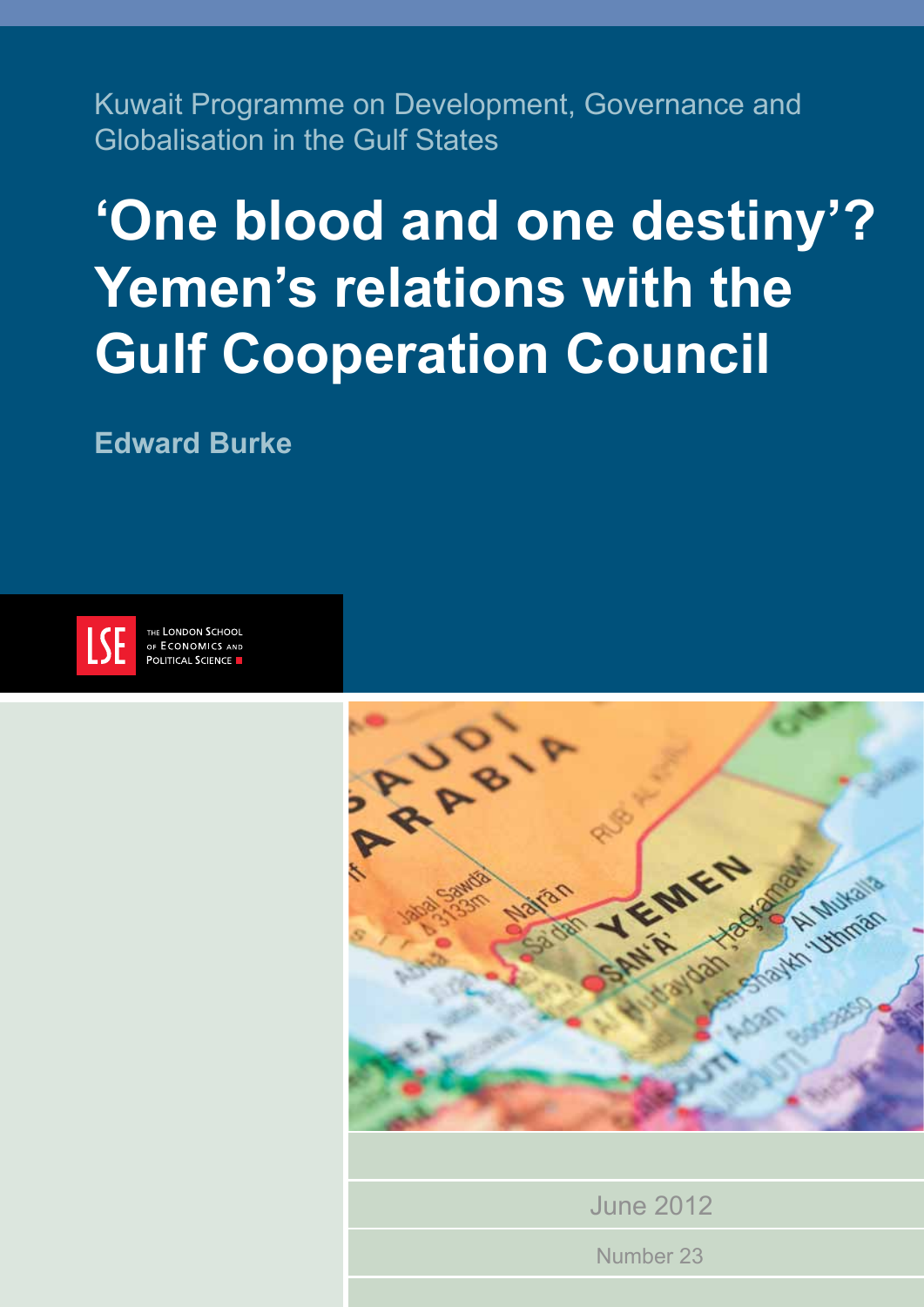The Kuwait Programme on Development, Governance and Globalisation in the Gulf States is a ten-year multidisciplinary global research programme. It focuses on topics such as globalization and the repositioning of the Gulf States in the global order, capital flows, and patterns of trade; specific challenges facing carbon-rich and resource-rich economic development; diversification, educational and human capital development into post-oil political economies; and the future of regional security structures in the post-Arab Spring environment.

The Programme is based in the LSE Department of Government and led by Professor Danny Quah and Dr Kristian Ulrichsen. The Programme produces an acclaimed working paper series featuring cutting-edge original research on the Gulf, published an edited volume of essays in 2011, supports post-doctoral researchers and PhD students, and develops academic networks between LSE and Gulf institutions.

At the LSE, the Programme organizes a monthly seminar series, invitational breakfast briefings, and occasional public lectures, and is committed to five major biennial international conferences. The first two conferences took place in Kuwait City in 2009 and 2011, on the themes of Globalization and the Gulf, and The Economic Transformation of the Gulf. The next conference will take place at the LSE in March 2013, on the theme of The Arab Spring and the Gulf: Politics, Economics, and Security.

The Programme is funded by the Kuwait Foundation for the Advancement of Sciences.

www.lse.ac.uk/LSEKP/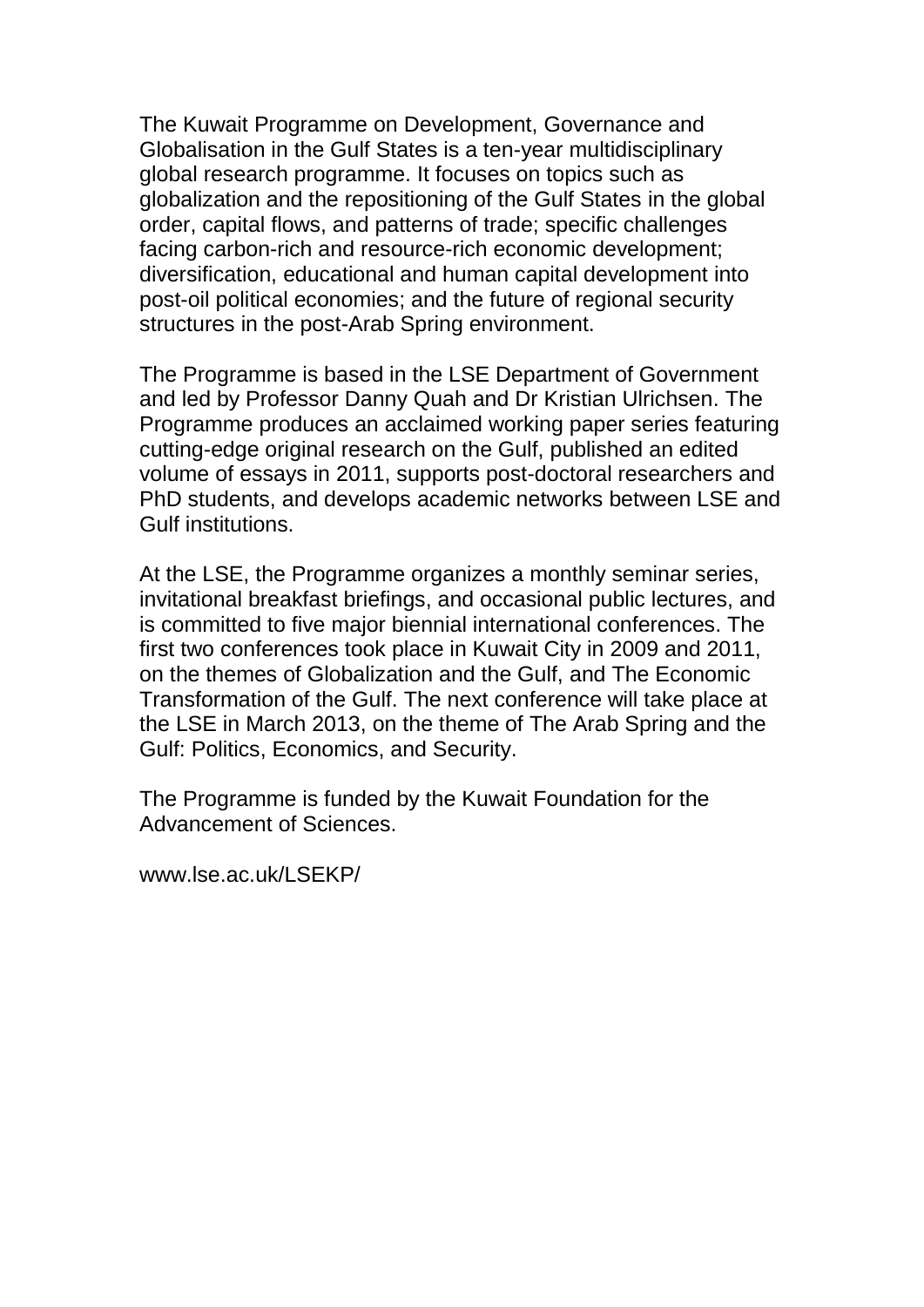## **'One Blood and One Destiny'? Yemen's Relations with the Gulf Cooperation Council**

### **Research Paper, Kuwait Programme on Development, Governance and Globalisation in the Gulf States**

*Edward Burke Foreign Policy Research Fellow The Centre for European Reform* edburke2005@yahoo.co.uk

Copyright © Edward Burke 2012

The right of Edward Burke to be identified as the author of this work has been asserted in accordance with the Copyright, Designs and Patents Act 1988.

Published in 2012.

All rights reserved. Except for the quotation of short passages for the purposes of criticism and review, no part of this publication may be reproduced, stored in a retrieval system, or transmitted, in any form or by any means, electronic, mechanical, photocopying, recording or otherwise, without the prior permission of Edward Burke. The views and opinions expressed in this publication are those of the author and not necessarily those of London School of Economics and Political Science (LSE) or the Kuwait Programme on Development, Governance and Globalisation in the Gulf States. Neither Edward Burke nor LSE accepts any liability for loss or damage incurred as a result of the use of or reliance on the content of this publication.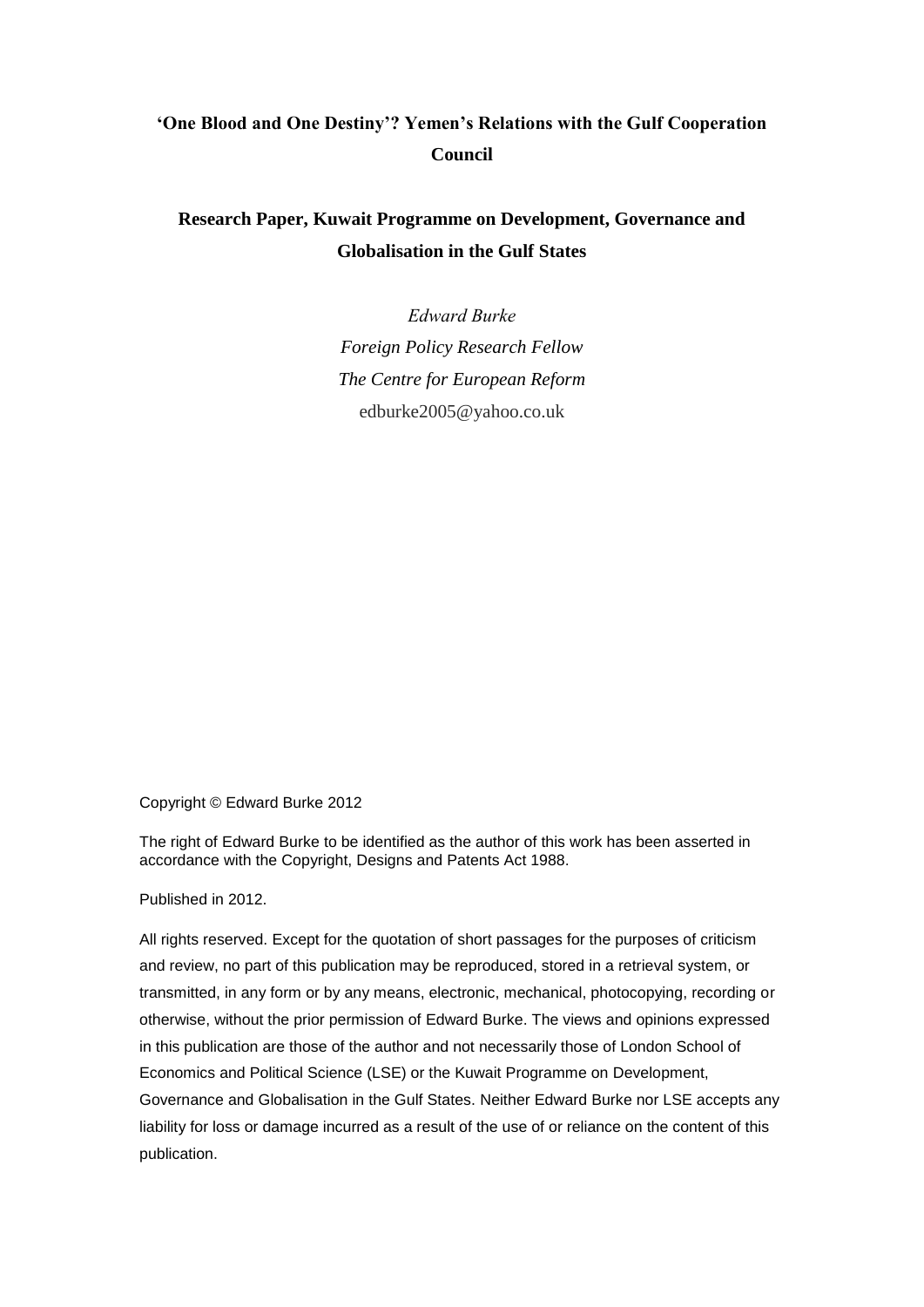# **'One Blood and One Destiny'?<sup>1</sup> Yemen's Relations with the Gulf Cooperation Council**

EDWARD BURKE

1

#### **Abstract**

For years Yemen has been the poor, neglected relation of the Gulf Cooperation Council (GCC). Long-promised aid commitments from the GCC have not materialized because of concerns over Yemeni absorption capacity. However, Yemen's 'Arab Spring' protests and political crisis pushed the GCC member-states to grant an unprecedented foreign policy role to the GCC Secretariat. GCC representatives came up with a credible transition plan for Yemen which eventually saw the departure of President Ali Abdullah Saleh and the holding of parliamentary elections at the beginning of 2012. But Yemen's crisis has also highlighted a more long-term malaise in its relations with the GCC, namely an unwillingness to fulfil a commitment made in 2006 to extend GCC membership to Yemen. Despite the good work of the GCC in 2010 and 2011 to lessen tensions, Yemen's political crisis may return with a vengeance if governance and the economic outlook of the country are not improved. Indifference is no longer viable; extremist and insurgent groups capitalizing upon and exacerbating weak governance in Yemen are a growing threat to the security of the Gulf. This report argues that Yemen must be given a realistic route to eventual accession to the GCC, not out of a sense of altruism on the part of the current member-states, but as a policy of enlightened selfinterest.

#### **1. HISTORICAL BACKGROUND AND REGIONAL CONTEXT**

Yemen defies easy categorization. Situated on the strategically vital Bab al-Mandab straits where the Red Sea meets the Indian Ocean, Yemen has for centuries been a meeting place of diverse cultures and trade. Yemeni traders from the Hadhramaut became a byword for industry, founding trading posts along the coast of Africa and the Sultanates as far afield as southeast Asia. Today rulers as diverse as the emir of Abu Dhabi, the sultan of Oman and the sultan of Brunei claim descent from Yemeni families. Yet Yemen's cosmopolitan ports and diverse coastal population have historically had an uneasy relationship with the country's mountainous hinterland, still dominated by ancient tribal structures whose leaders have long feared the influence of outsiders. Yemen is often characterized as a 'failed' or 'failing state'. Nevertheless, the patronage system presided over by President Ali Abdullah Saleh endured for almost two decades after reunification, until his removal from office in 2011 following a wave of protests and the loss of support among key tribal and military leaders. Saleh's grip on the

<sup>&</sup>lt;sup>1</sup> In a speech during Saudi Arabia's war with Yemeni tribal insurgents the minister for defence, Prince Sultan bin Abdulaziz Al-Saud, is quoted as observing: 'We did not seek or wish such things to be happened because what binds us with fraternal Yemen are common elements, shared history, one blood and one destiny' (*Ain Al Yaqeen*, 2010)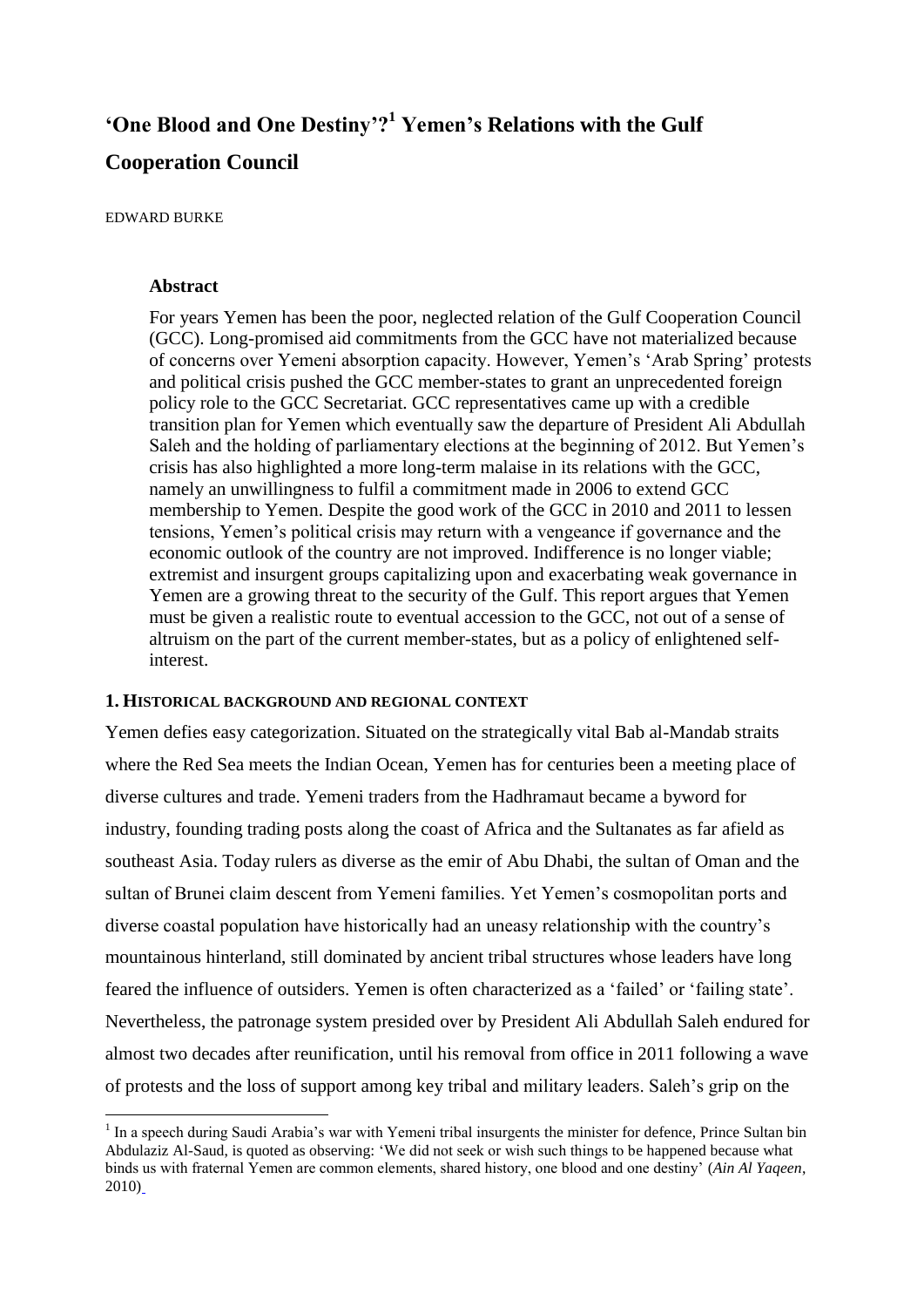country was steadily eroded by a decline in oil revenues, corruption, rising food scarcity and unemployment linked to a growing population (now at approximately 25 million). Patronage had been crucial to the longevity of the Saleh regime, but it has locked the country into a corrupt system which has proved impossible to reform. A critical question in 2012 and subsequent years will be how Yemen's leaders can reform the country's system of government to make it more efficient, while simultaneously maintaining support among tribes and other networks of influence that are accustomed to working within the old patronage template.

Yemen's problems are primarily seen in the West through the prism of a 'resurgent' Al-Qaeda, although many Yemenis are far more concerned about the impact of more conventional rebel movements in the south and north of the country. Although Yemenis easily make up the largest number of alleged terrorists to be incarcerated in Guantánamo Bay by the US government, Yemen also leads the Arabian Peninsula in terms of a robust civil society, political debate and human rights organizations. Yemen is ostensibly a republic, originally based upon quasi-secular institutions, yet the ascendancy of its more secular-leaning leaders has long been on the wane and today Sharia holds sway as the main source of jurisprudence.

Beguiling in its contradictions and intricacy, Yemen requires a nuanced approach from both its neighbours and interested Western countries. In responding to the 'Arab Spring' protests of 2011, the West has had to adapt to its very secondary role in Yemen compared to other external actors. In terms of political and economic leverage, all roads out of Yemen's woes lead through Riyadh, capital of Saudi Arabia and home to the Gulf Cooperation Council (GCC) Secretariat.<sup>2</sup>

In 2000 Saudi Arabia put an end to a long and acrimonious border dispute with Yemen, signing an agreement of cooperation. Subsequent years saw Saudi attention shift elsewhere as the Kingdom became more focused on dealing with other pressing problems, such as a domestic rise in terrorist attacks and, regionally, the US-led invasion of Iraq. Such neglect may not have been a deliberate policy choice: to a large degree it reflected the personality-led nature of Saudi governance and was therefore affected by the age and protracted illness of Prince Sultan bin Abdulaziz Al-Saud, the Saudi defence minister with a lead overall responsibility for Yemeni affairs. Despite Saudi Arabia's lack of interest in helping to resolve the myriad conflicts that were destabilizing Yemen, Riyadh was suspicious of attempts by another GCC member-state, Qatar, to intervene in a zone of influence it saw as

 $2$  The GCC is made up of Bahrain, Kuwait, Oatar, Oman, Saudi Arabia and the United Arab Emirates, with a secretariat based in Riyadh. The GCC is a loose political and economic alliance. However, its success has primarily been in the establishment of a common market.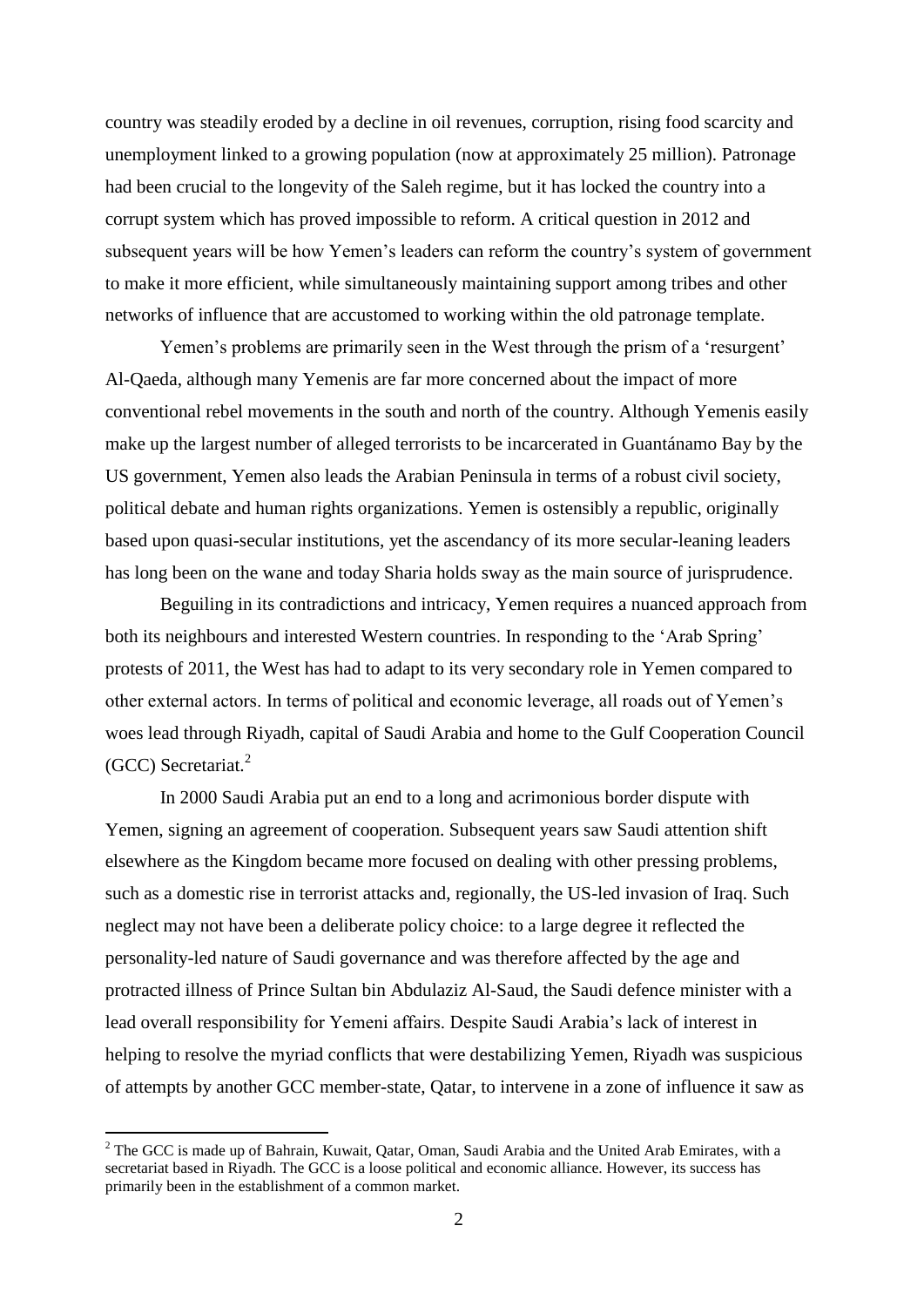its own. The disastrous consequences of the absence of a constructive Saudi and wider GCC policy in Yemen have only become apparent in the last decade or so, as Yemen became a base for attacks by a resurgent Al-Qaeda network on the Arabian Peninsula, and Saudi troops were attacked by Yemeni rebels angered at the military support being provided by Riyadh to Yemeni government forces.

More worryingly for Riyadh, it found itself unable to influence the internal power balance definitively as President Ali Abdullah Saleh's power ebbed away. This was a break with the decisive role played by the Kingdom in the past. Saudi officials were outraged that Saleh had tried to trick them into bombing his rival within the ruling elite, the military commander for the northwest, General Ali Mohsen al-Ahmar (Walker 2011). Despite receiving treatment in Riyadh for wounds sustained in an attack upon the presidential palace in June 2011, Saleh initially refused to leave power even in the face of repeated Saudi ultimatums. The escalating 'Arab Spring' protests, violence and fracturing of the Yemeni military along tribal lines deeply concerned Riyadh, and it was only after the most sustained pressure that Saleh finally resigned the presidency at the end of 2011, handing over power to his deputy, Abd-Rabbu Mansour Hadi, to preside over a transition process that will see the holding of elections and the writing of a new constitution. Hadi also faces the unenviable task of putting the military and other fractured pieces of the state apparatus back together, as well as getting the capital Sana'a and other key regional centres back to the business of government and commerce (Schmitz 2011). The transition process is part of a deal brokered by the GCC Secretariat in 2011, an unprecedented leap into foreign policy by an organization that has normally confined itself to economic affairs. As of early 2012 the deal has only just come into effect; the more complex, practical job of rebalancing power between military factions, tribal coalitions, Islamists and regional separatists in Yemen is still to come. The GCC has moved into unchartered territory, and its ability to wield collective foreign policy influence on behalf of its member-states will be tested as never before.

Although Yemen's political system is overtly republican, in the more populated north of the country the state's fragile legitimacy rests heavily upon religious and tribal structures. The current republic was founded in 1990 as a result of the unification of the Northern Arab Republic of Yemen (YAR), founded in the aftermath of the overthrow of the ruling Hamid al-Din dynasty in 1962, and the southern state, the Socialist People's Democratic Republic of Yemen (PDRY), which had been greatly weakened following years of internecine bloodletting and the collapse of its patron, the USSR. In its early days, the YAR modelled itself upon the anti-colonial but secular example of Gamal Abdel Nasser's Egypt, from which it drew much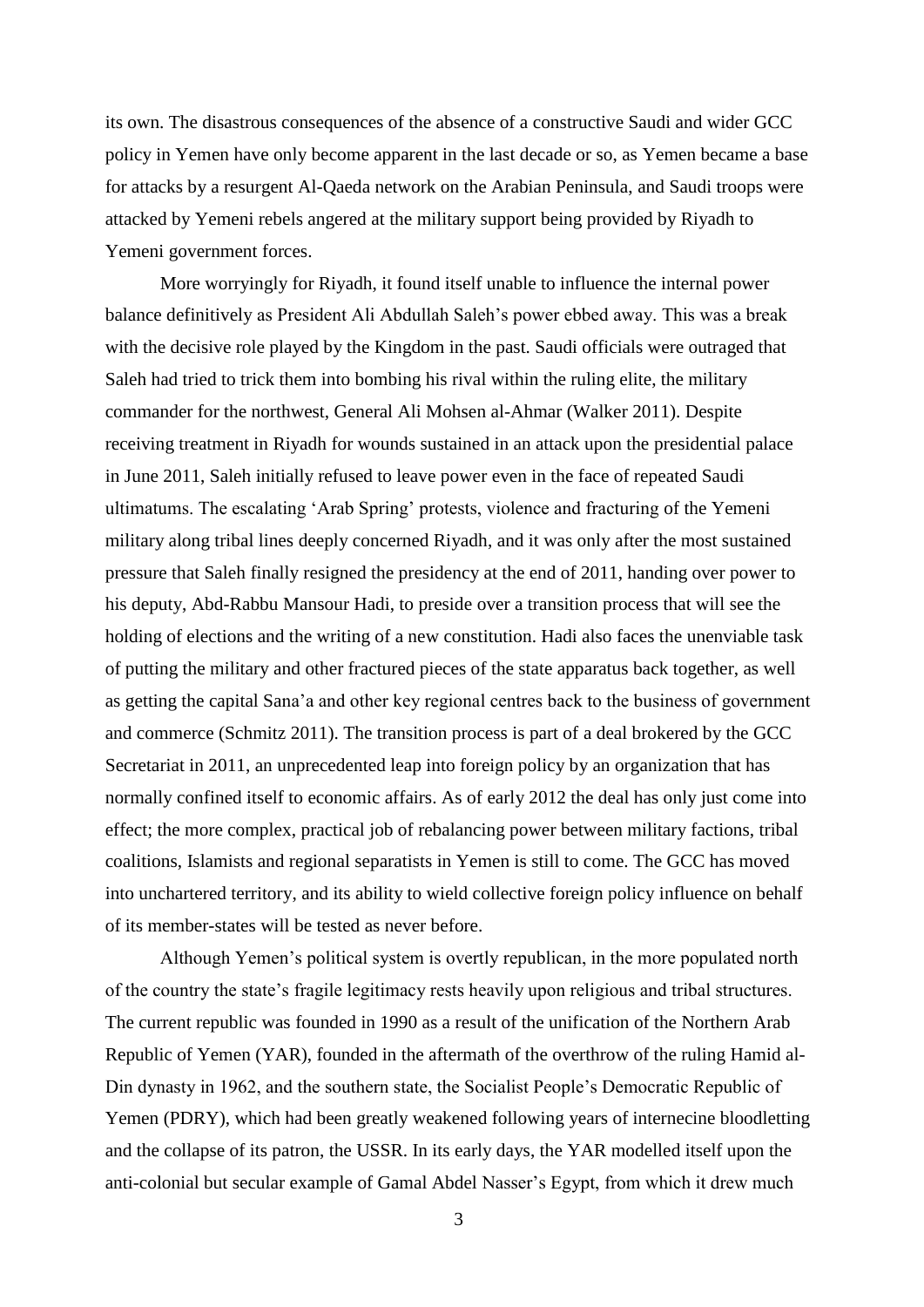of its support. The weakness of the south affected its bargaining position in the new unity government, and led to its main party, al-Hizb al-Ishtiraki (Socialist Party, YSP), being effectively shut out of power following elections in 1993. These elections resoundingly confirmed the predominant position of the north in the new state, despite previous powersharing commitments. A brutal civil war followed in 1994, during which the government relied upon networks of recently returned *jihadi* fighters from Afghanistan to assist. The crushing of southern resistance led to a period of effective military occupation of the south by the Yemeni army which many southerners believe has never effectively ended; they accuse senior military figures close to the president of trying to run the local economy through the requisitioning of land and control of local industries (Stracke and Haidar 2010; Day 2010).

#### *1.1. Yemen's economy: greed and grievance*

Since the 1970s, in North Yemen and then later in the united Yemen after 1994, the Yemeni military has played a central role in the economy, initially through the Military Economic Corporation (MECO), later renamed the Yemeni Economic Corporation (YECO). The continued heavy involvement of the military in Yemen's economic affairs remains a source of considerable grievance, not least in the south (Dresch 2000: 208; Siddiqa 2007). Grievance within the military over the distribution of such largesse contributed to the splits that emerged during the rebellion of 2011. Opposition to the government is also exacerbated by the perception that the south has very little say in how the revenues derived from oil extraction there are spent, and that the north of the country receives a disproportionate share. Nevertheless, despite the pre-eminent position of the military and other members of the regime in the national economy, the government has demonstrated some willingness to try and reform the economy, lowering a dangerously high inflation rate in the early 1990s, stabilizing the riyal for long periods and increasing foreign investment. Because of weak national integration, 'good policies at the national level can be undone by bad policies at the local and regional levels' (Ghoneim 2006: 6)

In the years prior to the 'Arab Spring' a number of plans to reform Yemen's economy were drawn up by the circle of young, Western-educated entrepreneurs linked to the former president's son and commander of the Republican Guard, Ahmed al-Saleh. These were often thwarted by rural tribal leaders whose interests are better served by old ways of patronage or who demand a large share of any ambitious economic project. One of the most significant failures in managing the economy, however, is the continued absence of a strong financial sector 'that can act as an intermediary between savings and investments' (Burgat and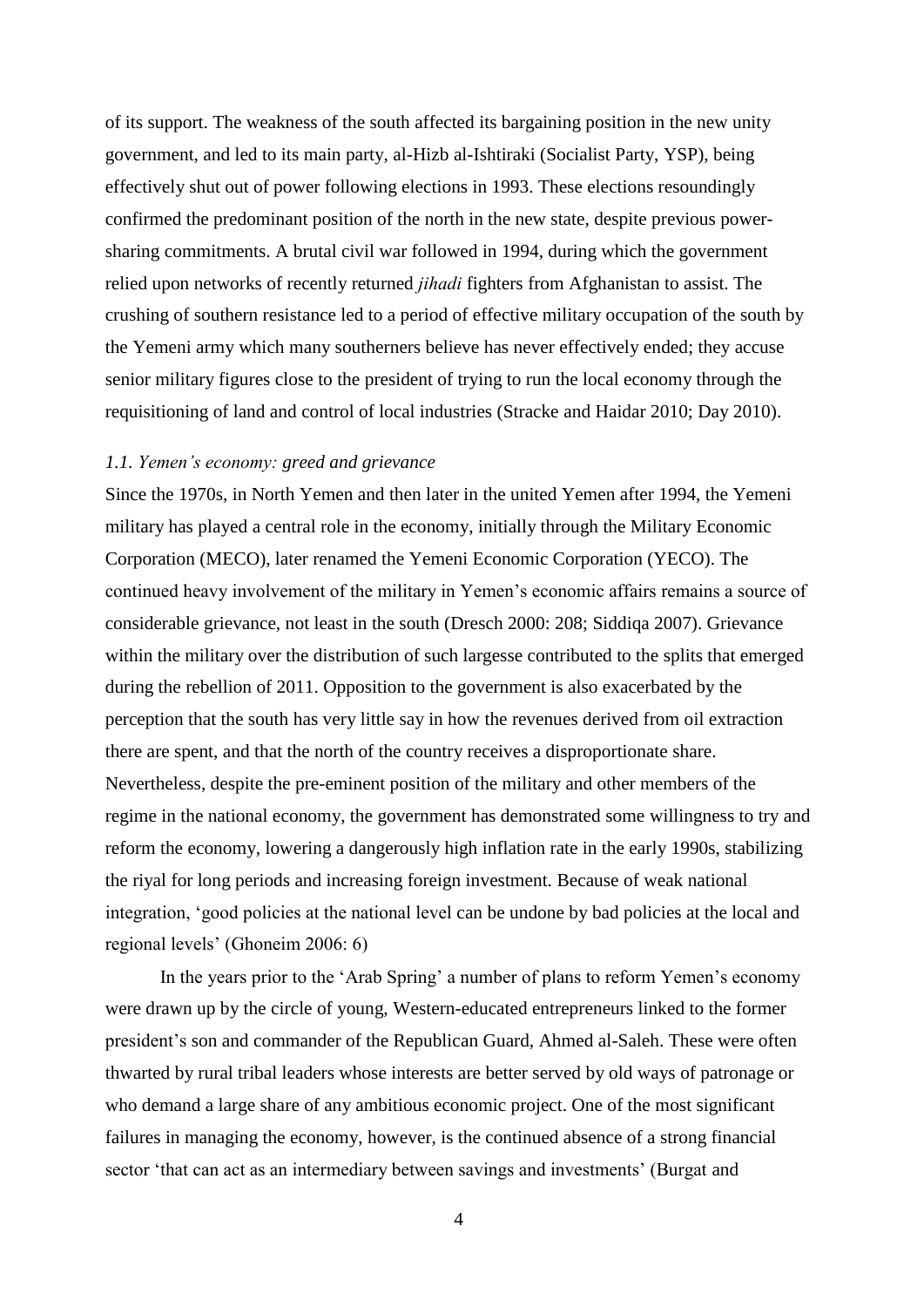Bonnefoy: 2009). The very fact that the country looked to Ahmed al-Saleh as a patron of entrepreneurs was indicative of a central problem: it is extremely difficult in Yemen to be successful without access to the power and wealth of the ruling elite. Today, the power of former President Saleh and his immediate family may have been eroded but the key tribal leaders with a traditionally powerful say in Yemeni politics are, if anything, in the ascendant. Their commitment to economic reform according to models promoted by the GCC, the World Bank and others cannot be taken for granted. Many of them thrive on monopolies, such as those on mobile technology, and are likely to oppose market liberalization.

The government of Yemen has been highly dependent upon oil and gas revenues in recent decades. However, the capacity of the government to use energy revenue for development projects has generally been limited, as wages and subsidies make up 80 per cent of government spending (MOPIC 2009). Worse, Yemen's very modest oil and gas reserves are running out: from 2006 to 2010 Yemen was running an annual deficit of over US\$2 billion due to a slowdown in oil production. Although oil constitutes 90 per cent of Yemen's total exports, the country's oil reserves are estimated at only 0.2 per cent of the global total (United States Energy Information Administration 2011; Economist Intelligence Unit 2009).

Economic development is a daunting task in Yemen. Over half the population is under the age of 15 and 40 per cent of children suffer severe levels of malnourishment. Illiteracy is widespread, affecting almost half of the adult population (World Bank 2009). Not only do almost two-fifths of the population live on less than two dollars a day; Yemen has long been one of the most ignored Least Developed Countries in terms of levels of international development and humanitarian aid assistance. Yemen imports almost all of its food because of a limited agricultural capacity – only 3 per cent of the country is deemed to be cultivable – but also because of the preponderance of the mild stimulant *qat* as a cash crop, and a water deficit that reached almost 1 billion cubic metres in 2010 alone (MOPIC 2009). Ambitious plans for greatly enhancing foreign direct investment, such as the Aden Free Zone, have failed to deliver because of the precarious security situation. Political unrest and terrorist violence have scared off prospective investors willing to take a risk in Yemen's notoriously poorly regulated economy. With a mounting unemployment problem in Yemen, in the short term there is no serious alternative to increased expatriate employment. The GCC is the obvious destination for young Yemeni migrant workers.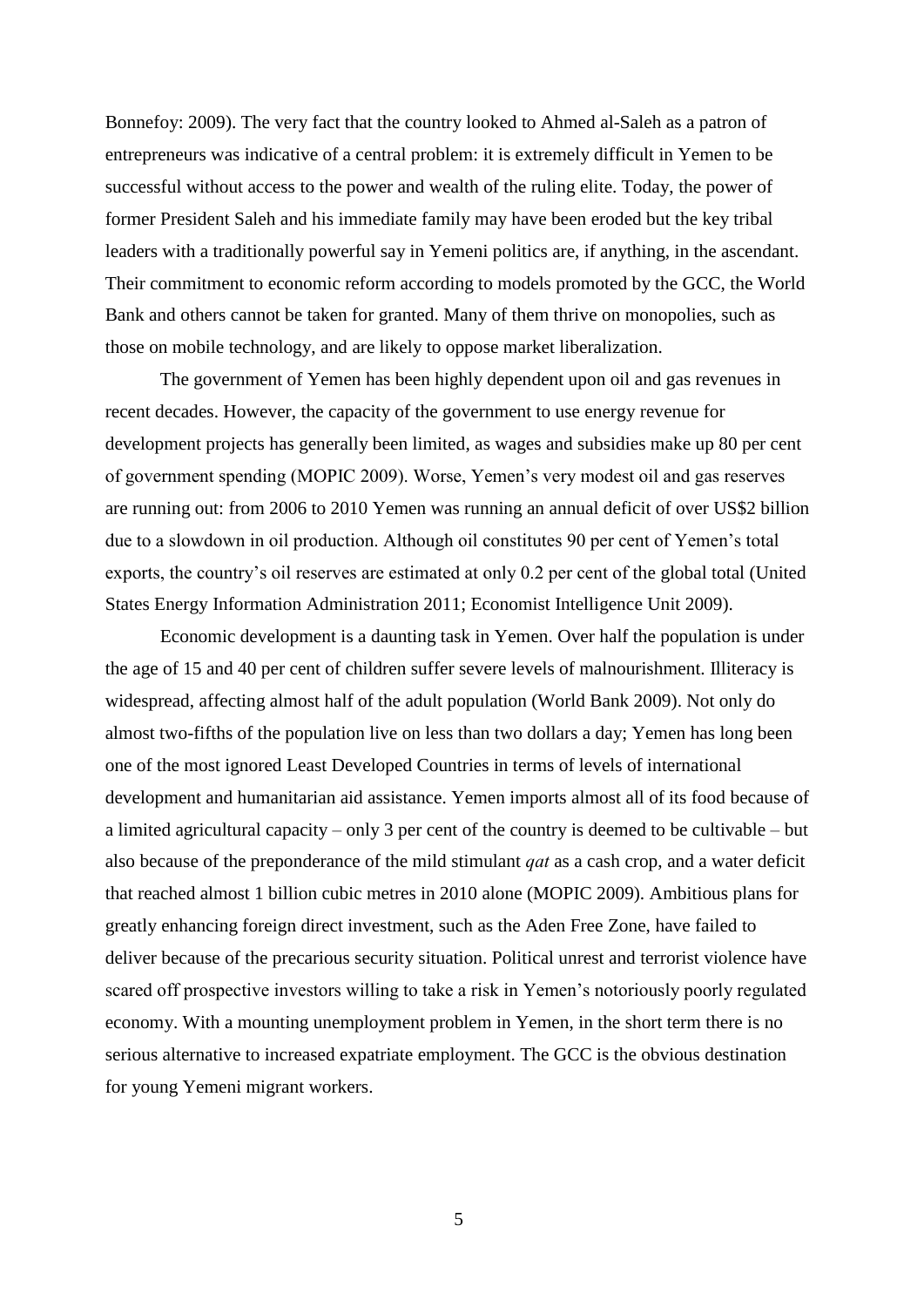#### *1.2. The Yemeni threat to the Gulf*

GCC countries remain deeply ambivalent about the prospect of a new wave of Yemeni migrants. The threat from Al-Qaeda in the Arabian Peninsula (AQAP) was made even more apparent by the attempted suicide bombing attack upon the Saudi deputy minister for the interior, Prince Mohammed bin Nayef, in September 2009, and by shoot-outs between Saudi security forces and AQAP affiliates within the Kingdom. The governments of the GCC are aware of Yemen's important role within a diminished Al-Qaeda global network. Al-Qaeda's leading strategist, Abu Mus'ab al-Suri, a Spanish citizen of Syrian origin, in his *Call for a Global Islamic Resistance* noted that Yemen was the 'fundamental pillar' of *jihad* given the 'religious and economic factors which exist there'. Al-Qaeda is also deeply aware of the strategic importance of Yemen, including its proximity to Saudi Arabia and the hydrocarbonrich Gulf states. Yemen's coastline also buts the narrow Bab al-Mandab straits of the Red Sea and the Horn of Africa, a vulnerability that may now be ripe for exploitation given the recent chaos wreaked on international shipping by Somali pirates (al-Suri 2007). Moreover, Yemen's history of violent conflict has left the country awash with weapons (a conservative estimate puts the number of small arms at 6–9 million in a country with a population of 25 million) as well as a plentiful supply of explosives (Miller 2003).

The tolerance of the Yemeni government towards some *jihadi* networks, as well as the partial turning of a blind eye towards the recruitment of Yemenis to fight against coalition troops in Iraq, has precipitated a 'blowback' effect as a younger generation of *jihadi* volunteers have now taken up a campaign of insurrection against the government in Sana'a (al-Jadabi, 2006; Johnsen 2006). Prior to his death in late 2011, the Yemeni-American militant cleric Anwar al-Awlaki sought to increase support for AQAP by speaking in favour of the protests that led to the demise of the Saleh regime. AQAP's leaders in turn are embedded within, and depend upon, Yemen's tribal system. Gulf leaders, most particularly in neighbouring Saudi Arabia, are acutely aware of the risk of future instability in Yemen feeding the strengthening of a group that still counts its support in hundreds rather than thousands of supporters (Finn 2011).

Inviting Yemeni nationals to move to the GCC may be a necessary part of reversing Yemen's decline, but hesitation on the part of GCC governments and its citizens to do so is evident. GCC states have their own unemployment problems, and deporting south and east Asian workers that are surplus to requirements is much easier than being seen to round up fellow Arabs. A striking symbol of the divergence of GCC policies towards Yemen is the construction of a security fence along the border with Saudi Arabia that is estimated to have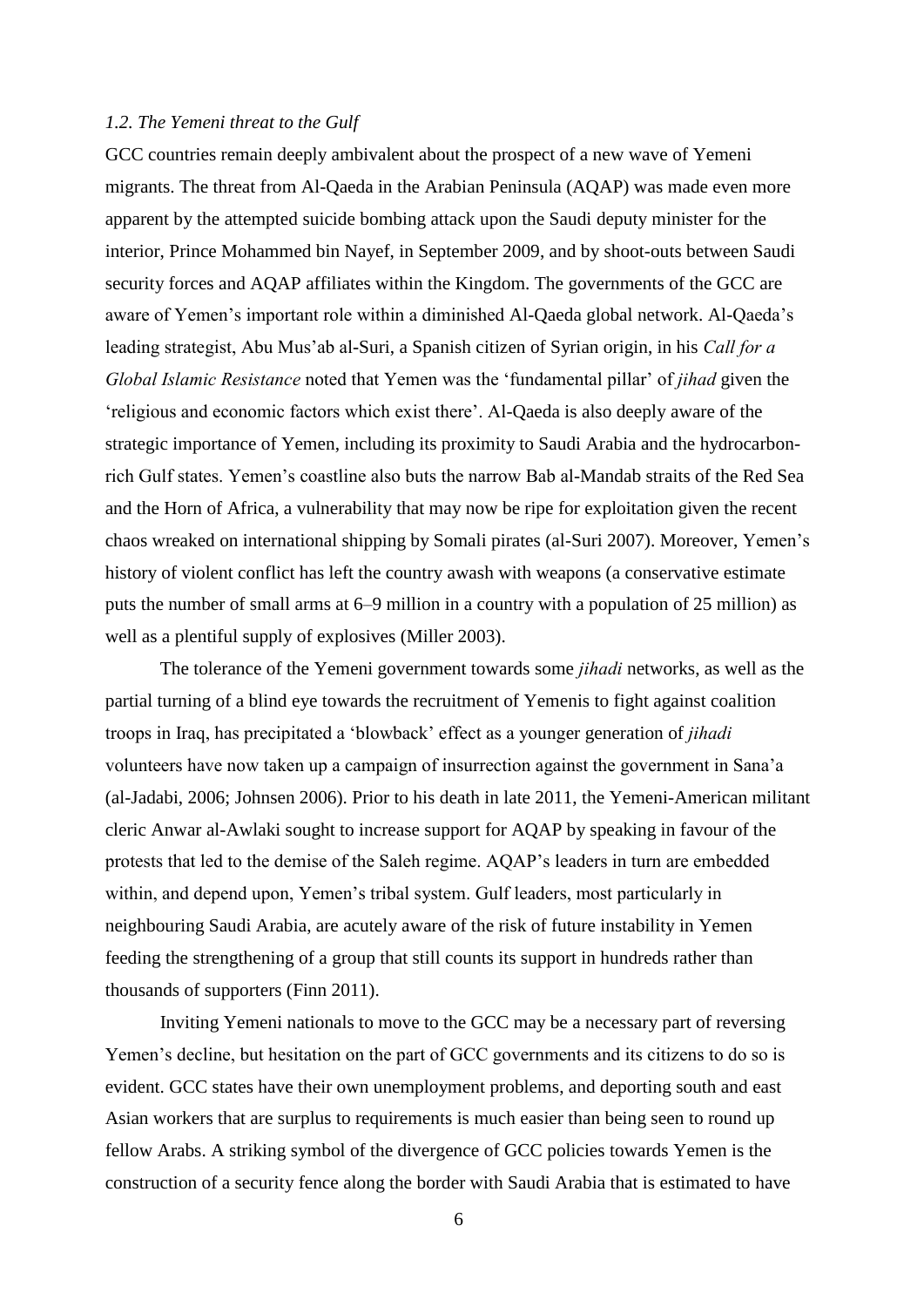cost up to US\$3.5 billion, which contrasts with long-standing promises by the GCC to integrate Yemen as a full member (Peskin 2009). Yemenis increasingly feel 'sealed off', rather than bound more closely to their Arab neighbours.<sup>3</sup>

#### **2. SAUDI ARABIA: A 'SPECIAL RELATIONSHIP'**

The United States and Europe have long been accustomed to being in the dark about Yemen. Many diplomats admit that they find its politics an impenetrable web of tribal alliances and grievance (Miles 1997). Trying to assess Saudi foreign policy towards its southern neighbour is a similarly daunting task. The term 'foreign policy' implies state-to-state relations in the conventional sense, rather than entrenched rivalries and exchanges within competing tribal confederations, which have been limited but not entirely extinguished by the imposition of a state system – with its accompanying ministries and bureaucracy – that is alien to traditional means of governance.

Today, following the attempted bombing of a US airliner on 25 December 2009 by a Nigerian suicide bomber with links to AQAP, Yemen has never been more important to the United States in terms of the 'war on terror' that the Obama administration continues to wage in all but name. US Secretary of State Hilary Clinton has referred to Yemen as 'a top concern' of US relations with the GCC (Kuwait News Agency 2010). Yemen will no longer be relegated to the bottom of the agenda in bilateral meetings between the United States or Europe and the GCC countries. An understanding of Yemen's history with regard to its neighbours is, however, imperative to an informed discussion of what the GCC can do to mitigate Yemen's decline.

There is an apocryphal story that while on his deathbed, the founder of Saudi Arabia, King Abdulaziz bin Abdulrahman Al-Saud, warned his sons that 'the good or evil for us will come from Yemen'. Even if untrue, this tale underlines an essential component of Saudi Arabia's relations with its southern neighbour: the fear of a possible threat emerging from Yemen. A wariness of Yemen was preserved until recent times by the minister for defence, Prince Sultan bin Abdulaziz Al-Saud, whose brother, the then Prince Faisal bin Abdulaziz Al-Saud, led an expedition to crush Yemeni claims to the territories of Najran and Jazin, raiding the heartland of Yemen before its ruler Imam Yahya reluctantly – and in his view temporarily – ceded these lands to Saudi Arabia in 1934. The question of the border demarcation soured relations between the two countries and hobbled Yemen's prospects for GCC accession until President Saleh signed a border agreement with Prince Sultan bin Abdulaziz Al-Saud in 2000.

-

<sup>&</sup>lt;sup>3</sup> Interview with a senior Yemeni official, Sana'a, 17 August 2009.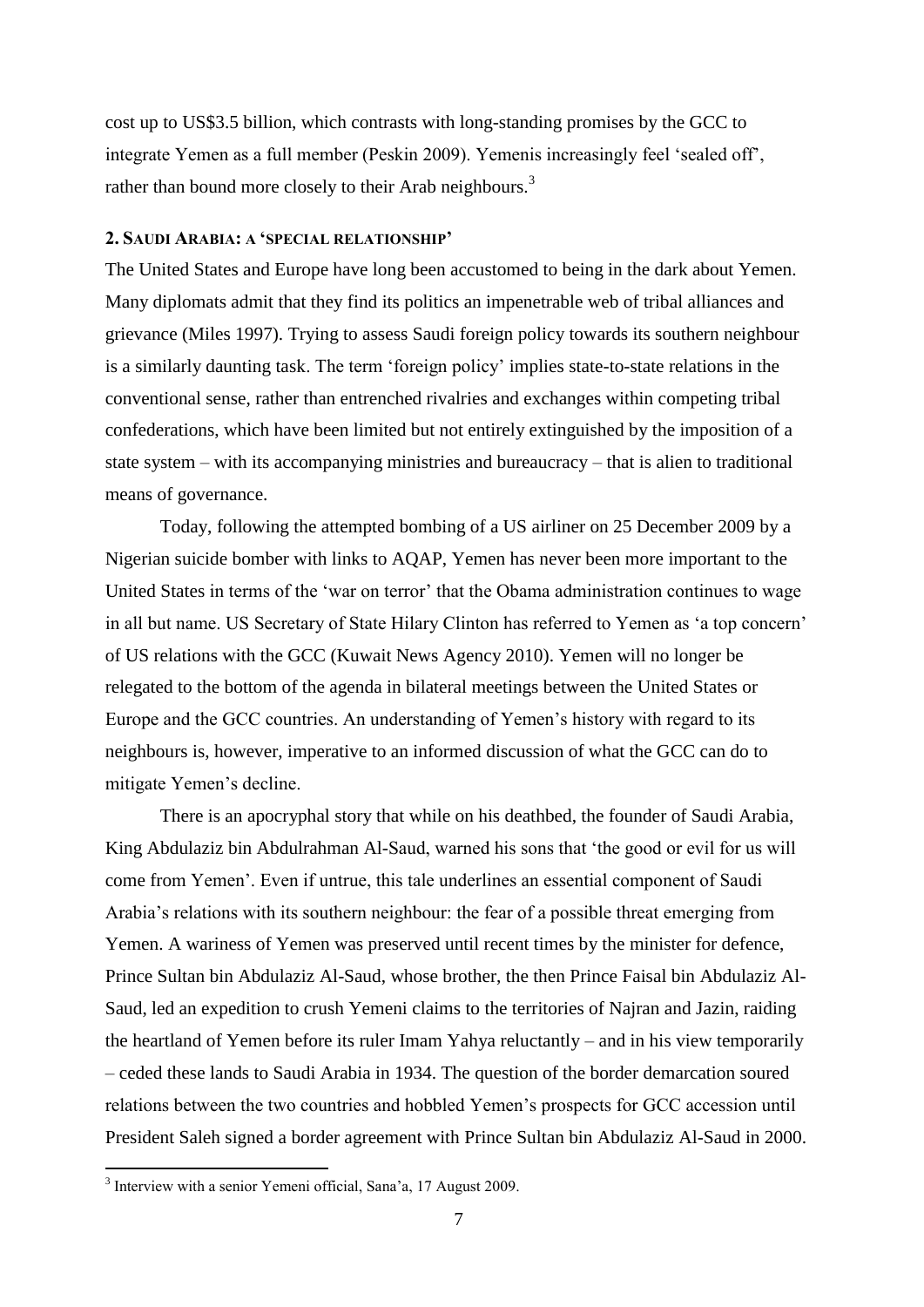Prince Sultan held the 'Yemen portfolio' from his appointment as minister for defence in 1962 until his death in late 2011. Sultan was critical to Saudi–Yemeni relations and his absence from Riyadh through illness for long periods in the years up until his death created a vacuum at a particularly inopportune time. This has only partially been filled by his son, Prince Khalid, and the increased interest of the king and his inner circle in Yemeni affairs. It was Sultan who engineered support for the deposed Imam Mohammed al-Badr in the 1960s, despite his family's earlier wars with the imamate. The reason behind such an apparent *volte face* was simple: the republican revolution in Yemen 'shook the political foundations of the Saudi regime' (Gause 1990: 4).

#### *2.1. Riyadh trumps Cairo*

The military involvement of Nasserist Egypt in North Yemen from 1962 to 1967 in support of the republican cause had a severe knock-on effect in Saudi Arabia. Elements of the Saudi military appeared to be more loyal to Egyptian President Gamal Abdel Nasser than to the Al-Saud family, and four aircraft laden with supplies for the Yemeni royalists defected to Egypt. The indecision of King Saud in the face of such a threat ultimately led to his replacement as ruler by his half-brother Faisal. Eventually, Saudi Arabia and its Yemeni allies prevailed in bringing about a humiliating Egyptian withdrawal from North Yemen and establishing in Sana'a a regime with republican trappings (but dependent upon Saudi patronage).

Saudi Arabia was also caught off balance in the south of Yemen, where a disorderly British withdrawal from Aden and its Protectorates led to a takeover by a Marxist cabal supported by the Soviet Union. Riyadh wavered between military intervention and containment by providing support for those opposed to the government in Aden, eventually opting for the latter as a less expensive means of opposing a regime being quickly undermined by an evident lack of support for its brutal doctrinaire policies (Horton 2011). An invasion could have precipitated resistance, whereas in 1973 the Saudis were successful in pressuring North Yemen's then prime minister to accept the permanent handover of the provinces of Asir, Najran and areas of Jizan –an unbearable loss of face to many Yemeni nationalists. The Saudi ambassador in Yemen became known as a second court of appeal if petitioners did not get satisfaction from the Yemeni government, and Riyadh convinced the United States to defer to Saudi leadership in shaping its relations with the YAR for much of the 1970s and 1980s.

Following the civil war in North Yemen, there were several attempts to break away from Riyadh's influence by removing Saudi acolytes from government, not least by Yemen's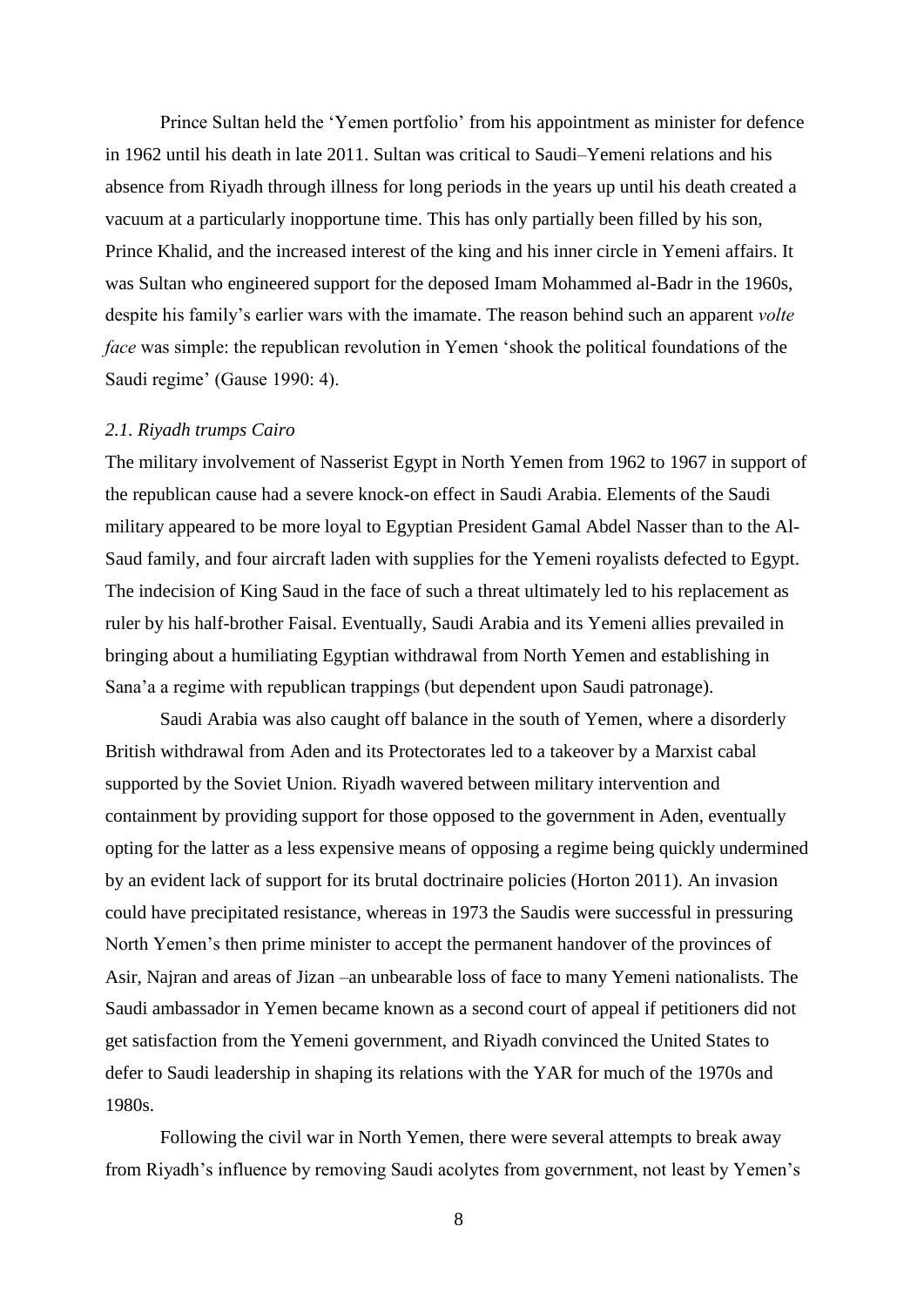civilian president, Abdul Rahman al-Eryani. However, these proved futile as long as Saudi largesse held sway over a sufficient number of tribal groups. In 1979, the youthful president of North Yemen, Ali Abdullah Saleh, who was in a precarious position following the assassination of his predecessor and fellow officer Ibrahim al Hamdi, tried to secure support from the Soviet Union to ease his reliance upon Saudi patronage and advance his aim of unity with the South. Riyadh's response was swift and unambiguous, including encouraging tribal unrest and threatening to cut off all aid to the government in Sana'a. President Saleh was given a salient lesson in the limitations of his power. The weakness of the Yemeni state during the 1970s and 1980s, its inability to collect taxes, and the continued pre-eminence of Riyadhinfluenced tribes in much of the country meant that the government in Sana'a became increasingly dependent on Saudi aid. Even in the late 1980s, this was estimated at US\$60–80 million per annum to the YAR alone (Gause 1990: 26).

#### *2.2. The limitations of Yemeni independence*

The momentum of events leading up to Yemeni unification in 1990 appears to have caught Saudi Arabia by surprise. The PDRY was an irritant to a Western-aligned Saudi Arabia and a Marxist abomination to its conservative founders, but residual fears of an even greater threat possibly emanating from a united Yemen meant that Saudi Arabia ultimately preferred to see the country carved into two or more pieces. Ultimately this opposition was overcome by events, not least the end of the Cold War. If unity was Saleh's lasting act of defiance to Riyadh's wishes, his optimism for a new beginning was to be short-lived. Yemen had the misfortune to be the only Arab state on the Security Council following the invasion of Kuwait by Iraq in 1990. At this time Saleh, in a move of daring defiance, refused to support a UN resolution that provided the authority for military action to be used against Iraq to restore sovereignty to Kuwait. Saleh, an avowed admirer of Saddam Hussein, favoured a strong alliance with Iraq and a 'regional solution' to the conflict. The timing could hardly have been worse. Yemen was already struggling to stabilize its currency and to absorb an utterly bankrupt south. Financial aid was immediately cut off by the Gulf states and 800,000 Yemeni migrants were expelled from Saudi Arabia as well as thousands more from Kuwait; a devastating blow to the economy from which Yemen has arguably never recovered (Dresch 2000: 186).

Yemen somehow limped on during the 1990s until Saleh hit upon another means of diluting Saudi influence: democratization. The successful holding of parliamentary elections in 1997, flawed but hitherto unprecedented in the Arabian Peninsula, produced loan facilities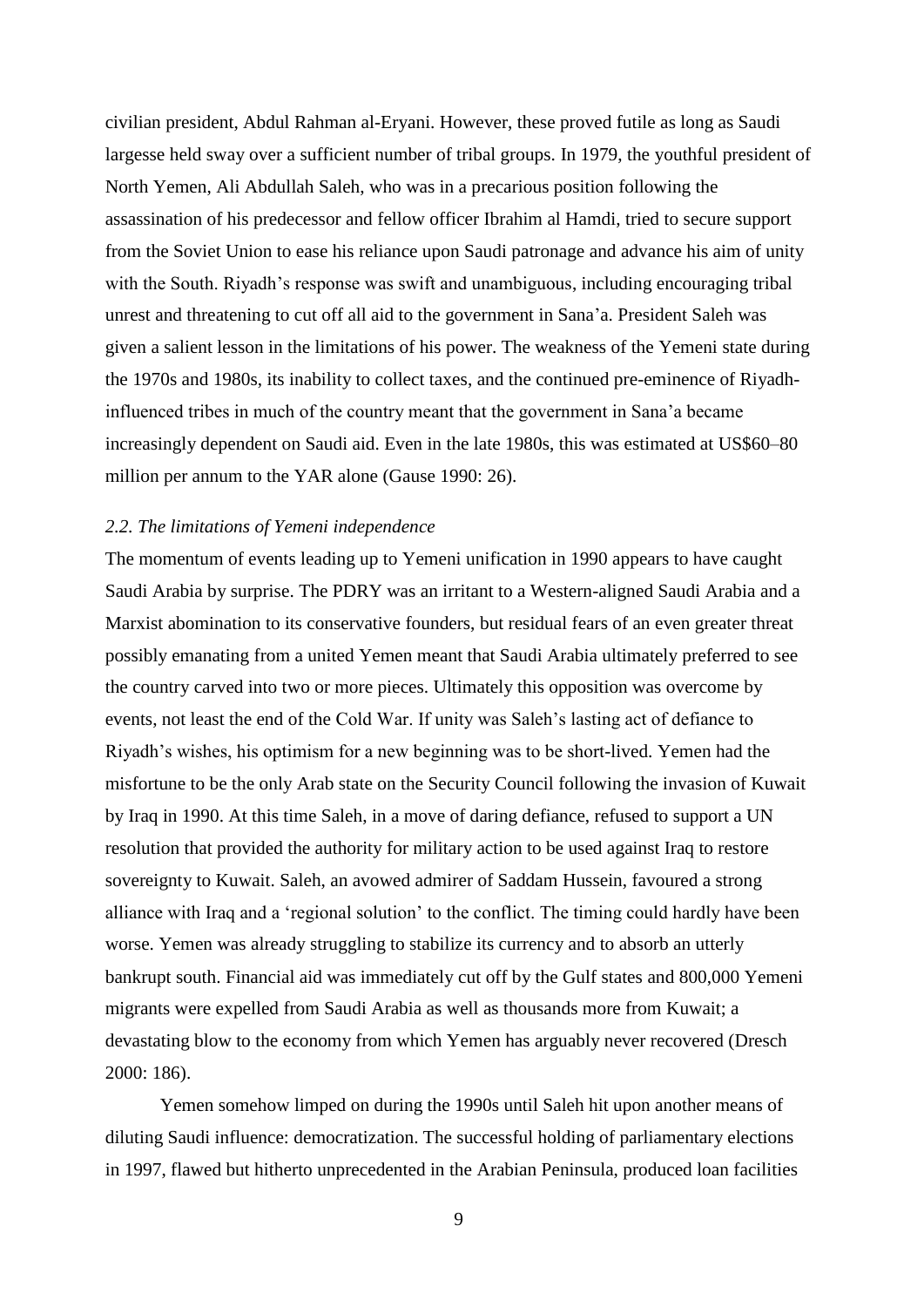equal to Yemen's entire national debt. By mid-1997 Yemen had secured aid commitments worth US\$1.8 billion over three years. The initial wave of donor enthusiasm for Yemen's 'fledgling democracy' soon flagged, as the limitations of Saleh's experiment in democracy became clear, and the country went back to being a relative afterthought in most states' development budgets. Meanwhile, from the 1970s onwards, Saudi religious institutes established a firm foothold in Yemen, funding the construction of mosques and religious schools (Bonnefoy 2008: 245–63).

#### *2.3. Saudi realpolitik*

Despite Saudi Arabia's consistent support for conservative religious institutes in Yemen, it would be wrong to view Saudi policy in Yemen as being primarily the spread of its own ideology. Saudi support of different factions in Yemen cannot simply be broken down according to a preference of the Sunni element that made up Yemen's two principal religious sects (Shia Zaydism and Sunni Shafi'ism). Although Saudi Arabia found itself at war against an insurgency led by Zaydi Shia tribesmen in 2009 and early 2010, Riyadh also maintains a large network of supporters among many of Yemen's largest, and predominantly Zaydi, tribal confederations. Saudi Arabia's entrenched patronage of competing Yemeni factions has been more grounded in motives of realism than in ideology. Today Saudi Arabia's support among the Hashid and Bakil tribes, formerly the 'wings of the imamate', are among its most important levers of influence on the Yemeni state. The Hashid in particular have proved to be reasonably dependable allies, even on questions of Yemeni national unity: Saudi opposition to this was consistently echoed by its Yemeni tribal allies during the 1970s and 1980s (Gause 1990).

More recently, the extent of Saudi Arabia's tribal network was clearly demonstrated in a Saudi journalist's interview with the two most powerful tribal leaders in Yemen, widely believed to be principal beneficiaries of Saudi funds. Sheikh Naji al-Shayef and Sheikh Sadiq al-Ahmar, of the Bakil and Hashid tribes respectively, condemned the incursions by Yemeni rebels into Saudi Arabia: 'The Kingdom and Yemen are one country and one people, and our countries and people's brotherly relations go back to the eternal depths of history, and we cannot allow any threats to the security of the Kingdom' (*Al-Okaz* 2010). Although such comments are deeply resented by many Yemeni nationalists, they provide a hint towards the weight and influence of Riyadh in its neighbour's affairs.

Saudi Arabia's main problem in recent years was an absence of a single lever of control over its policies towards Yemen. As Sultan's health declined, no leading member of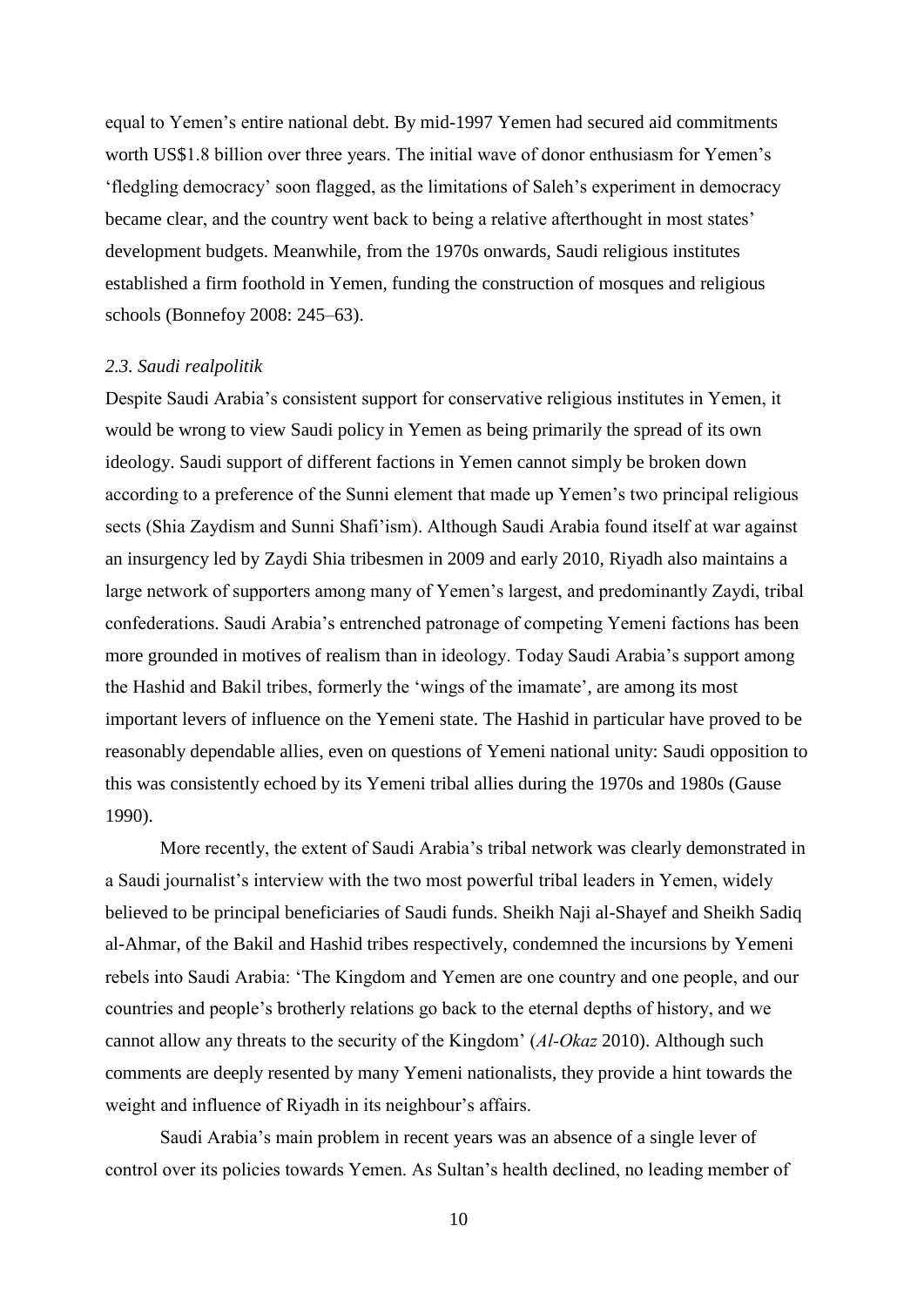the Saudi royal family took undisputed control of Saudi Arabia's interests in Yemen. The annual budget of the Ministry of Defence's Special Office for Yemen Affairs was steadily reduced from a height of US\$3.5 billion at the end of 1990s, following an agreement over the border in 2000 (Hill and Nonneman 2011: 9). Gradually control over Saudi interests in Yemeni affairs slipped to the Ministry of the Interior and the Saudi intelligence services. The intervening period of uncertainty and neglect was to prove costly as Saudi Arabia found itself embroiled in a conflict with Yemeni rebels on its border.

#### *2.4. Saudi Arabia's first war of the twenty-first century*

1

Saudi neglect of Yemen for much of the last decade is an anomaly. If Saudi Arabia can be regarded as having a consistent single underlying objective in Yemen spanning its history, it is to maintain itself as the strongest external actor and, if possible, a kingmaker. When Yemen did irk its neighbour in 1979 and 1990/1, it was brutally punished. The main Saudi strength in achieving its objectives – the weakening of the Yemeni state and military in favour of strengthening the tribes – has paradoxically proved to be a critical weakness in defeating both AQAP and an insurgency, led by the al-Houthi family,<sup>4</sup> in the north of the country. In 2009, Saudi Arabia found itself dragged into its first war in decades, as Houthi tribesmen rebelling against Sana'a crossed into Saudi territory in response to alleged Saudi military assistance to the Yemeni authorities, killing approximately 110 Saudi troops and wounding hundreds more. The origins of this rebellion in the northern province demonstrated the fragility of Sana'a's rule in many provinces. In Saada particularly, it also highlighted the resistance of more traditional Zaydi Shia adherents to perceived cultural erosion as a consequence of support for Salafi or other conservative Sunni groups in Saada (International Crisis Group 2009).

Iran has not hesitated to take full propaganda advantage of the image of plucky Zaydi Shia insurgents taking on the Wahhabi monolith. In early 2010, President Mahmoud Ahmadinejad castigated Riyadh for using its mighty arsenal to 'kill brothers' instead of defending Palestinians in Gaza. The Iranian leadership may have consciously echoed the Saudis' own rhetoric during the previous Egyptian military intervention in Yemen, when King Faisal observed that 'We did not send fleets, planes, and tanks to burn villages, houses, children and aged people … Should Egypt choose to fight the Jews it would find you [the

<sup>&</sup>lt;sup>4</sup> For almost a decade the al-Houthi family in the northern Yemeni province of Saada, bordering Saudi Arabia, have led a conglomeration of predominantly Zaydi Shia tribesmen aggrieved at a perceived diminishment of patronage and an infringement of their religious traditions in a stop–start rebellion against Sana'a (International Crisis Group 2009).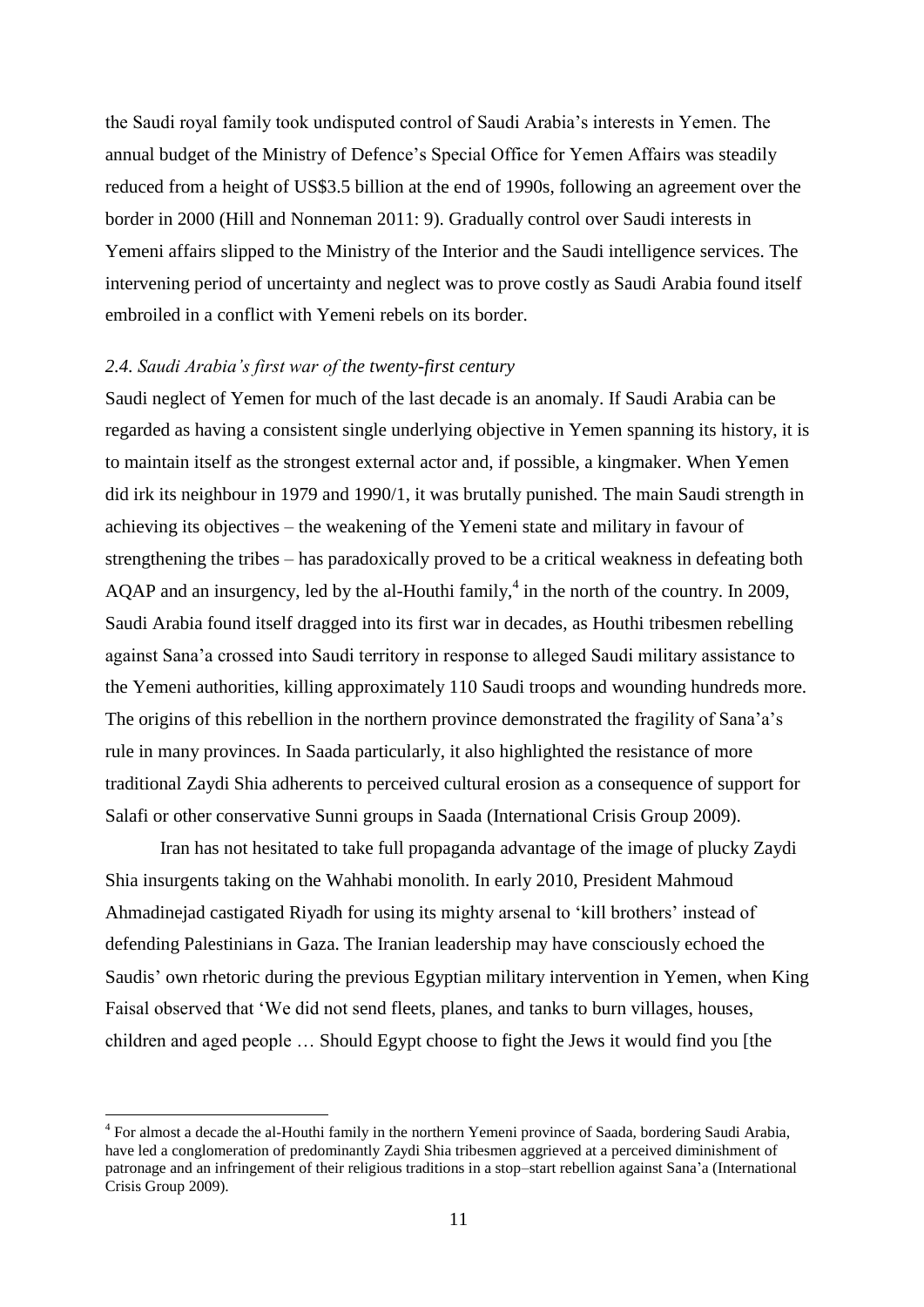Saudis] in the forefront to support the Arabs and liberate Palestine' (al-Osaimi 2008; Mostafavi 2010).

It remains to be seen whether Saudi Arabia will learn the lessons of its errors in Saada. In 2008 Riyadh was widely believed to have urged the Yemeni government not to implement a Qatari-brokered truce with the Houthi rebels and to quell the revolt through renewed use of force. Ultimately, grievances in Saada have led to a widening of the conflict. In order to hold together a fragile truce, Saudi Arabia may well have to revert to Qatar's original proposal to earmark specific development assistance to reconstruct Saada.

King Abdullah is said to be particularly alarmed by the border situation with Yemen, not only with regard to Saada but also concerning the disastrous policies of the former governor of Najran, Prince Mishal bin Saud bin Abdulaziz Al-Saud, on the other side of the border. Mishal naturalized Yemeni tribesmen with extremist links and granted them plots of land, while systematically persecuting the province's 400,000-strong Ismaili population and turning a blind eye to attacks on them. This policy seems remarkably short-sighted given that many of the tribes invited to live in Najran have been the most fertile recruiting ground for AQAP in Yemen (Human Rights Watch 2008). Finally, following a growing domestic and international outcry, King Abdullah removed Prince Mishal as governor of Najran in late 2008 and appointed his son, Prince Mishal bin Abdullah bin Abdulaziz Al-Saud, as governor in his place. He calmed a near rebellious situation by offering redress to the Ismailis for the wrongs suffered at the hands of the previous governor (*Arab News* 2009). The king was said to be similarly concerned at recent mismanagement of the Houthi conflict. However, the convoluted division of power among the Saudi princes means that a coherent strategy that provides for a unity of approach between various government agencies, not least the Ministries for the Interior and Defence, is still difficult to envisage. However, more recently the king has turned to Prince Muqrin bin Abdulaziz al-Saud, the trusted head of the country's intelligence service, to coordinate Saudi Arabia's interventions in Yemeni affairs (Hill and Nonneman 2011: 10).

#### *2.5. A new chapter?*

Yemen does have some formal bilateral structures with Saudi Arabia within which to shape future relations, including a limited if erratically implemented trade agreement. There is also a Joint Coordination Council to regulate relations between the two countries. On the Saudi side this was in the past led by Prince Sultan, whose ill-health resulted in the Council's meeting being postponed several times during 2008 and 2009. Its future leadership on the Saudi side is uncertain. In the past, Yemeni leaders have often preferred to circumvent it. For example,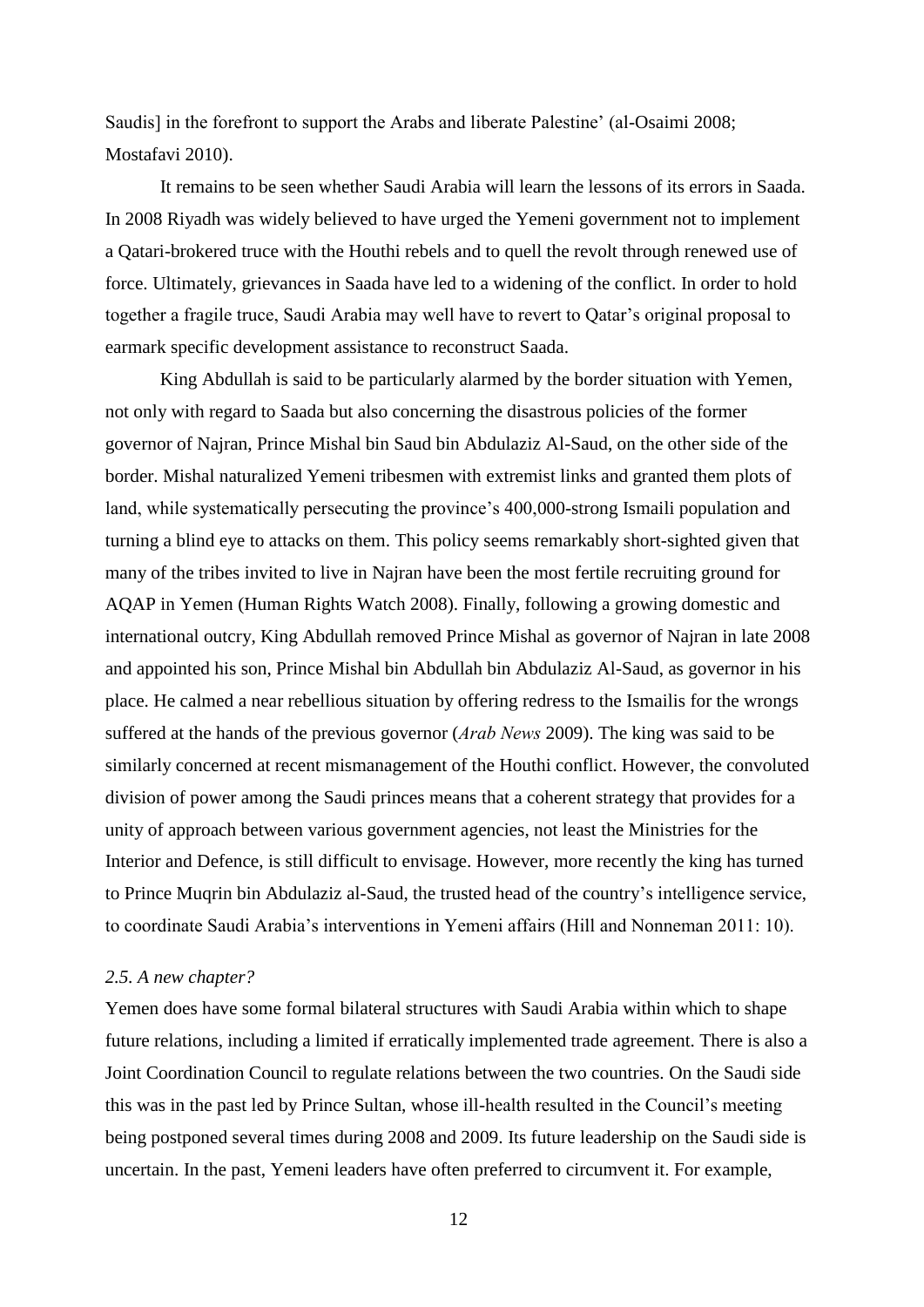President Saleh travelled to Riyadh on 1 June 2009 within the framework of the Coordination Council. There he presented King Abdullah with details of Saudi funding of southern separatist groups in Yemen, including by Saudi citizens of Yemeni origin but also by senior members of the al-Saud family. Many in the Yemeni government preferred not to do business with Prince Sultan and the Ministry of Defence in Riyadh where possible.<sup>5</sup>

King Abdullah has personally long been perceived as a favourable leader for Yemen to do business with. He has, at least rhetorically, championed Yemen's right to join the GCC, and in 2000 as crown prince ended Saudi circumspection over Yemeni unity by attending a ceremony in Saud Arabia to celebrate the tenth anniversary of the amalgamation of north and south. Belated Saudi support for Yemeni unity marked a serious shift in policy, reflective of the pragmatic outlook of King Abdullah. However, despite Abdullah's more benevolent personal attitude towards Yemen, both his age and the byzantine nature of Saudi governance mean that royal words frequently do not translate into royal favour or any actionable Saudi policy change. In 2011 King Abdullah decided to end the Ministry of Defence's pre-eminent role in Yemeni policy. This move is welcome to many senior government officials in Sana'a, many of whom have long complained of the negative attitude of the Saudi Ministry of Defence to Sana'a and its inability to lead a cross-government relationship on behalf of other key ministries in Riyadh. But what Yemen badly needs is an interlocutor in Riyadh with real authority across government; such a personality has yet to emerge definitively.

Relations between the Yemeni government and major Saudi merchant families of Yemeni origin are both complex and important to the future development of relations between both countries. These families, such as the bin Mahfouz and bin Ladin, have both the resources and the political weight within Saudi Arabia to enhance both investment and development opportunities for Yemen greatly. However, the southern Hadhrami origins of these families is widely viewed as contributing to a degree of mistrust that has restricted cooperation between them and a Yemeni government dominated by northerners. It is even occasionally rumoured in northern political circles in Sana'a that some diaspora figures in Saudi Arabia are conspiring to resurrect old Saudi ambitions of establishing a vassal state in the Hadhramaut with access to sea. Diaspora figures are frequently formally integrated by Saudi Arabia into its official dialogues with its southern neighbour, but suspicions remain and the Yemeni government has yet to engage in a coherent, constructive dialogue with these

-

<sup>5</sup> Diplomatic document in the author's possession.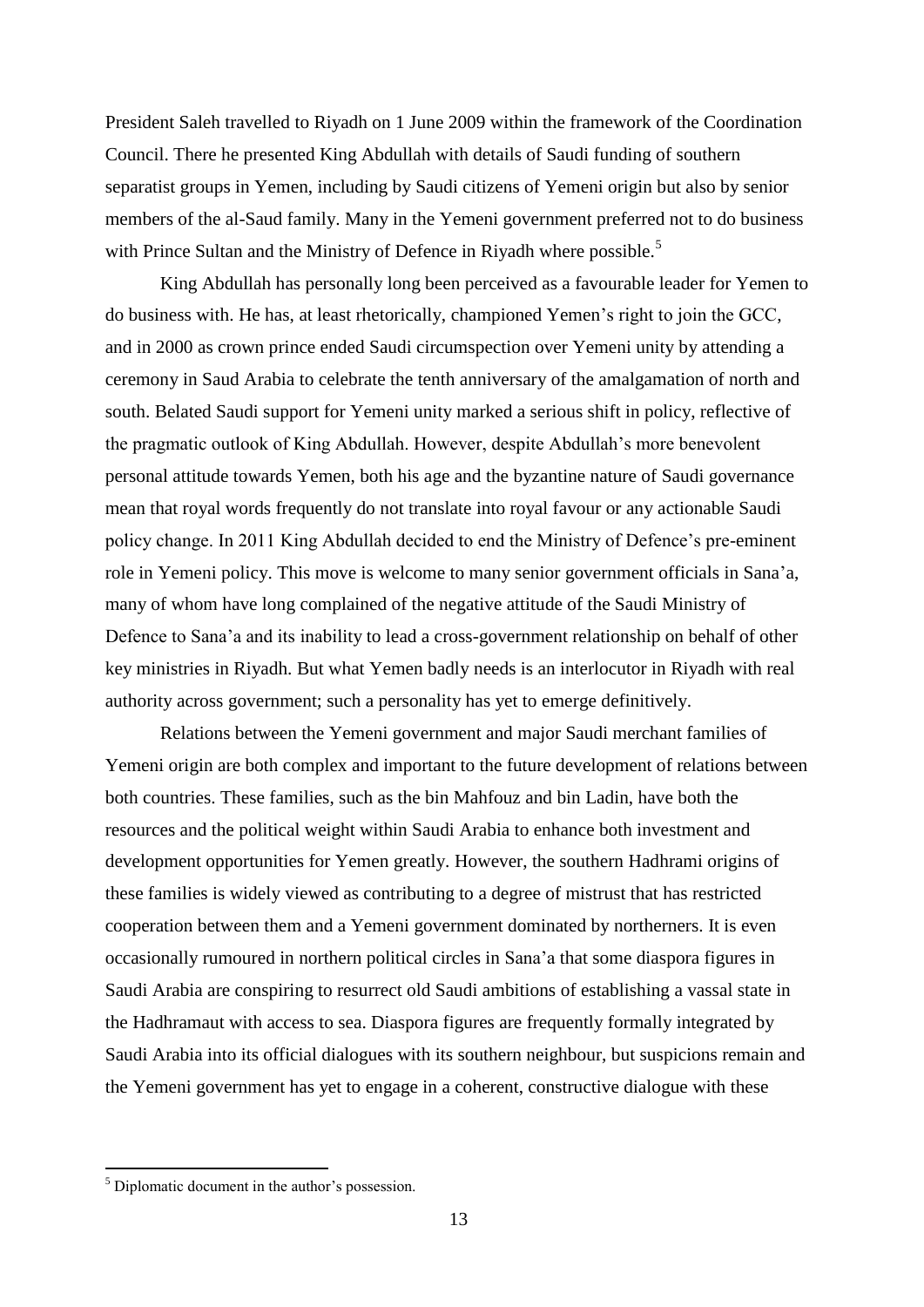families. It is a sad irony that Yemen's internal regionalism has conspired to thwart investment from abroad.

After the violent protests of 2011, Saudi Arabia is now coming under increasing scrutiny with regard to its policy towards Yemen. Saudi Arabia's pledge of US\$1.25 billion assistance to Yemen at an international aid conference in 2006 easily dwarfs that of other donors, and its assistance via unofficial channels is much greater over the past decade. Saudi Arabia is known, however, to resent third-party questions as to where and how it spends such assistance greatly. Although repeated interventions by King Abdullah to secure the resignation of President Saleh were appreciated, voices are growing within Washington for the United States to take a firm stance on the need for a coherent strategy with Saudi Arabia on Yemen. The US Senate Committee for Foreign Relations has even gone so far as to blame Saudi misallocation of aid for 'a lack of transparency and enabling the perpetuation of poor governance'. Such complaints are said to have partially influenced King Abdullah's decision to rein in the activities of the Saudi Ministry of Defence in 2010 (United States Senate Committee on Foreign Relations 2010: 15). However, in future Yemen may still become a point of contention between Riyadh and Washington if the Obama administration feels that the Saudi government is not forthcoming enough on its relations with Sana'a, Yemen's tribes and more extremist religious foundations.

#### **3. THE 'OTHER FIVE' AND YEMEN**

The bilateral relations of other GCC member-states with Yemen appear to be dwarfed by the relative importance of Saudi Arabia. As in other areas of foreign policy, most GCC memberstates (with the possible exception of Qatar) are at pains not to contradict Saudi Arabia in meetings with third parties. This does not mean that they do not matter: on the contrary, the hesitancy of the smaller five member-states to welcome Yemen into the GCC is a critical block on progress towards eventual membership.

**Kuwait** harbours bitter memories of what it regards as Yemen's betrayal of the country in the Security Council following the Iraqi invasion of 1990. More importantly, the Kuwaiti government remains sceptical that Yemen's accession to the GCC will solve the more intrinsic problems of corruption and violence in Yemen. Kuwait's relatively powerful parliament would also have to ratify any government decision to support Yemen joining the GCC, which would be likely to give way to a populist backlash amid recrimination for the 1990–1 Gulf War. Although Kuwait has made large pledges of development assistance to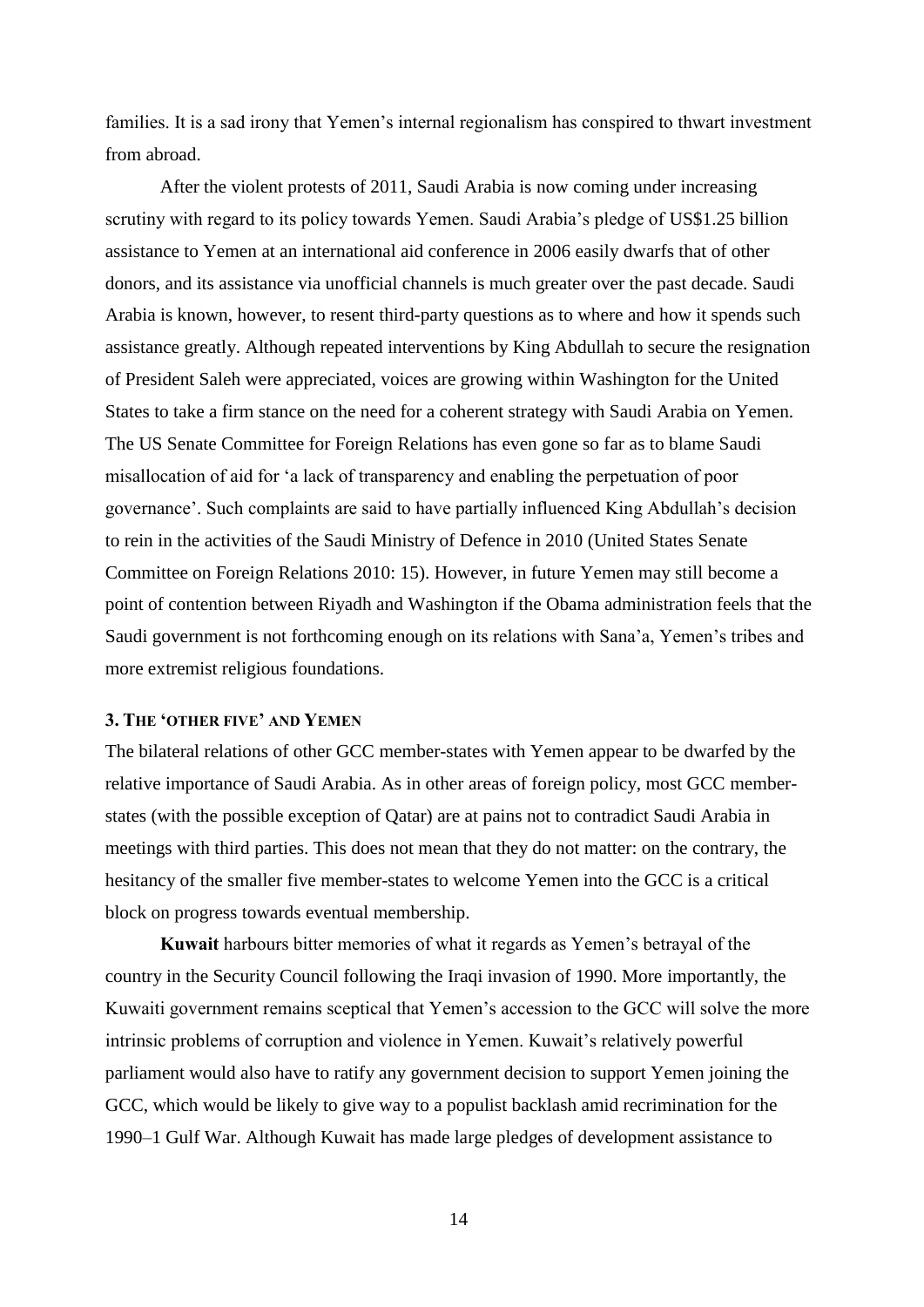Yemen, it has yet to deliver upon these commitments, expressing doubts about Yemen's capacity to spend such aid efficiently (al-Mulla 2010).

The **United Arab Emirates** (**UAE)** is particularly aware of Saudi Arabia's sensitivity towards its leadership role in the region with regard to Yemen, with one emirati analyst observing that on this issue, 'Saudi Arabia's mentality has not changed since the 1930s.'<sup>6</sup> This does not mean that the UAE is indifferent to the problems of its neighbour. The UAE federal government has consistently pledged large sums of development assistance to Yemen, but has admitted to significant problems in disbursing such aid due to corruption and other absorption capacity problems. Nevertheless its commitments are impressive: in 2009 Yemen was the single largest recipient of UAE official overseas aid – over US\$772 million, to be spent across a range of sectors including education, water and electricity projects as well as funding government services, most of which are managed by the Abu Dhabi Fund for International Development. Overall, among the GCC countries, the UAE has a relatively good record in delivering upon its aid commitments, including providing relief to victims of the Saada conflict and of flooding, and providing assistance to communities affected by Yemen's political instability and the consequent downturn in the economy. In late 2009 the UAE Red Crescent Society established an Internally Displaced Persons (IDP) camp, housing up to 7,000 people, in Saada to help those forced to flee the war there. However, the camp proved too much of a success in that it easily outdid the more basic provisions of the UNHCR, and led some to question the wisdom of providing greatly enhanced accommodation that was above the standards the IDPs were used to even at home. 'Dubai Cares' – a new development agency  $-$  is beginning to work with a range of international and local NGOs on education projects.<sup>7</sup>

Although **Oman** is an aid contributor to Yemen, it also competes with Yemen for a share of assistance from regional organizations. Despite seeking support for its own development, Oman is committed to a US\$100 million contribution for projects in Yemen, but these funds have been exceptionally slow in terms of disbursement since this original undertaking was made at the London conference in 2006 (*al-Oman* 2010). Although Oman ostensibly supports Yemen's accession to the GCC, Omani diplomats claim that this is a long way off. Muscat believes it is better to offer assistance to Yemen before it joins the GCC rather than after accession, to avoid Yemen lagging behind other member-states. Oman has also jointly completed the Shahn-al-Ghaida highway with Yemen, which has greatly enhanced opportunities for commercial relations between the two countries. In cooperation with Yemen,

 6 Interviews, Abu Dhabi, 10 February 2010.

<sup>7</sup> Interviews, Dubai, 9 February 2010, Abu Dhabi, 14 February 2010 and Sana'a, 23 February 2010.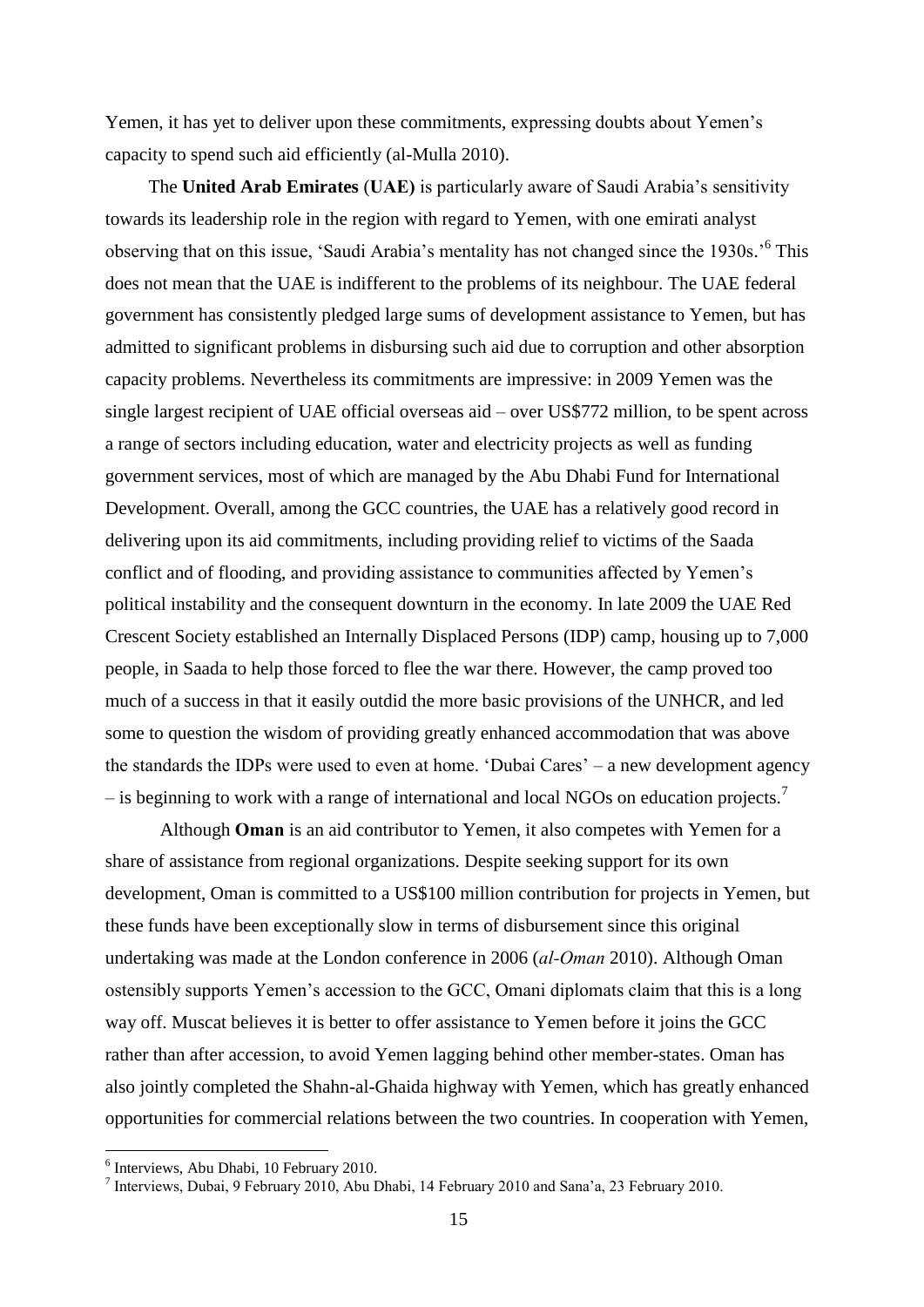Oman is currently developing a far-sighted plan for an al-Mazunah Free Zone on the border of both countries. Oman has signed over seventy-six agreements on bilateral cooperation with Yemen, and officials in Sana'a have expressed their appreciation of Oman's efforts to keep Yemen on the GCC agenda. However, this assistance does not seem to apply to enabling governance reform in Yemen. Omani diplomats regard this as a form of 'unwarranted intrusion' that damages Yemen's sovereignty. Similarly Oman believes that the GCC should not give Yemen 'stepping-stone' conditions for its accession. Nevertheless, Oman is becoming increasingly watchful of how its development aid to Yemen is spent, verifying contracts and monitoring results.<sup>8</sup>

Another factor in Oman's hesitant approach towards Yemen is that the country has its own growing unemployment concerns, opening offices in Doha and Dubai to lobby for opportunities for its citizens. It is unlikely that Oman, like other GCC member-states, would welcome competing with a new wave of Yemeni migrants. Muscat is greatly concerned that Al-Qaeda insurgents may also seek to infiltrate across its border with Yemen, and has stepped up security arrangements in coordination with the Yemeni government. So far, however, the Omani government has avoided making pronouncements on building elaborate structures akin to the border fence mooted by Saudi Arabia. Oman has been supportive of President Saleh's requests for assistance with regard to southern separatist movements, stripping former PDRY President Ali Salim al-Beidh of his Omani citizenship following his repeated calls for secession. This is a trend generally emulated by the other GCC member-states, which have moved to block support for the southern movement within their countries. All GCC countries have been slow to respond to calls by southern leaders for external mediation (Stracke and Haidar 2010).

**Qatar** has been the most proactive of the Gulf emirates in seeking to resolve Yemen's internal problems. During 2007 and 2008 Qatar pushed the government of President Ali Abdullah Saleh to agree a truce with Shia Zaydi rebels in the north of the country, dispatching twelve officers from the Qatari military during 2007–8 to lead mediation efforts in a process overseen by Qatar's most senior diplomats.<sup>9</sup> The process was derailed on several occasions before a final effort in the summer of 2008 succeeded in brokering a ceasefire, which included a generous aid package and exile for the senior Houthi leadership in Doha. However, Saudi irritation over the presence of a Shia militant group on its southern border and suspicions over alleged links between the insurgency and Iran contributed to the collapse of this ceasefire in

<sup>&</sup>lt;sup>8</sup> Interview with an Omani diplomat, 27 August 2008.

<sup>&</sup>lt;sup>9</sup> Interview with a Qatari official, 29 August 2008.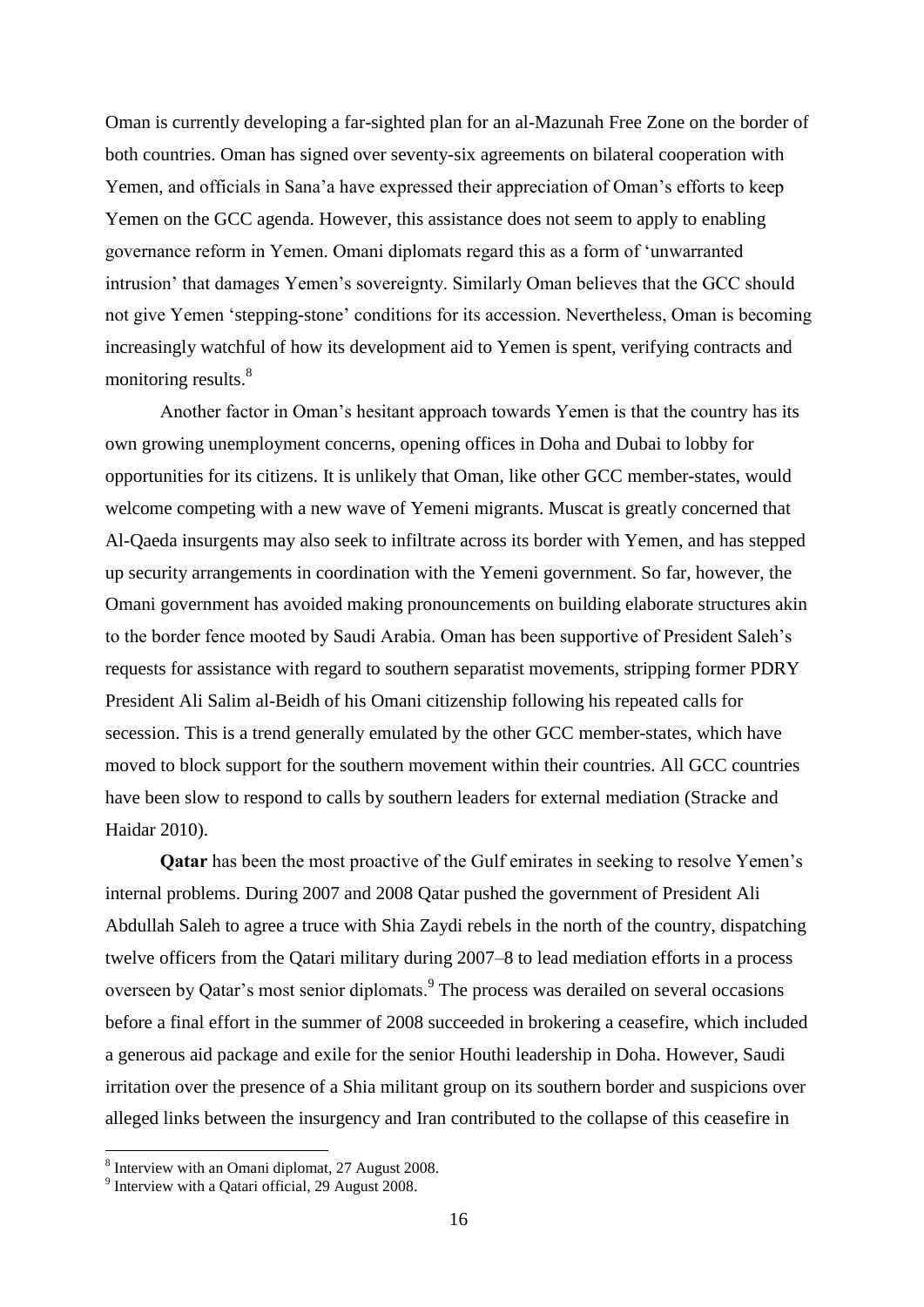July 2009. Although Qatari investment, including a US\$500 million real estate development was critical in securing leverage to mediate an eventual ceasefire, this was not enough to prevent President Saleh from breaking off contacts with the Houthi rebels and hostilities starting once more. Saleh's own personal contempt for the Houthi movement mirrored the desire of Saudi Arabia for a definitive military victory.

Qatar's prime minister and foreign minister Sheikh Hamad bin Jassim bin Jabr Al-Thani felt particularly irritated at what he regarded as deliberate Saudi obstruction of his mediation efforts. Saudi Arabia, like other Arab states, has long been concerned about Doha's better ties with Tehran, lest Qatar advance an agenda favourable to Iranian interests in the region. These suspicions deepened when it became apparent that a key leader of the Zaydi Shia-led insurgency, Yahya al-Houthi, had requested that Qatar mediate in the conflict (albeit after failing to secure assistance from the UAE or Oman). The experience of 2007 and 2008 offered a clear example of where Qatari financial leverage was trumped by the influence of Saudi Arabia, with negative consequences for Yemen and the region. Qatari attempts in 2010 at a renewed mediation role were overtaken by the events of the Arab Spring.<sup>10</sup> Moreover, President Saleh appeared to believe that Qatar was actively aiding his opponents (WikiLeaks 2011). In the aftermath of the protests that broke out in Yemen in early 2011, Qatar opted not to play a bilateral role or to push for a high-profile response by the Arab League. Qatar did, however, play an important role in resisting any attempt to dilute the GCC plan to ease President Saleh from power, even temporarily withdrawing its support for the GCC mediation effort at a crucial juncture in May 2011 (Ministry of Foreign Affairs of Qatar 2011).

Although Qatar has voiced its support for Yemen's accession to the GCC, the government is more sceptical about the prospect of greatly enhanced Yemeni migration in the Gulf region. Qatar is also concerned about the potentially destabilizing effect Yemen could have upon the GCC customs zone and prospects for a single currency.<sup>11</sup> Nevertheless, Qatar, easily the wealthiest GCC country in terms of GDP per capita, has continued to be a generous humanitarian donor to Yemen, providing assistance to Yemeni IDPs since 2009; but it has been more reluctant to bankroll the central government. However, because of the very limited number of Qatari officials on the ground in Yemen, there have been repeated accusations that much of Qatar's aid is being diverted to the black market (HOOD 2010).

Unlike other GCC countries, **Bahrain** has indicated that it is willing to undertake technical assistance projects in Yemen, most probably through the Social Development Fund,

<u>.</u>

<sup>&</sup>lt;sup>10</sup> Interviews, Doha, 8 March 2010.

 $11$  Interviews, Doha, 8 March 2010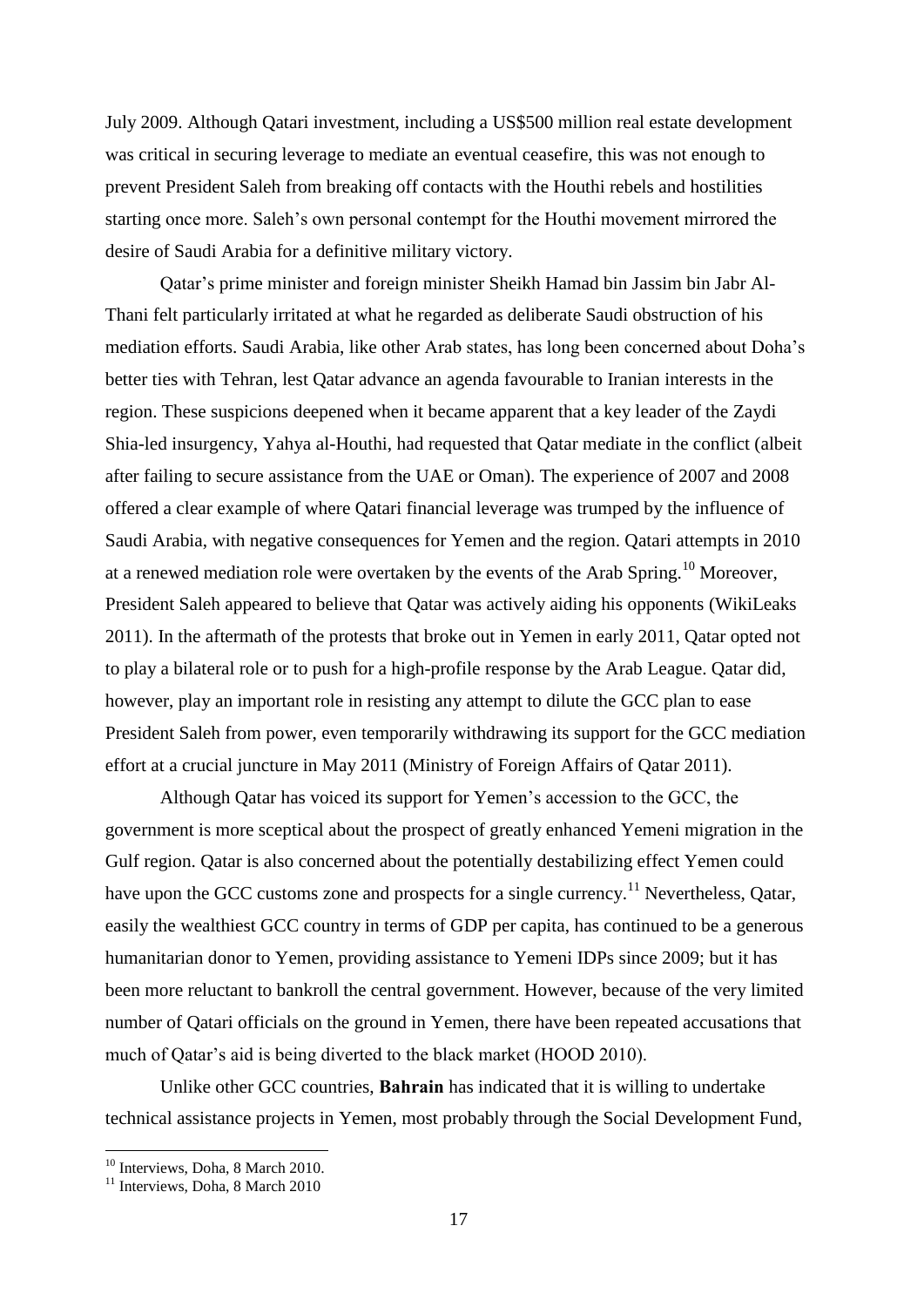as well as providing limited development assistance through multilateral donors. Bahrain is, however, emerging as an important investor in Yemen's underdeveloped financial sector.

#### **4. GULF AID TO YEMEN**

From 1990 to 2004 the Arab Fund, the Saudi Fund, the Islamic Development Bank and the OPEC Fund provided over US\$1 billion in aid to Yemen, compared to US\$250 million provided by the EU for the same period. Arab and Islamic NGOs provided US\$51 million for the same period (MOPIC 2010b). This is despite a period of several years when aid was drastically cut because of Yemen's refusal to support the first Gulf War. At the 2006 London donors' conference co-convened by the GCC, Gulf donors pledged US\$2.5 billion, more than half of the total US\$4.7 billion pledged by all international donors. By contrast the largest OECD Development Assistance Committee (DAC) donor pledges were much more modest.

Pledges, however, can be deceptive. Most of the aid committed by international donors at the 2006 London donors' conference on Yemen has yet to be disbursed. Therefore, GCC countries' statements on aid targets made at the Friends of Yemen conferences in 2010 in London and 2012 in Riyadh should not be regarded as 'additional' to earlier commitments since these funds have largely not been disbursed. The most impressive pledge by a single country – US\$3.25 billion – made at the 2012 Friends of Yemen meeting was made by Saudi Arabia, which failed to deliver even half of the US\$1.2 billion it promised at the 2006 donors' meeting on Yemen (Al-Jazeera 2012). By early 2010 the Yemeni government reported that only 7 per cent of the GCC pledged aid from the 2006 London conference had been spent (MOPIC 2010b). However, Yemen received additional funding in response to the devastating floods that swept the country in 2009 – the Arab Fund for Development gave US\$135 million, Saudi Arabia US\$100 million and the UAE US\$35 million. In response to the food crisis of 2008, the UAE alone leveraged a further US\$50 million, compared to US\$27.3 million by the EC (MOPIC 2010b). Furthermore disbursement figures from the 2006 London conference also exclude funding provided outside conventional aid mechanisms familiar to Western donors..

The failure to translate pledges into actual disbursement on the ground, whether due to concerns over absorption capacity, a lack of prioritization or capacity on the part of donors, has greatly frustrated the Yemeni government. However, a growing sense of urgency over Yemen's deteriorating security situation has focused the attention of GCC member-states. In February 2010 the Saudi–Yemeni Coordinating Council agreed to begin the implementation of wide-ranging projects, predominantly new roads and other infrastructure such as building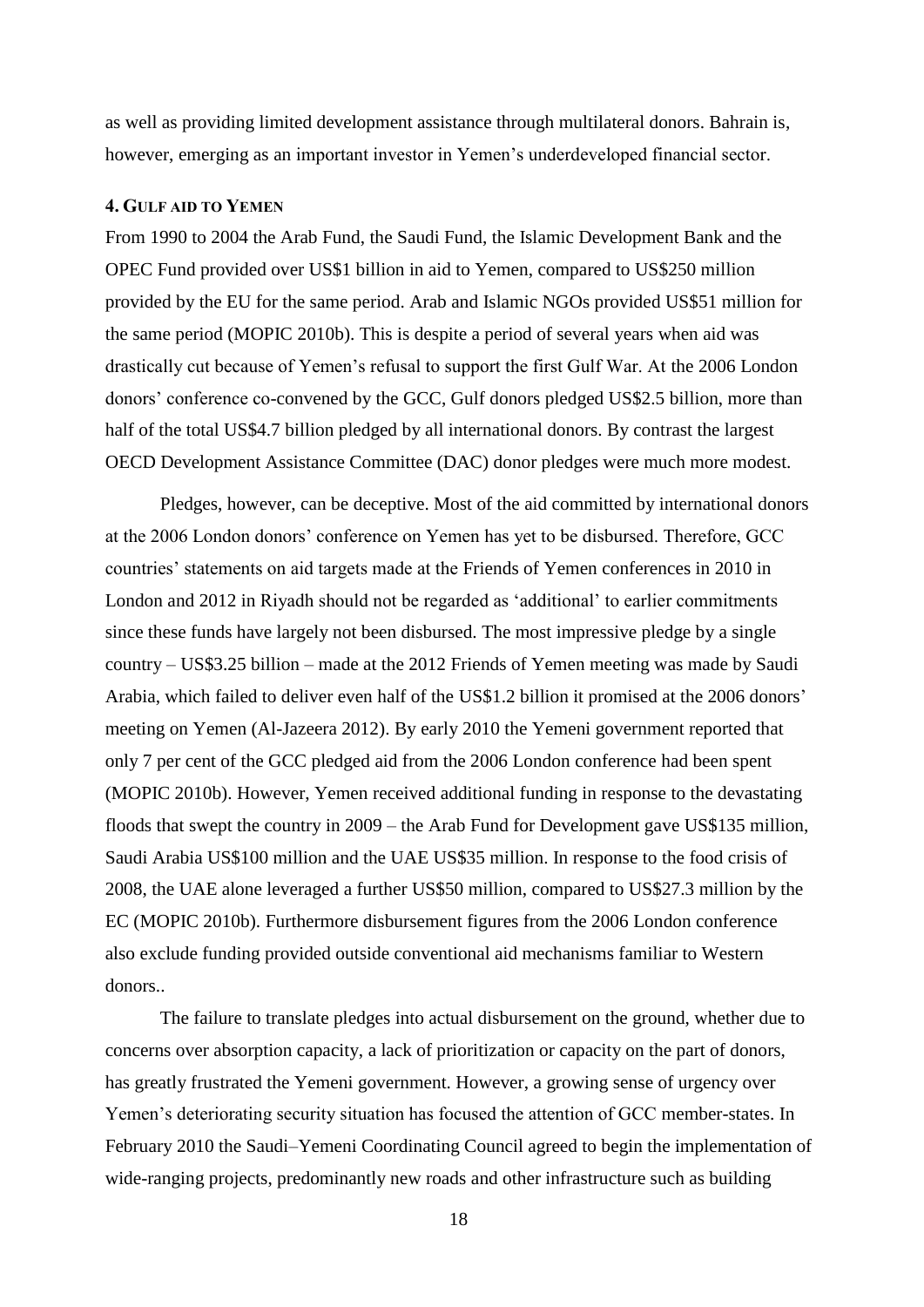hospitals and educational facilities. Saudi Arabia is also exploring the establishment of a joint economic zone in the border city of al-Wadiah, for which it has allocated US\$200 million. Abu Dhabi has announced that it is holding an ongoing dialogue with the Yemeni government on infrastructure projects to be undertaken as soon as possible (al-Dowsh 2010). In 2011 progress on implementing these commitments was complicated by the violence that broke out in response to the Arab Spring protests.

#### *4.1. A lack of capacity*

-

Donors have long complained that Yemen lacks sufficient absorption capacity to enable them to disburse their pledges. This argument has some merit but is losing traction as Yemen develops additional capacity to manage projects. The Technical Aid Unit in the Ministry of Planning and International Cooperation (MOPIC) has grown in capability and the Social Development Fund has won considerable praise for its transparent use of funds (Fielding-Smith 2010). MOPIC has also developed a GCC Project Monitoring Unit and has urged the development funds of respective Gulf countries to set up representative offices in Sana'a to improve coordination, a commitment that has since been made by the Abu Dhabi Fund for Development. Abu Dhabi has committed as well to working regionally in Yemen rather than through the central government, supervising twelve out of fourteen projects directly in coordination with local governorates.<sup>12</sup> Gulf donors complain that aside from 'islands of competence' in MOPIC, the Ministry of Finance and the Yemeni Social Fund there is scant capacity within government departments to manage the disbursement of funds.

In general senior Yemeni civil servants have openly accepted the limitations of their own bureaucracy and have repeatedly asked for more training opportunities to improve project management capacity. The government has also offered to permit aid disbursal through 'direct implementation mechanisms by donors and their respective implementation arms' (MOPIC 2010a). Yet some donor countries remain sceptical of the claim that existing fund management units can absorb US\$600 million a year (Economist Intelligence Unit 2009). European donors are concerned that the overwhelming GCC preference for funding large infrastructure projects cannot be matched by sufficient OECD DAC funds to build the technical capacity to absorb and sustain such developments.

Western donors remain unwilling to pay for countering pressing crises that threaten government stability, such as funding the gaping wage deficit to pay Yemen's swollen civil service. Much of the Yemeni military and the civil service are notoriously corrupt, with

 $12$  Correspondence with an adviser to the UAE government, 13 March 2010; Stracke and Haidar (2010).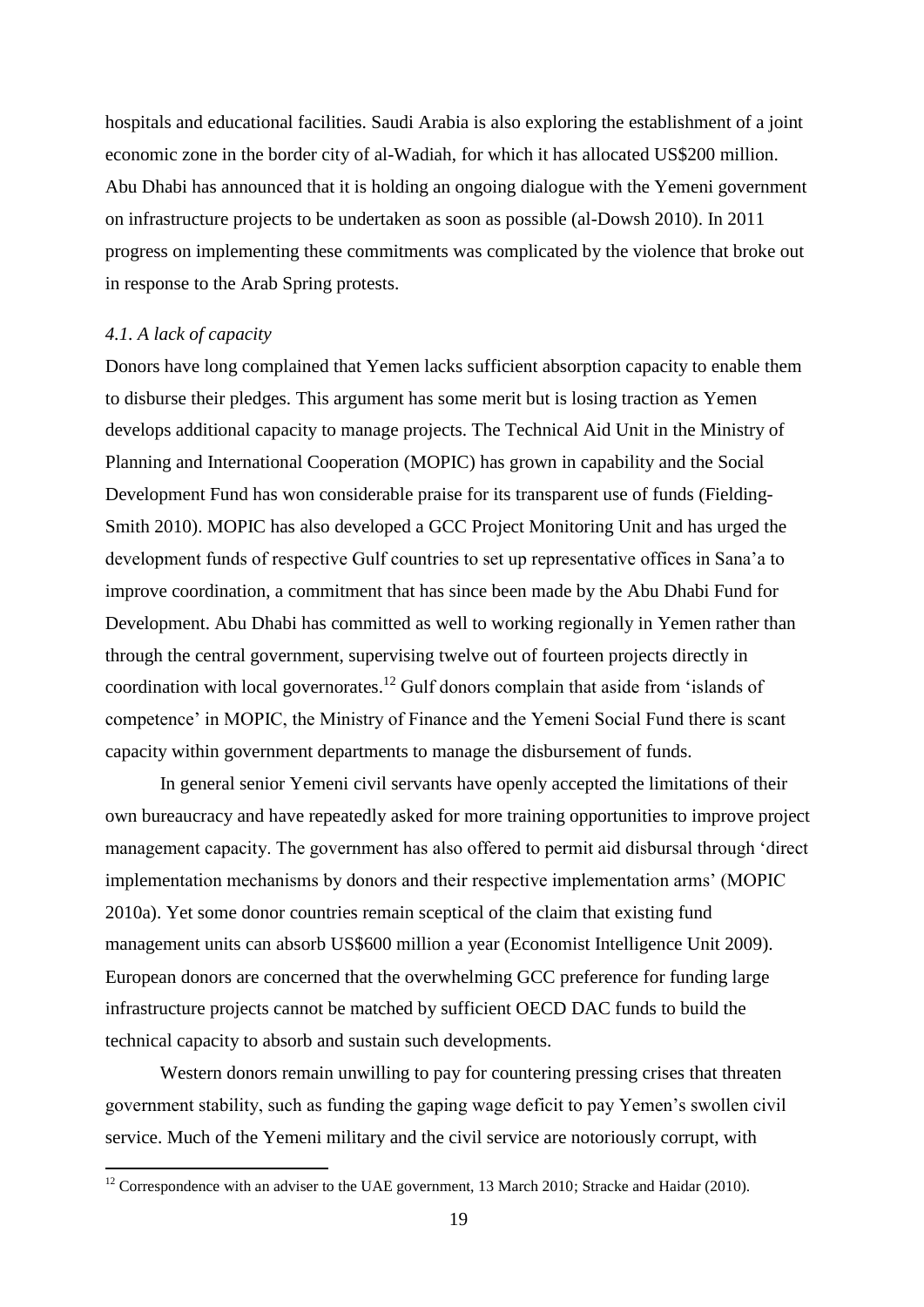alarming rates of absenteeism, but both are integral to the fragile patronage system that maintains tribal support for the state. The Yemeni government has occasionally been forced to request assistance from Saudi Arabia to pay government salaries and maintain existing services (Economist Intelligence Unit 2009). Although Saudi Arabia's leaders are well aware that a lack of oversight overof the management of funds perpetuates the corrupt practices of the status quo, they are even more concerned lest a weak Yemeni state diminish even further if such support is not forthcoming. Saudi Arabia is stuck in an uncomfortable catch-22; corruption is a known driver of conflict in Yemen, but withholding funds while trying to reform the system may be more dangerous than bankrolling the government while seeking to curb its worst excesses. This will be a key question challenging Saudi policy in future years.

The 'carrot' of GCC membership places the GCC in a situation of unique leverage to improve governance in Yemen through the setting of criteria for accession, should it wish to seize such an opportunity. Improved delivery of services and the easing of corruption will do much to improve the writ of the Yemeni government and, by extension, reduce threats to regional security. Reform is therefore the less dangerous option than the status quo.

In addition to bilateral and regional arrangements, the GCC states also belong to the Friends of Yemen Group formed in the aftermath of the 2010 London conference. Following on from London in January, the GCC hosted a conference on Yemen in late February 2010. Most of this meeting was dominated by discussion over why much of the aid pledged to Yemen by the GCC remained unspent and who was at fault for not following through on proposed projects (Mahjoub 2010). Yemen insisted that it was now possible for it to implement a greatly enhanced number of projects and presented a five-year development plan which would need over US\$44 billion in funding. However, GCC member-states have yet to give a clear indication of future funding beyond implementing previous pledges.

#### *4.2. The potential for cooperation with European donors*

Western diplomats and development officials have assiduously courted GCC donors in an attempt to formulate a joint response to Yemen's crisis. Such cooperation would seem to make sense; the GCC has long invested in 'hardware' infrastructure projects while Western donors have concentrated more on capacity building. However, efforts to establish a productive working dialogue have met with serious obstacles. GCC member-state projects are usually above a minimum threshold of US\$20 million, an amount that Western donors can rarely match in terms of potential co-financing of projects. GCC donors are also unwilling to place stringent oversight and monitoring criteria upon aid, often working directly and discreetly with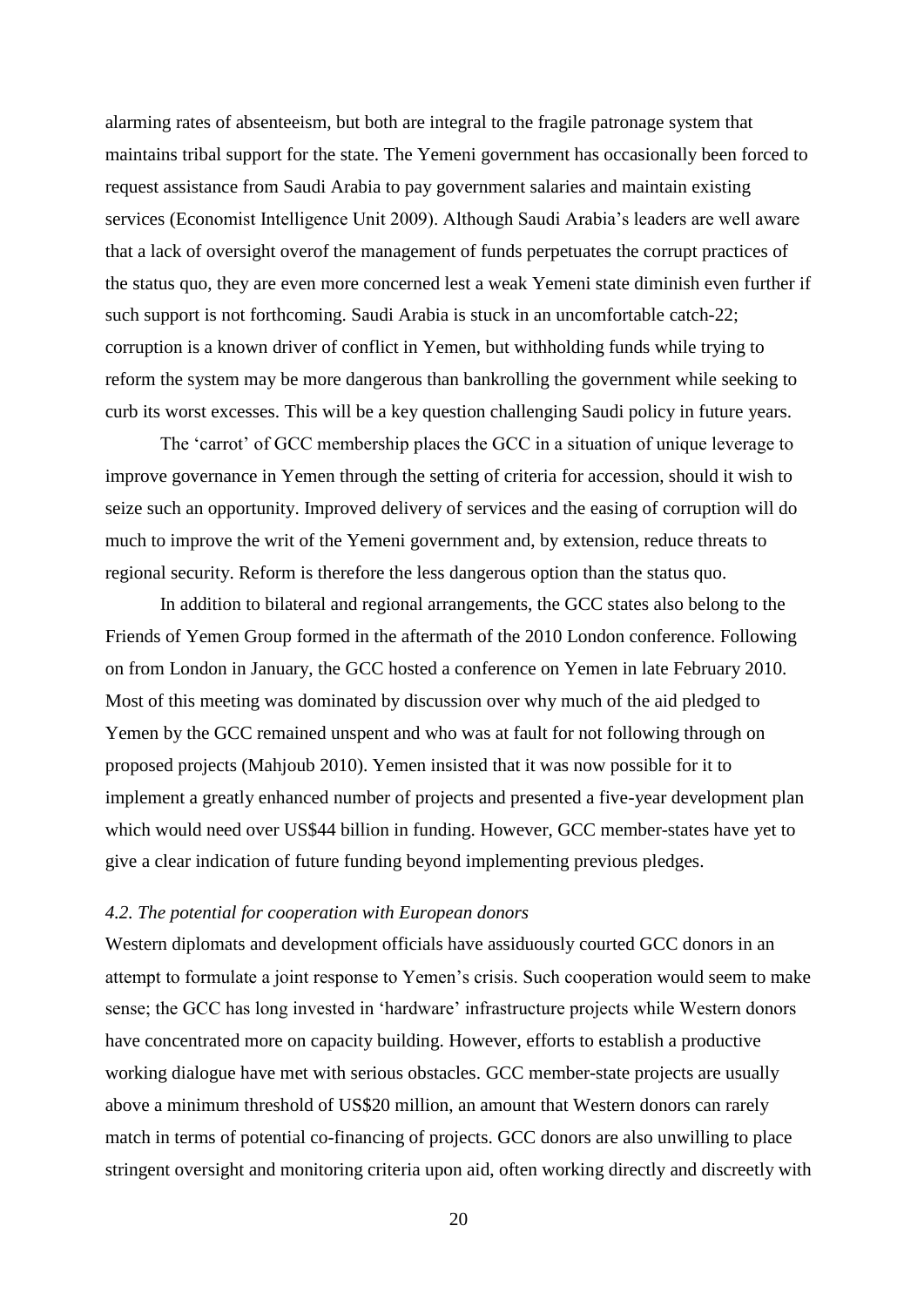the president's office and the Ministry for Finance rather than MOPIC. GCC diplomats complain that Western, particularly European, donors are overbearing: 'The EU chooses what it wants to do. Gulf donors choose what Yemen wants to do.<sup>'13</sup> There is also some scepticism towards the US and European democratization and human rights agenda in Yemen as a form of unacceptable interference in Yemen's internal affairs. This has been heightened by the GCC's adamant rejection of a human rights clause as part of a proposed EU–GCC Free Trade Agreement.

Within Yemen, opportunities for cooperation have been limited by the lack of country representatives from the GCC member-state development funds. Relations between European and GCC member-state embassies in Sana'a are frequently less than constructive. One European official complained that several of the GCC ambassadors 'simply have no respect for us'.<sup>14</sup> A possible mechanism to improve donor coordination between GCC and Western countries is the Friends of Yemen Development Fund proposed by the government in Sana'a and given added impetus by Yemen's political crisis of 2011. However, it is not clear what structures could be put in place to agree on the co-financing of projects between donors or, more importantly, whether there is a will do so (Mahjoub 2010).

The EU particularly would do well to recognize that, a least for now, a region-toregion dialogue with GCC countries is unlikely to yield results in terms of practical cooperation on the ground in Yemen. Much-trumpeted regional or international conferences tend to be exercises in consummate Gulf diplomacy: pleasantries are exchanged but little concrete progress is made on the issues. Instead, Europe should focus on developing bilateral, high-level and discreet contacts with individual GCC member countries in their home capitals. Germany and the UK have already begun to do this, but the EU remains locked into a regionto-region approach that sees it paired with the comparatively weak GCC Secretariat and is unable to deliver assistance to Yemen in a manner similar to that of the EC, for example. But the GCC does have exceptional value as a forum for policy coordination. The EU and its member-states should adopt a practical as well as an aspirational strategy: encouraging GCC member-states to take decisions collectively through the GCC Secretariat, while at the same time deepening its engagement in the six respective capitals on the practical issues of delivering aid to Yemen.

Germany has shown considerable leadership in building a dialogue on mutual aid interests with the GCC member-states. The German government has exchanged high-level

<u>.</u>

 $13$  Interview with a Gulf diplomat, Sana'a, 5 August 2008.

<sup>&</sup>lt;sup>14</sup> Interview with a European official, Sana'a, 16 February 2010.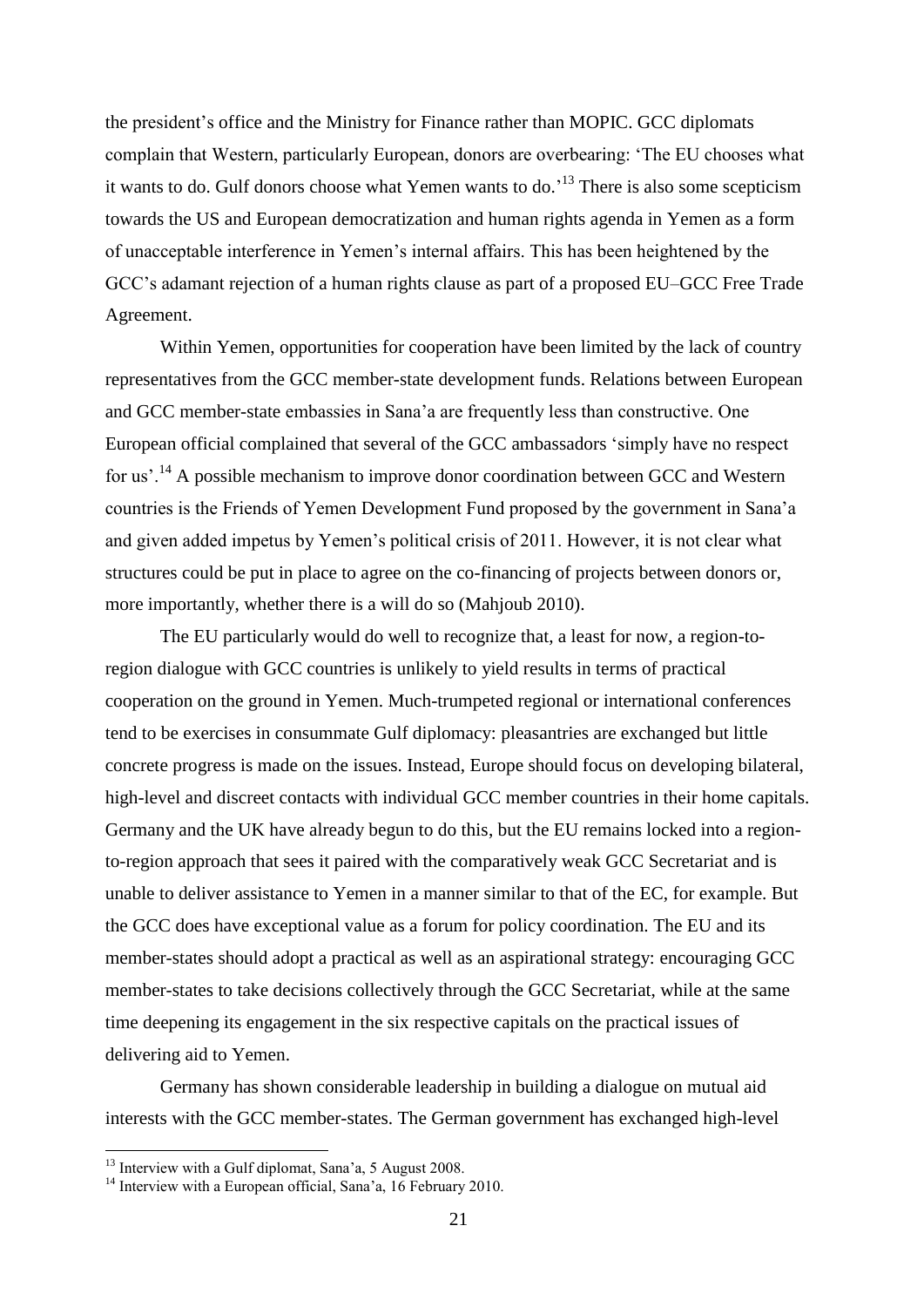contacts with Qatar and Saudi Arabia on the future co-financing of projects in Yemen. The German development agency GTZ has previously partnered GCC member-state development funds in implementing projects in the Sahel and Ethiopia and is now expanding such cooperation to include Yemen. GTZ also works with emerging Gulf semi-state and charitable institutions such as AGFUND and SILATECH on microfinance initiatives in Yemen. The patient dialogue by GTZ to win such support could be emulated by other donors. However, it is equally important that Western countries do not treat the GCC as a monolith, instead concentrating on working with those donors, such as Qatar and the emirates of Abu Dhabi and Dubai, that have shown themselves to be more open to developing a joint approach to spending aid more effectively in Yemen. The EU delegation in Yemen has been particularly engaged in seeking to collaborate with the GCC Secretariat and individual GCC countries. However, actual interlocutors on the ground are thin as neither the GCC Secretariat nor the Gulf development funds maintain a permanent presence in Sana'a.

#### **5. YEMEN AS A MEMBER OF THE GCC?**

GCC accession offers Yemen a means of leveraging itself out of its current economic downward spiral. For the GCC, putting Yemen on a course to reform via an accession process offers a means of stabilizing the security threat from Yemen to the rest of the Arabian Peninsula. Economists at the IMF predict a substantial increase in productivity for both Yemen and the GCC as a consequence of a reduction of tariffs and other border restrictions upon Yemen's entry (Chami et al. 2004). They argue that the absorption of Yemen's almost 25 million population will imply larger markets and enhance competition in the region, leading to more consumption and a larger demand for regional exports. The study concluded that enhanced access to GCC and Yemeni markets would lead to an output increase of 14 per cent in Yemen and 5 per cent for the GCC, with a correspondingly significant increase in living standards and employment (2004: 4). There is a strong argument to be made that the loosening of a rigid Gulf labour market and of a similarly static, monopolized goods market in Yemen would have mutual benefits, even if they do not reach the dizzying heights predicted by some. Ironically, Yemeni businessmen could initially lose out because of increased competition from more efficient Gulf rivals. This potential setback would be more than compensated for, however, by opportunities for a new generation of Yemeni entrepreneurs to benefit from greatly enhanced access to the Gulf market, taking advantage of improved services and credit opportunities from the Gulf as well as low labour costs in Yemen. However, convincing GCC citizens who fear the erosion of protectionist employment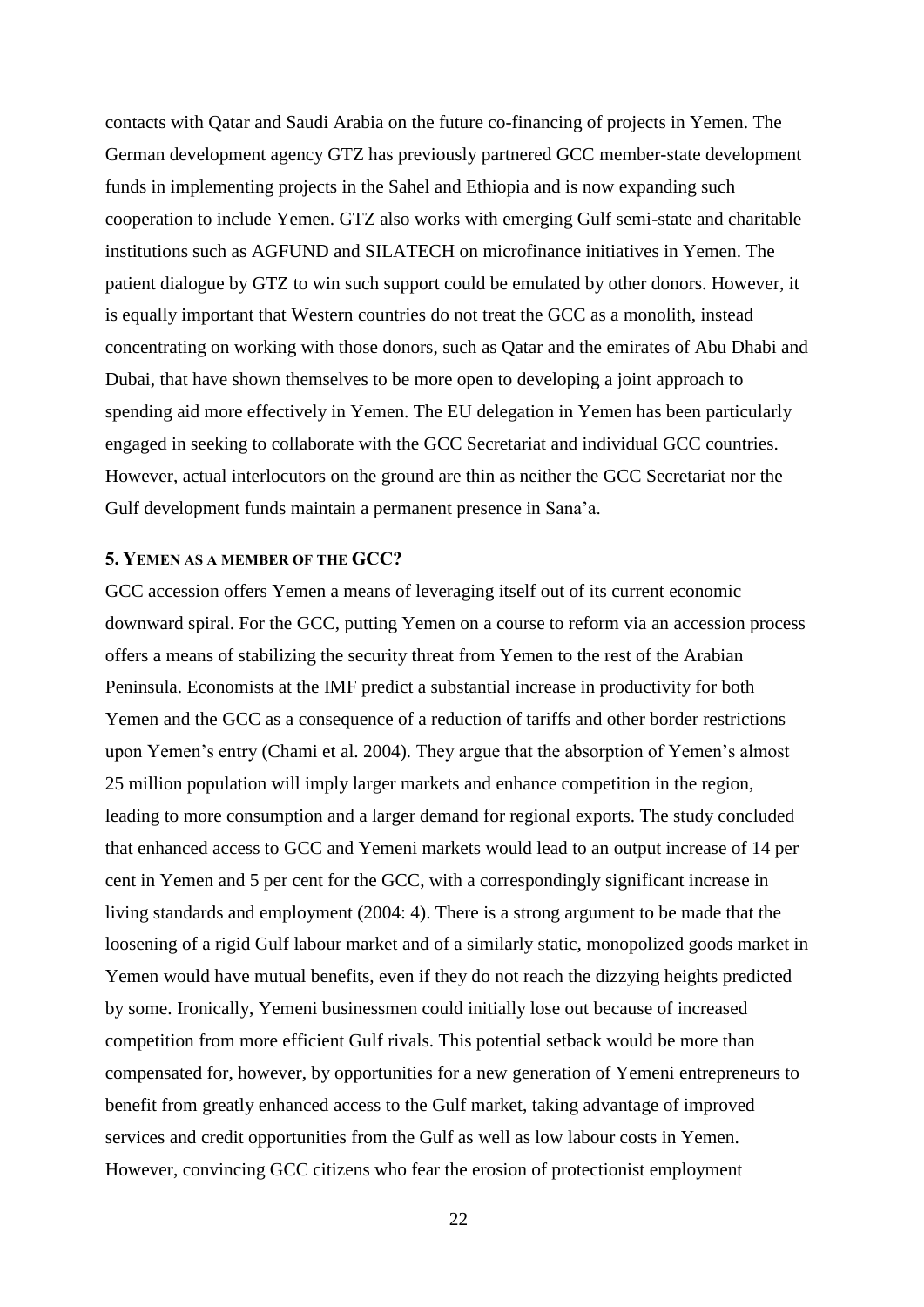practices of the merits of Yemen's accession is an entirely different matter. Realistically, border controls with Yemen will have to remain in place, perhaps in a way akin to the refusal to allow Bulgaria and Romania to join the Schengen travel area upon these countries' accession to the EU.

Yemen currently suffers from a trade imbalance with the GCC. The GCC ranks first in terms of the origin of Yemeni imports, whereas southeast Asia is the primary recipient of Yemeni exports. The government in Sana'a is frustrated that GCC member-states do not focus more on the advantages of expansion to include Yemen. Yemen's government cites the example of Spain and Portugal joining the EU to argue that enhanced markets for goods end up benefiting richer countries as well as the applicant. There are also expansive opportunities for investment in Yemen's under-exploited fisheries industry, in which Saudi investors are now beginning to show an interest (*Gulf Daily News* 2010). Meanwhile Sana'a hopes to undertake significant regulatory reform vis-à-vis its application to join the World Trade Organization. Yemen has also applied to join the Gulf Patent Office, Specifications Board and Federation of Gulf Chambers of Commerce and Industry.

#### *5.1. Thwarted ambition*

-

Yemen has expressed a desire to join the GCC since 1996. Unresolved border issues with both Saudi Arabia and Oman, combined with resentment arising from the first Gulf War initially hindered prospects for an application from Sana'a being readily received. Following the subsequent warming in relations between Sana'a and Riyadh, Yemen was permitted to join the GCC Education Bureau, the Health Ministers Council, the Labour and Social Affairs Ministers Council and the Gulf Cup tournament. However, the refusal to permit Yemen to join the powerful economic instruments of the GCC prompted President Saleh to observe bitterly that perhaps the next step for Yemen's integration with its neighbours would be being permitted to play in a regional basketball tournament in addition to football (Johnsen 2007). Saleh's disappointment, while understandable, obscured the benefits that membership of such GCC committees can bring. For example, there has been a highly welcome upsurge in the number of Yemeni students studying within GCC universities, many of whom are enabled to do so by GCC member-state scholarships.<sup>15</sup>

In March 2005 the General Secretariat of the GCC visited Sana'a and offered the tantalizing prospect of a GCC–Yemen free trade and investment area. Yemeni hopes were raised further at the Abu Dhabi GCC Summit of the same year when a decision was taken

<sup>&</sup>lt;sup>15</sup> Interview with a former GCC education official, Dubai, 9 June 2010.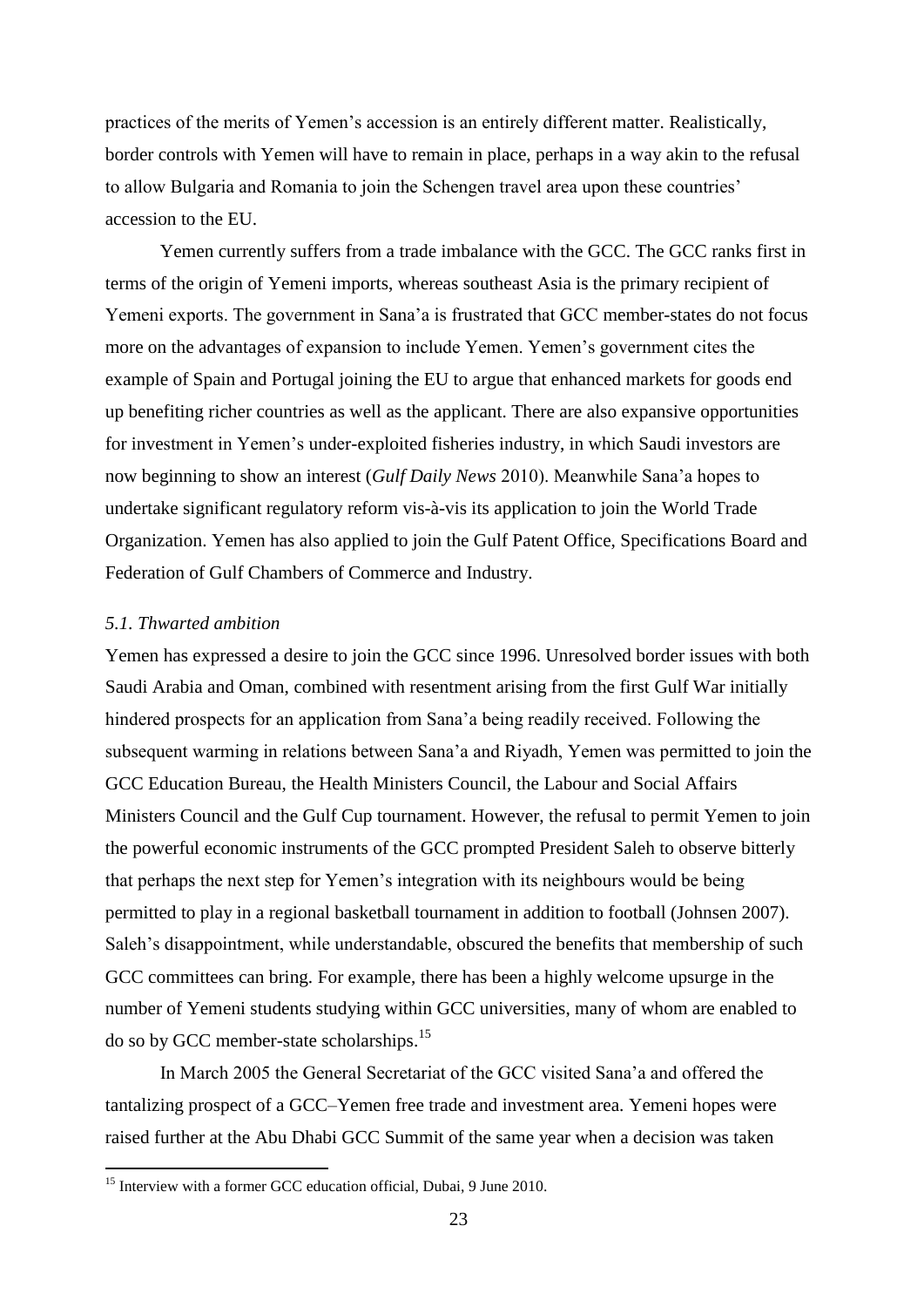regarding the process of integrating Yemen into the GCC by 2015. The Secretariat announced that there would be successive stages to this process: (1) a Consultative Group Meeting, (2) alignment of Yemeni legislation and regulations with those of the GCC, and (3) the steady expansion of Yemen's membership of the respective GCC bodies. Yemen's accession costs were estimated at US\$10 billion, much of which was to be covered by the original six member-states. There were reasons to be encouraged that such assistance would be forthcoming. Prior to the summit, the GCC member-state development funds held a meeting with the Yemeni government to agree a programme to enable Yemen's accession (Ghoneim 2006: 14). Later, at a joint meeting between the GCC Secretariat and Yemen in 2006, a technical committee comprised of the GCC Ministries of Finance and MOPIC was formed. The first meeting of this technical committee included Yemen's deputy minister for planning and representatives from the GCC member-state Ministries of Finance, the Saudi Development Fund, the Kuwaiti Development Fund, the Islamic Development Bank, the OPEC Fund, the Arab Fund for Economic and Social Development and the GCC Secretariat General.

Ultimately, a concrete plan to integrate Yemen steadily into the GCC never materialized, not least because of an absence of agreed criteria for integrating new members, the weak capacity of the GCC Secretariat and member-state 'cold feet' on Yemen's membership. Yemen was permitted to join other Gulf bodies such as the Gulf Standardization and Metrology Organization, the Organization for Industrial Consulting, the Accounting and Auditing Organization, the regional telecommunications body and the Gulf Railway Project (al-Dowsh 2009). However, Yemen has continued to be left out pointedly of the critical economic bodies of the GCC, and most importantly not given a path towards joining the Customs Union. Meanwhile, mistrust between GCC member-states, as evidenced through a failure to agree a location for a Central Bank and common procedures to facilitate a single currency for the GCC, have also drawn the focus away from proposed plans to strengthen the Secretariat's capacity. Much-needed additional resources for the Secretariat have been withheld and hard-pressed GCC officials lack clear political direction from the member-states on how to proceed with Yemen's GCC candidacy. Moreover, the institutional weakness of GCC governments, for example in allocating a clear departmental lead on relations, have compounded difficulties in negotiating a coherent regional approach towards Yemen.

Ministers and technocrats in the Yemeni government have been at pains to demonstrate its commitment to taking the required measures to join the GCC, establishing a GCC unit within MOPIC as well as restructuring the Ministry for Finance to respond to requests for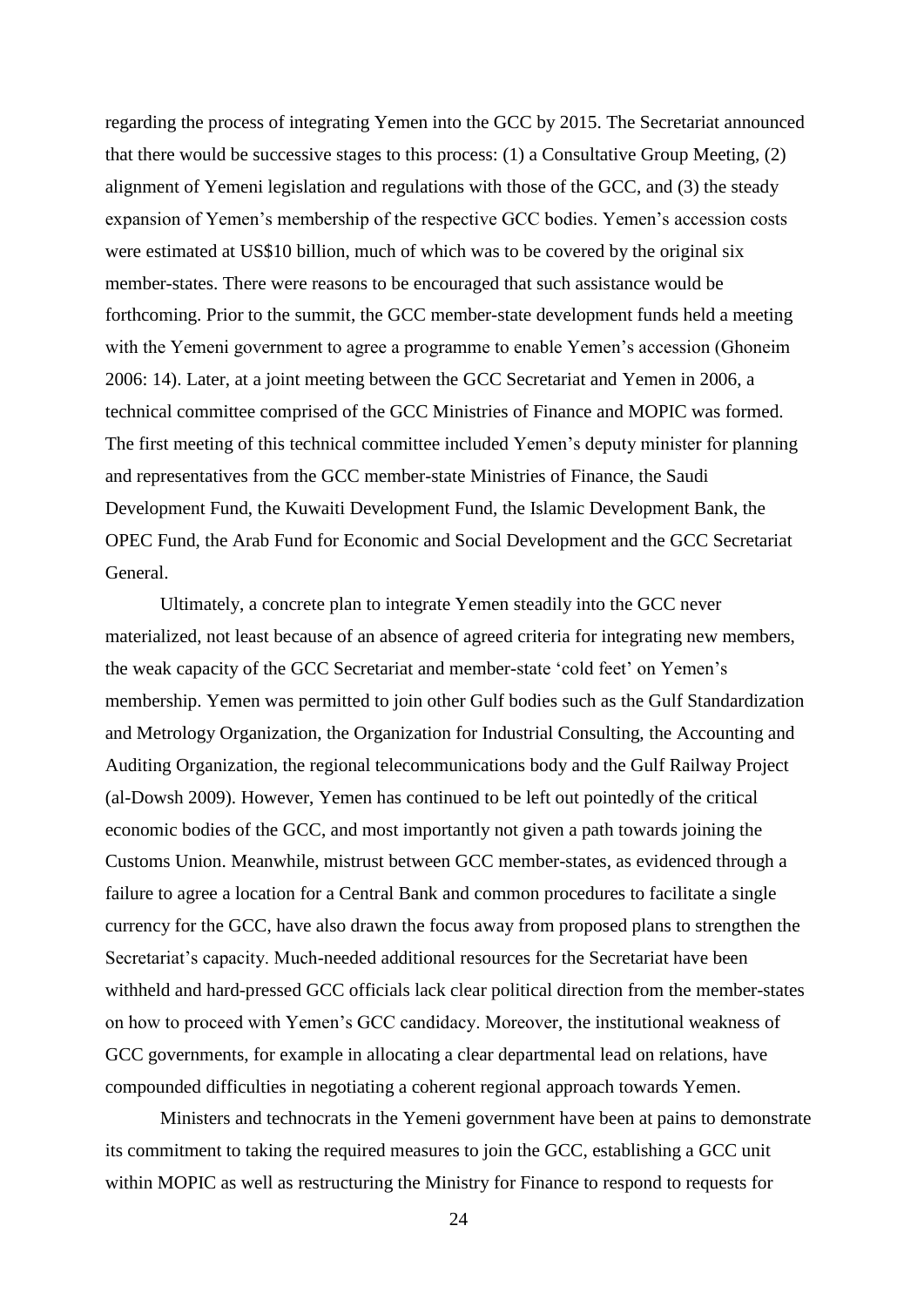information from the GCC Secretariat to prepare for Yemen's accession to the GCC. Such a communication from the GCC Secretariat was not forthcoming. In 2007 Yemen tried to break the Secretariat's inertia by sending a ministerial letter to the GCC Secretary General, Abdulrahman al-Attiyah, proposing that the Secretariat hold a series of workshops in Sana'a to go through the necessary steps that Yemen would have to undertake to qualify for accession to the GCC. The Yemeni government followed this up with a paper outlining Yemen's 'vision' of its path to membership including possible reforms concerning financial regulation, the labour market, fiscal policy, and new structures that could be put in place to undertake these and oversee ties with the GCC. However, Yemeni officials claimed that, in contrast with their specialized 'GCC unit' in Sana'a, the Secretariat in Riyadh had no permanent equivalent 'Yemen unit'. As in the apocryphal tale about Henry Kissinger and Europe, Yemeni officials longed for 'one number' to call in the GCC Secretariat to get answers to their requests for information.

When it became clear that the Secretariat was adopting a cautious approach in its relations with the Yemeni government because of the lack of clear political guidance from the member-states, Yemen switched its strategy to lobbying the member-states directly. Here they also hit a dead end. In the case of Saudi Arabia, Yemeni officials found that while the king himself was an enthusiastic supporter of the concept of Yemen's membership, other princes in key ministries were not.<sup>16</sup> Specific questions on timetables or accession criteria were swatted aside with royal panache and a talent for obfuscation. Yemen was rebuffed. Other memberstates were not supportive enough to raise the matter at GCC meetings, so Yemen effectively remained in limbo.

Tellingly, by 2008 the GCC unit at MOPIC was desperately searching for an external donor in order to remain operational. Funding from a GCC member-state or the Secretariat for the GCC unit did not materialize, and the promised GCC ambassador and delegation office in Sana'a were not forthcoming (MOPICc 2008). A glimmer of hope emerged at the 2009 meeting of foreign ministers of the GCC and Yemen, when delegates committed themselves to developing a mechanism to promote private sector investment in Yemen, and urged the respective GCC Chambers of Commerce and the Federation of the GCC Chambers of Commerce to promote business partnership between both sides. But, overall, lofty rhetoric about Yemen being a natural constituency of the GCC has not been matched by results.

-

<sup>&</sup>lt;sup>16</sup> Interview with a senior Yemeni official, Sana'a, August 2009.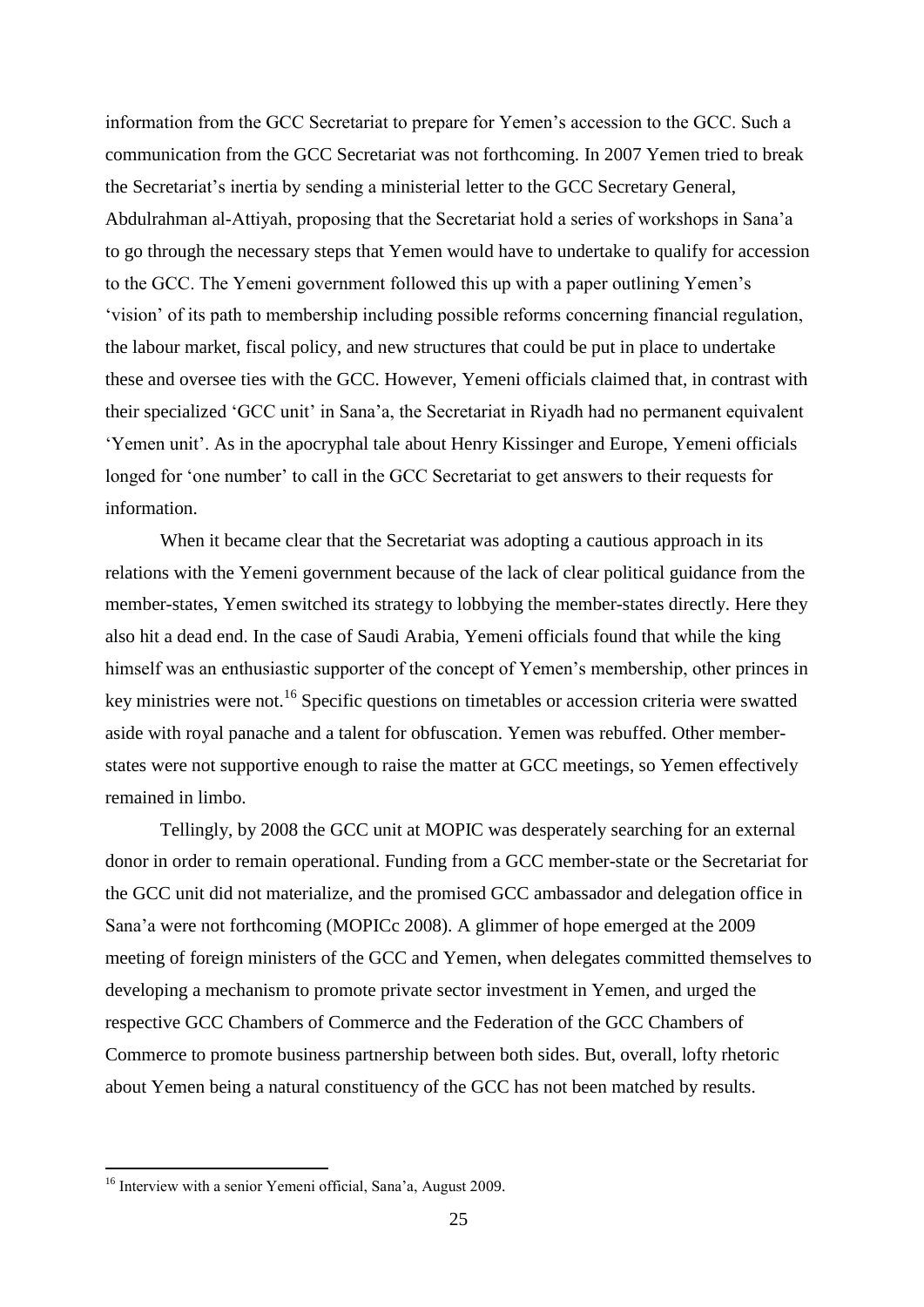The main concern restricting Yemen's prospects of joining the GCC appears to be fears over a large influx of Yemeni migrants. This legitimate concern over security and GCC countries being swamped by Yemeni labour could be addressed by permitting Yemen to join the GCC, allowing it entry into the Gulf economic zone while not extending the freedom of movement enjoyed by citizens of other member-states. However, such an agreement should be accompanied by a commitment to easing visa restrictions for Yemeni businessmen and significantly increasing the number of scholarships provided to Yemeni students at vocational schools and universities. The GCC could also put in place a model of assistance to Yemen that would draw on the strengths of individual member-states, similar to the Industry Modernization Programme employed by the EU in Egypt. Bahrain could advise Yemen on developing its financial sector; the UAE on ports; Saudi Arabia on hydrocarbon management, irrigation, desalinization, etc. Addressing a profound electricity shortage is also a sine qua non for Yemen's economic development. Some moves in the right direction have been made by a number of Gulf states for example, Saudi Arabia and Qatar have increased scholarships to Yemeni students since 2010 – but assistance remains disproportionate to Yemen's development needs.

#### *5.2. Yemeni labour in the GCC*

Yemeni officials were disappointed in their request for implementation of a robust Yemen– GCC Free Trade Agreement as a halfway stage towards full membership. Hopes were raised that the GCC would make concrete moves towards implementing a preferential agreement to recruit Yemeni labour. However, although there has been a small increase in the number of Yemeni migrants, Gulf rhetoric has not been matched by action. This is not entirely surprising. All GCC countries, particularly Saudi Arabia, have existing agreements giving preference to the recruitment of Arab workers, yet these are seldom implemented. Most GCC memberstates' sponsorship systems remain unreformed and work visas for Yemeni nationals in Saudi Arabia are prohibitively expensive (MOPIC 2010a). In 2008 King Abdullah called for preferential treatment for skilled Yemeni labour in the GCC. Subsequently the GCC foreign ministers decided to 'give priority to programmes designed to qualify Yemeni labourers by increasing funding programmes for technical education and training'. Yemenis complain that this is still not enough to deal with rising unemployment in a stagnant economy (al-Dowsh 2010).

Although the Yemeni government expressed its appreciation for the personal support for preferential treatment by King Abdullah, it rejected suggestions that Yemeni workers were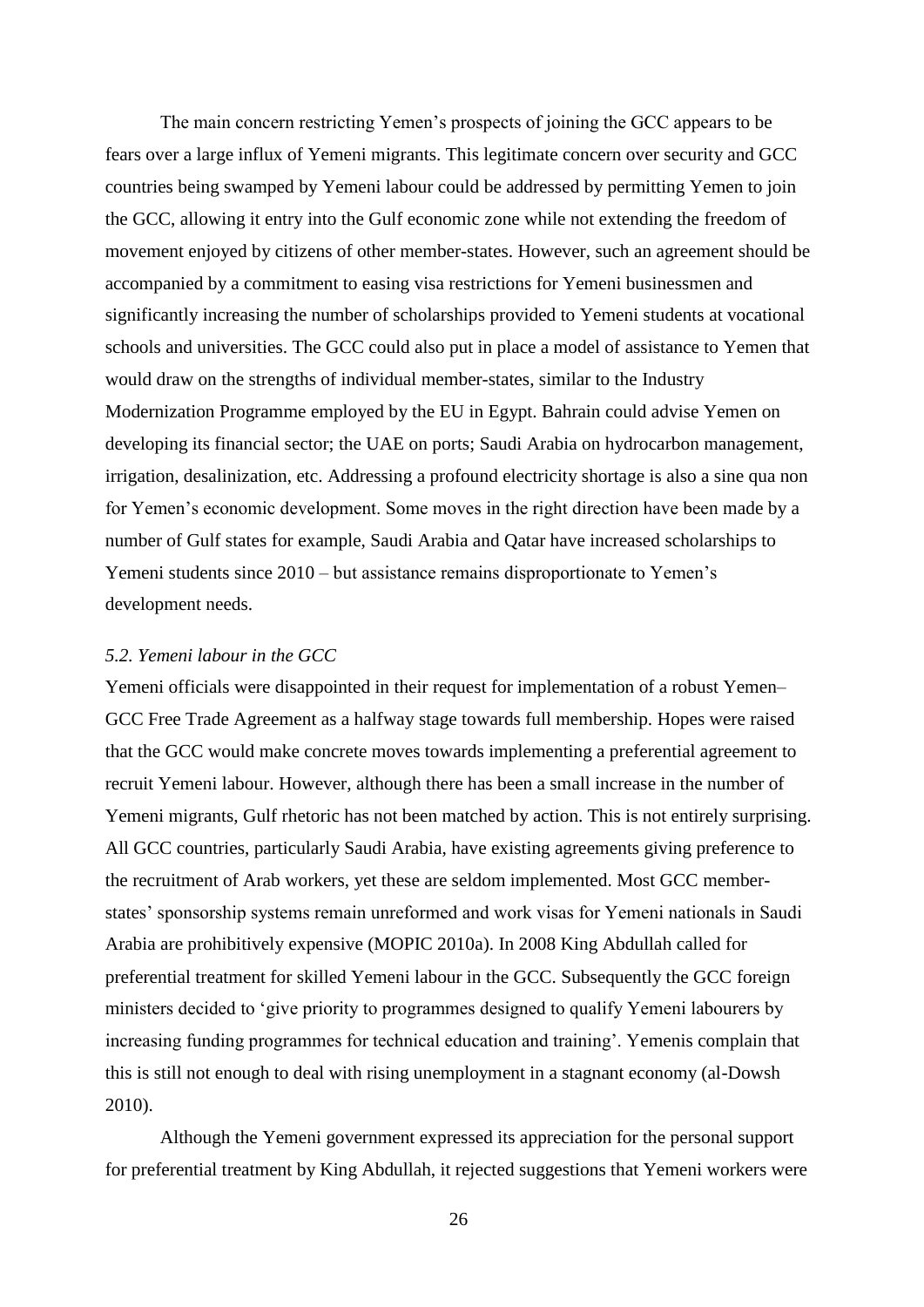under-skilled for employment in the GCC, pointing out that 81.5 per cent of the expatriate workforce in the GCC have limited skills and do not hold a secondary school certificate. Yemen views the vast GCC diversification projects as an obvious opportunity to employ Yemeni labourers. The construction of industrial and economic cities will generate thousands of expatriate job opportunities and the Yemeni government had originally hoped to enable the migration of 50,000 Yemeni labourers to the GCC annually. Currently Arabs make up only 23.2 per cent of the total expatriate labour force in the Gulf (al-Dowsh 2010). The vast majority of Yemeni expatriate labour is currently in Saudi Arabia (approximately 800,000). The other five member-states have been less welcoming of Yemeni labour, currently employing approximately 60,000 Yemeni nationals. However, since the increase of the Al-Qaeda threat to Saudi Arabia from Yemen, some Yemeni expatriates have complained that Saudi Arabia has markedly increased (allegedly arbitrary) deportations and imposed stringent visa restrictions (al-Kibsi 2010).

There is a clear divergence in perspective between GCC member-states and the government in Sana'a over whether to absorb greatly increased numbers of Yemeni migrant workers within the Gulf. Although Bahrain's minister for labour, Majeed al-Alawi, cautioned that 'non-Arab workers constitute a strategic threat to the region's future', the view that Yemeni nationals pose a security threat to the Gulf carries much weight in GCC capitals, and can override fears over cultural erosion presented by large groups of south and east Asian migrants (Kapiszewksi 2006: 6–8). Yemenis' Arab identity can actually be a hindrance in this regard: strong cultural and tribal linkages put them in a much more powerful position to engender sympathy and influence with GCC nationals, including for ideologies which pose a threat to respective host governments. Yet the Yemeni government has made migration a cornerstone of its 'Strategic Vision 2025', anticipating US\$20–30 billion investment from remittances and returning migrants. Yemeni Deputy Foreign Minister Ali Muthna Hasan has described how 'opening labour markets is one of the best means to protect our national security' (Hassan 2008). His government has yet to convince GCC member-states that it is emphatically in their best interests to allow such an increased migration. On balance, given Yemen's teetering economy, its government has a point: GCC governments should make a greater commitment to increase work visas to a diverse range of young Yemenis. Given the absence of employment in the short term, expatriate labour is a vital component of any strategy to stabilize Yemen in the coming years.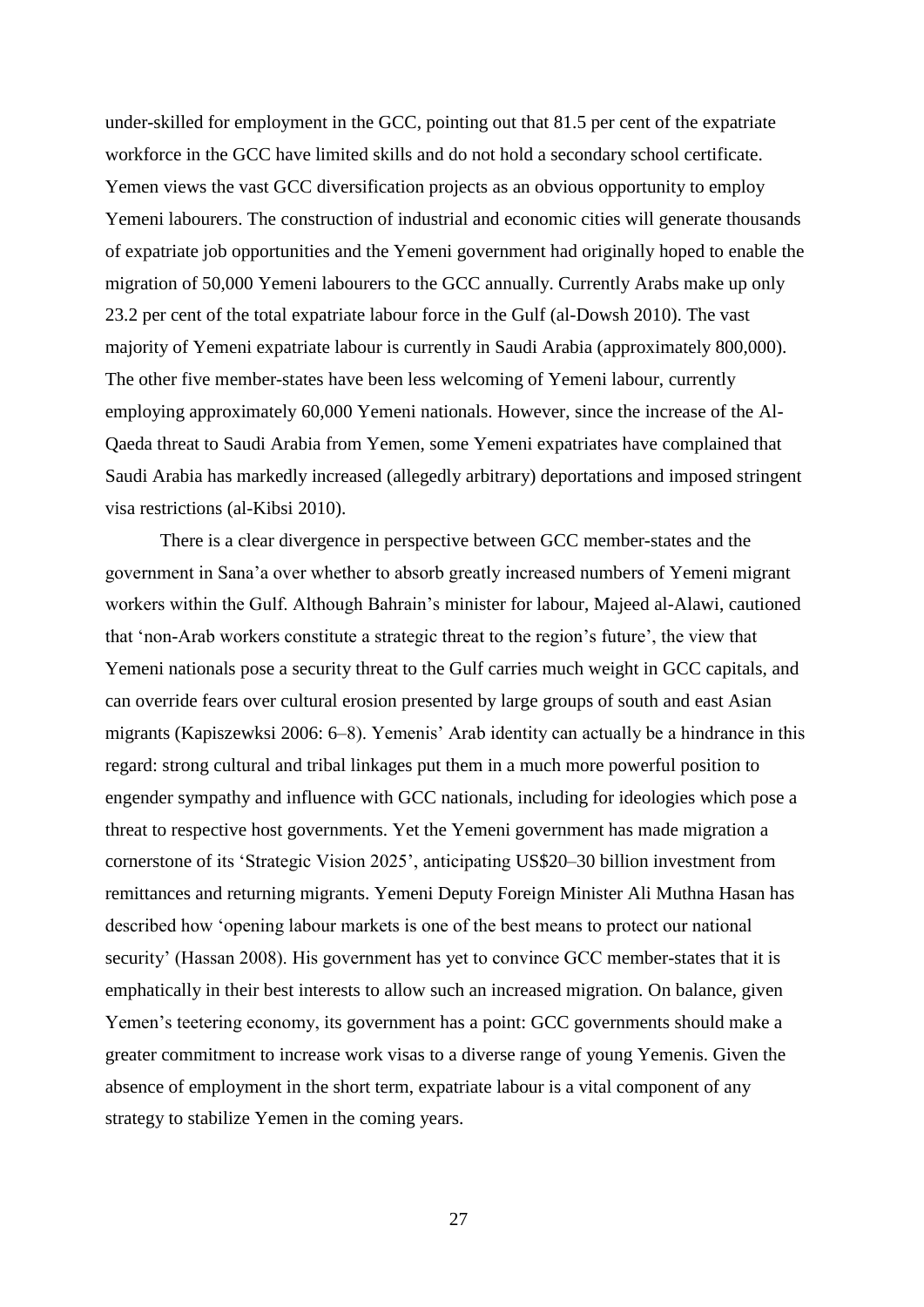#### **6. THE FUTURE OF GULF RELATIONS WITH YEMEN**

The most important divergence of views between Yemen and the GCC is not whether Yemen should be a member of the GCC, but rather when it should become one. Governments of GCC member-states now prefer to view Yemeni candidacy for membership as an aspiration rather than a binding commitment. Yemen believes that its 2015 accession date should be adhered to, whereas GCC officials increasingly perceive such a timescale as a goal which will not be reached. The GCC is right; Yemen is completely unprepared for membership – its political and economic structures are unbalanced and have been weakened further by the turbulent events of 2011. But the government in Sana'a is also right to believe that joining the GCC is critical to the stabilization of Yemen. The two sides have yet to agree a vision for a constructive path that at least gives Yemen a route, however arduous, towards membership, offering incentives for governance reform and removing trade barriers along the way. The GCC was originally envisaged as a regional political and security union. Yemen has once again raised the question of whether the GCC is capable of acting as a coherent polity to deal with a mounting security threat from within the Arabian Peninsula.

Moreover, the debate over Yemeni membership of the GCC should not be perceived in all-or-nothing terms. The GCC badly needs to revitalize a neighbourhood policy similar to that of the EU and its relations with, for example, Morocco. Yemen should be the first country to be accorded 'advanced status', enjoying comprehensive tariff reductions and increased access to GCC agencies and tailored development programmes, as long as it meets basic criteria on transparency and technical oversight. The development of funding instruments for the Middle East and North Africa region (similar to the European Neighbourhood Policy Instrument, for example) by the GCC is now overdue in the aftermath of the Arab Spring. These instruments would give badly needed political weight to collective statements and actions taken at GCC meetings.

The GCC member-states have invested over US\$1 trillion in domestic projects aimed at gradually weaning the region off its profound dependence on energy on a source of revenue (Janardhan 2007). These initiatives have been at least partially successful and the Gulf has steadily become a hub for a diverse range of industries. The GCC is becoming increasingly capable of thinking big about its future and planning accordingly, whether in relation to education, finance or infrastructure. Yet, in its relations with Yemen, the GCC continues to act as a parody of its former self, promising to inject large sums of financial aid without a clear strategy on how to meet that country's mounting challenges. There are many positive and imaginative steps that the GCC could take to stabilize Yemen.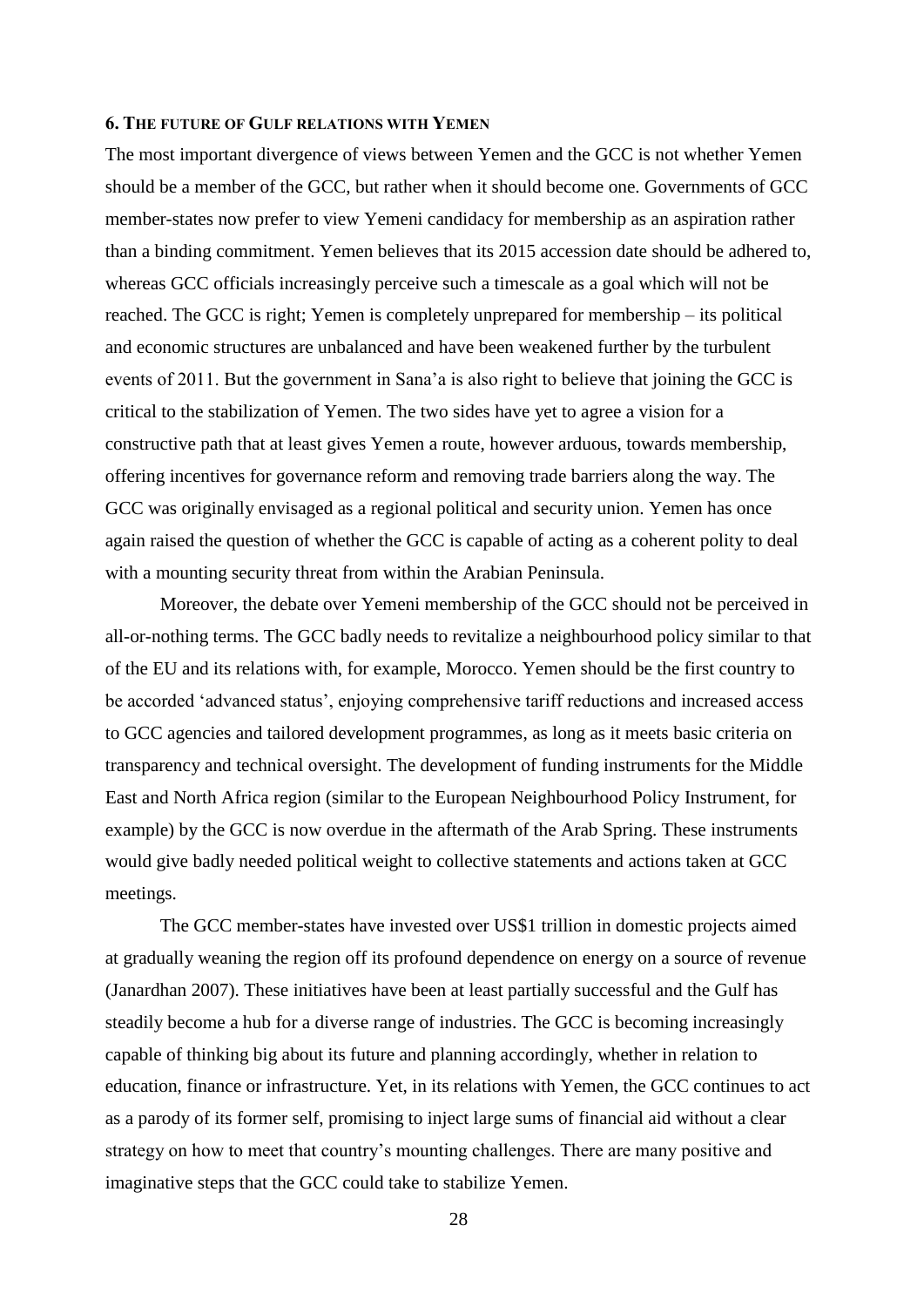Yemen has exposed the GCC to an array of challenges that it has avoided confronting in the past. Institutional weakness and incoherence of policy among member-states have often paralysed the GCC Secretariat in its relations with Yemen. The political crisis of 2011 – the need to oust President Saleh as a first step towards stabilizing Yemen – helped to focus attention briefly within member-state capitals, leading to an unprecedented political mandate for the GCC Secretariat to negotiate externally on behalf of the six member-states. It is important that this momentum is not squandered and that the GCC Secretariat receives the necessary political and financial capital to guide the transition process in Yemen. GCC member-states need to ensure that future aid is spent transparently and effectively. A clear mechanism, such as the Friends of Yemen, should be embraced as a means of coordinating future aid commitments. Finally, the GCC should also appoint, and empower, its first overseas Special Representative to be based in Sana'a to engage on the question of Yemen's political and economic development, also liaising with the UN, the United States, the EU and other key donors.

Yemen is a critical test of the GCC's capacity to reform and its resolve to meet emerging challenges to its security. Yemen should be given a detailed road map, laying out criteria to be met, if it wishes to join the GCC. This should be done, not out of a sense of altruism on the part of the current member-states, but as a policy of enlightened self-interest in order to curb support for extremist groups. That route may be long and the conditions arduous, but if Yemen musters sufficient political will to make the necessary reforms to meet such criteria, then the GCC should be on hand to provide whatever technical assistance is required and reward Yemen for its efforts. Yemen may not make it – but at least the opportunity would be there for a country that badly needs an alternative to a difficult past and a bleak future.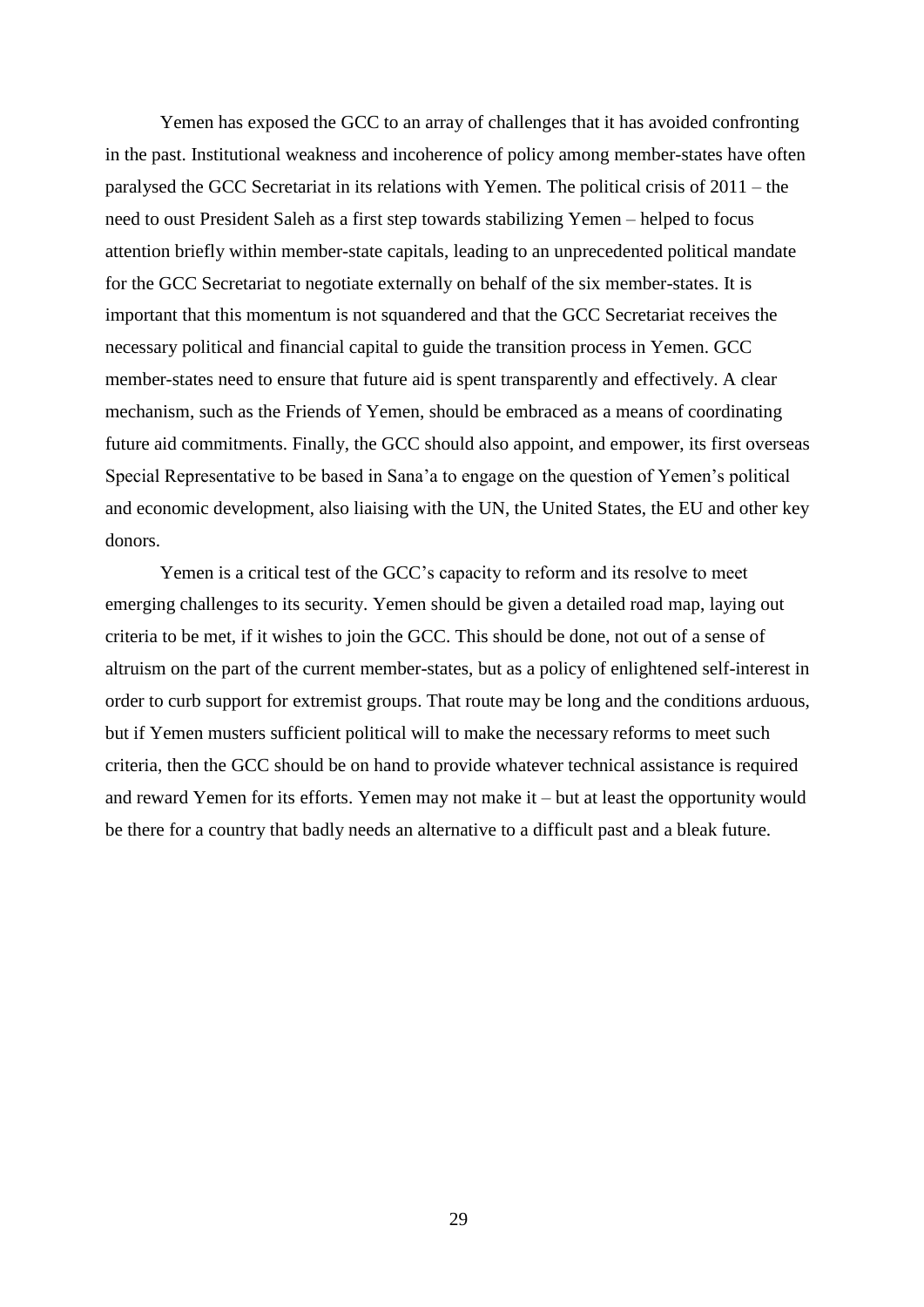#### **BIBLIOGRAPHY**

- *Ain Al Yaqeen*, 2010. Crown Prince Sultan Visits Armed Forces in Jazan, Donates 50 Million Rials. *Ain Al Yaqeen*, 26 March, www.ainalyaqeen.com/arch\_2010/March-26/en4.php, accessed 24 May 2012.
- al-Dowsh, A., 2010. YSCC 19th Meeting Launches New Phase of Promising Partnership. *SabaNews*, 24 February.
- al-Jadabi, J., 2006. International community should stop massacres in Iraq: Al-Dhari. *Al-Motamar.net*, 5 December.
- Al-Jazeera, 2012. Donors Rush to Avert Yemen 'Food Crisis'. Al-Jazeera, 24 May.
- al-Kibsi, M., 2010. Saudi Authorities Campaign against Legal Yemeni Expatriates. *Yemen Observer*, 23 March.
- al-Mulla, N., 2010. *Statement by the Ambassador of Kuwait to the EU, HE Nabeela Abdulla al-Mulla, to the GCC delegation of the European Parliament*. Brussels: European Parliament, 27 January.
- *Al-Okaz*, 2010. Yemen Tribes Denounce Threats to KSA Security. *Al-Okaz*, 6 January.
- *al-Oman*, 2010. Interview with Nabeela Mujahid Director General of Arab, Islamic and African Cooperation, Foreign Ministry of the Sultanate of Oman. *al-Oman*, 6 April.
- al-Osaimi, M., 2008. *The Politics of Persuasion: The Islamic Oratory of King Faisal Ibn Abdul Aziz*. Ritadh: King Faisal Center.
- al-Suri, A. M., 2007. The Global Islamic Resistance Call, in B. Lia (ed.), *Architect of Global Jihad: The Life of Al-Qaida Strategist Abu Mus'ab al-Suri*. London: Hurst, pp. 347–484.
- *Arab News*, 2009. Mishaal Appointed Najran Governor. *Arab News*, 27 March.
- Bonnefoy, L., 2008. Salafism in Yemen: A 'Saudisation', in M. al-Rasheed (ed.), *Kingdom without Borders: Saudi Arabia's Political, Religious and Media Frontiers*. London: Hurst, pp. 245–62.
- Burgat, F. and L. Bonnefoy, 2009. *El Yemen, entre la integración política y la espiral de (contra) violencia*. Madrid: Casa Árabe.
- Chami, S., S. Elekdag and I. Tchakarov, 2004. *What Are the Potential Economic Benefits of Enlarging the Gulf Cooperation Council?* IMF Working Paper. Washington, DC: IMF.
- Day, S., 2010. *The Political Challenge of Yemen's Southern Movement.* Washington, DC: Carnegie Endowment for International Peace.
- Dresch, P., 2000. *A History of Modern Yemen.* Cambridge: Cambridge University Press.
- Economist Intelligence Unit, 2009. Yemen: Country Outlook. 1 December.
- Fielding-Smith, A., 2010. State Maintains Grip on Yemen's Civil Society. *Financial Times*, 7 February.
- Finn, T., 2011. Anwar al-Awlaki's Death Greeted by Scepticism in Streets of Yemen. *Guardian*, 30 September.
- Gause, F. G., 1990. *Saudi–Yemeni Relations: Domestic Structures and Foreign Influence.*  New York: Columbia University Press.
- Ghoneim, A. F., 2006. *Preparing Yemen for Better Economic Integration into the GCC.*  Cairo: Cairo University.
- *Gulf Daily News*, 2010. Yemen in Investment Talks with Saudi Firms. *Gulf Daily News*, 30 January.
- Hassan, A. M., 2008. *The Role of the International Community in Regional Security.* Manama: Fifth IISS Regional Security Summit.
- Hill, G., and G. Nonneman, 2011. *Yemen, Saudi Arabia and the Gulf States: Elite Politics, Street Protests and Regional Diplomacy.* London: Chatham House.
- HOOD, 2010. *Report on Uses of Foreign Aid.* Sana'a: HOOD, 26 April.
- Horton, M., 2011. The Unseen Hand: Saudi Arabian Involvement in Yemen. *Jamestown Terrorism Monitor*, 24 March.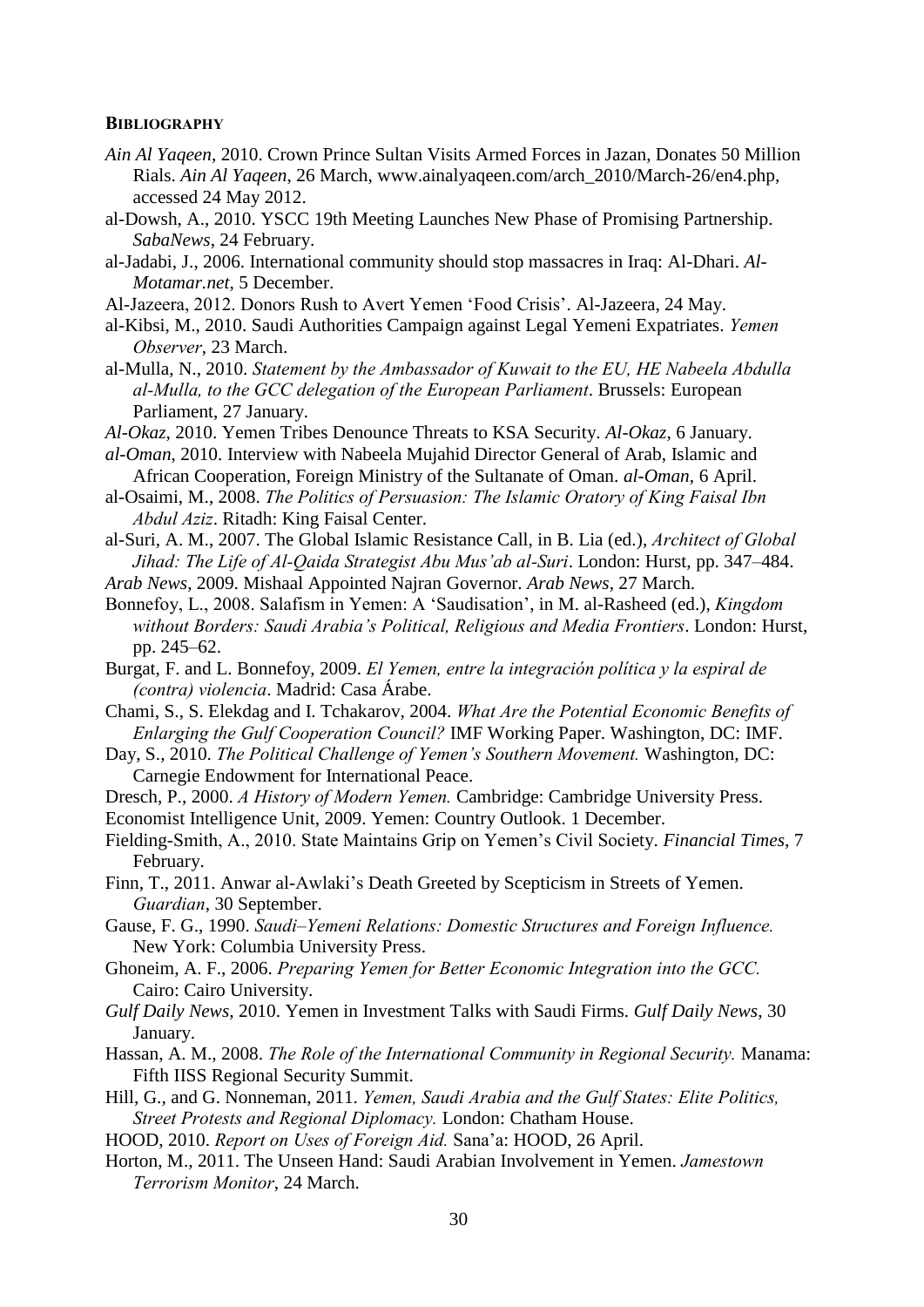- Human Rights Watch, 2008. The Ismailis of Najran: Second-Class Saudi Citizens, www.hrw.org/en/reports/2008/09/22/ismailis-najran, accessed 2 February 2010.
- International Crisis Group, 2009. Defusing the Saada Time Bomb, www.crisisgroup.org/en/regions/middle-east-north-africa/iran-gulf/yemen/086-yemendefusing-the-saada-time-bomb.asp, accessed 8 May 2010.
- Janardhan, N., 2007. Economic Diversification and Knowledge Economy. *Araa,* 17 June.
- Johnsen, G., 2006. *Yemen's Passive Role in the War on Terrorism*. Washington, DC: Jamestown Foundation.
- Johnsen, G., 2007. *E*mpty Economic Reforms Slow Bid to Join the GCC. *Arab Reform Bulletin*, February.
- Kapiszewski, A., 2006. *Arab versus Asian Migrant Workers in the GCC Countries*. United Nations Expert Group Meeting on International Migration and Development in the Arab Region, New York.
- Kuwait News Agency, 2010. Clinton Discusses Yemen, Regional Issues with Qatari PM. Kuwait News Agency, 5 January.
- Mahjoub, T., 2010. Yemen Calls on International Donors to Honor Aid Pledges. Agence France Presse, 30 March.
- Miles, O., 1997. The British Withdrawal from Aden: A Personal Memory, www.albab.com/bys/articles/miles.htm, accessed 26 April 2012.
- Miller, D. B., 2003. *[Demand, Stockpiles, and Social Controls: Small Arms in Yemen](http://hei.unige.ch/sas/files/sas/publications/o_papers_pdf/2003-op09-yemen.pdf)*. Small Arms Survey Occasional Paper 9. Geneva, May.
- Ministry of Foreign Affairs of Qatar, 2011. *Statement by the Ministry of Foreign Affairs of Qatar: 'Qatar Withdraws Support from Yemen'.* Doha: Ministry of Foreign Affairs of Qatar, 18 May.
- MOPIC (Ministry of Planning and International Cooperation), 2009. *The Mid Term Review of the 3rd Socio-Economic Development Plan for Poverty Reduction 2006–2010*, www.yemencg.org, accessed 5 May 2010.
- MOPIC (Ministry of Planning and International Cooperation), 2010a. *Towards Development Partnership to Enhance State Building*. Ministry of Planning and International Cooperation (MOPIC), Sana'a,

www.yemencg.org/library/en/Preparing%20Yemen%20for%20Better%20Economic%20I ntegration%20into%20GCC.pdf, accessed 21 March 2010.

- MOPIC (Ministry of Planning and International Cooperation), 2010b. *Progress on the Use of Pledged Resources: Status, Constraints Diversification of Aid Implementation Modalities and Solutions*. Sana'a: Ministry of Planning and International Cooperation.
- MOPIC (Ministry of Planning and International Cooperation), 2010c. *Yemen Vision on Accessing GCC Labour Markets*. Sana'a: MOPIC.

Mostafavi, R., 2010. Ahmadinejad Slams Saudi Role in Yemen Conflict. Reuters, 13 January.

- Nonneman, G., 1995. Key Issues in the Yemeni Economy. Presented at the School of Oriental and African Studies, London, 26 November.
- Peskin, D., 2009. European EADS Company to Carry Out One of Biggest Mideast Security Projects: Setting Up Fence which Will Encircle Saudi Arabia. *Y-Net*, 12 December.
- Reuters, 2010a. Yemen Expects Agricultural Deal with Saudi Arabia by June. Reuters, 30 January.
- Reuters, 2010b. Ahmadinejad Slams Saudi Role in Yemen Conflict. Reuters, 13 January.
- Reuters, 2011. Yemen Official Blames Opposition Chief for Saleh Hit. Reuters, 15 August.
- Saba News Agency, 2008. PM Welcomes Final Statement of Gulf Summit. Saba News Agency, 30 December.
- Schmitz, C., 2011. Yemen's Unhappy Ending. *Foreign Policy*, 26 September.
- Siddiqa, A., 2007. *Military Inc.* London: Pluto Press.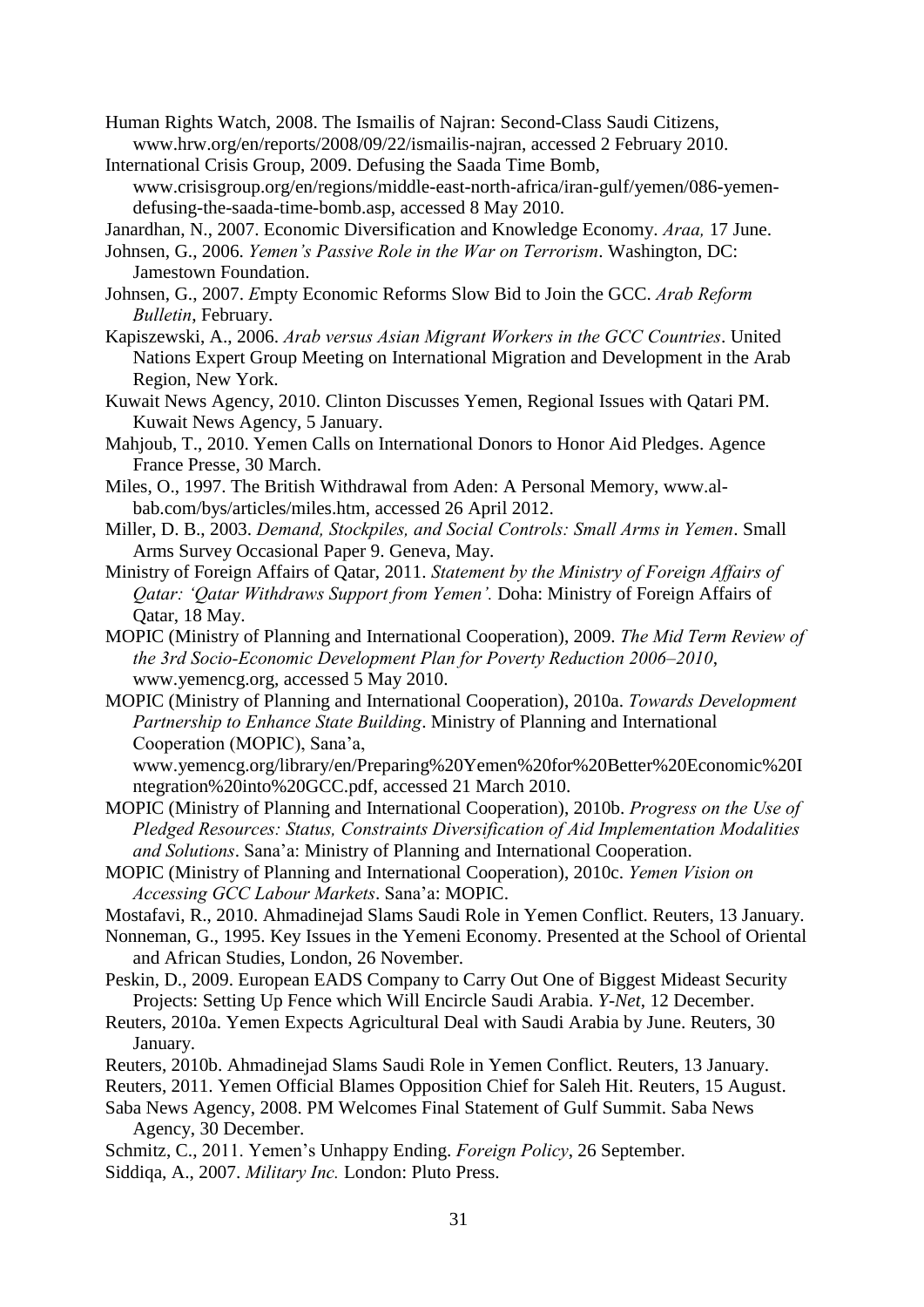- Stracke, N. and M. Haidar, 2010. The Southern Movement in Yemen. Gulf Research Center, www.grc.ae/data/contents/uploads/The\_Southern\_Movement\_in\_Yemen\_4796.pdf, accessed 3 June 2010.
- United Arab Emirates Office for the Coordination of Foreign Aid, 2009. *UAE Foreign Aid: 2009.* Abu Dhabi: UAE Office for the Coordination of Foreign Aid.
- United Arab Emirates Office for the Coordination of Foreign Aid, 2010. *UAE Foreign Aid: 2010.* Abu Dhabi: UAE Office for the Coordination of Foreign Aid.
- United States Energy Information Administration, 2011. *International Energy Outlook 2011*, http://205.254.135.7/forecasts/ieo/pdf/0484(2011).pdf, accessed 28 May 2012.
- United States Senate Committee on Foreign Relations, 2010. *Following the Money in Yemen and Lebanon: Maximising the Effectiveness of US Security Assistance and International Financial Institution Lending*, http://lugar.senate.gov/issues/foreign/reports, accessed 4 April 2010.
- Walker, P., 2011. WikiLeaks: Yemen Tricked Saudis into Nearly Bombing President's Rival. *Guardian*, 8 April.
- WikiLeaks, 2011. General Petraeus' Meeting with Saleh on Security Assistance, AQAP Strikes, 4 January 2010, [http://wikileaks.org/cable/2010/01/10SANAA4.html,](http://wikileaks.org/cable/2010/01/10SANAA4.html) accessed 29 May 2012.
- World Bank, 2009. *Yemen: Country Profile*. Washington, DC: World Bank.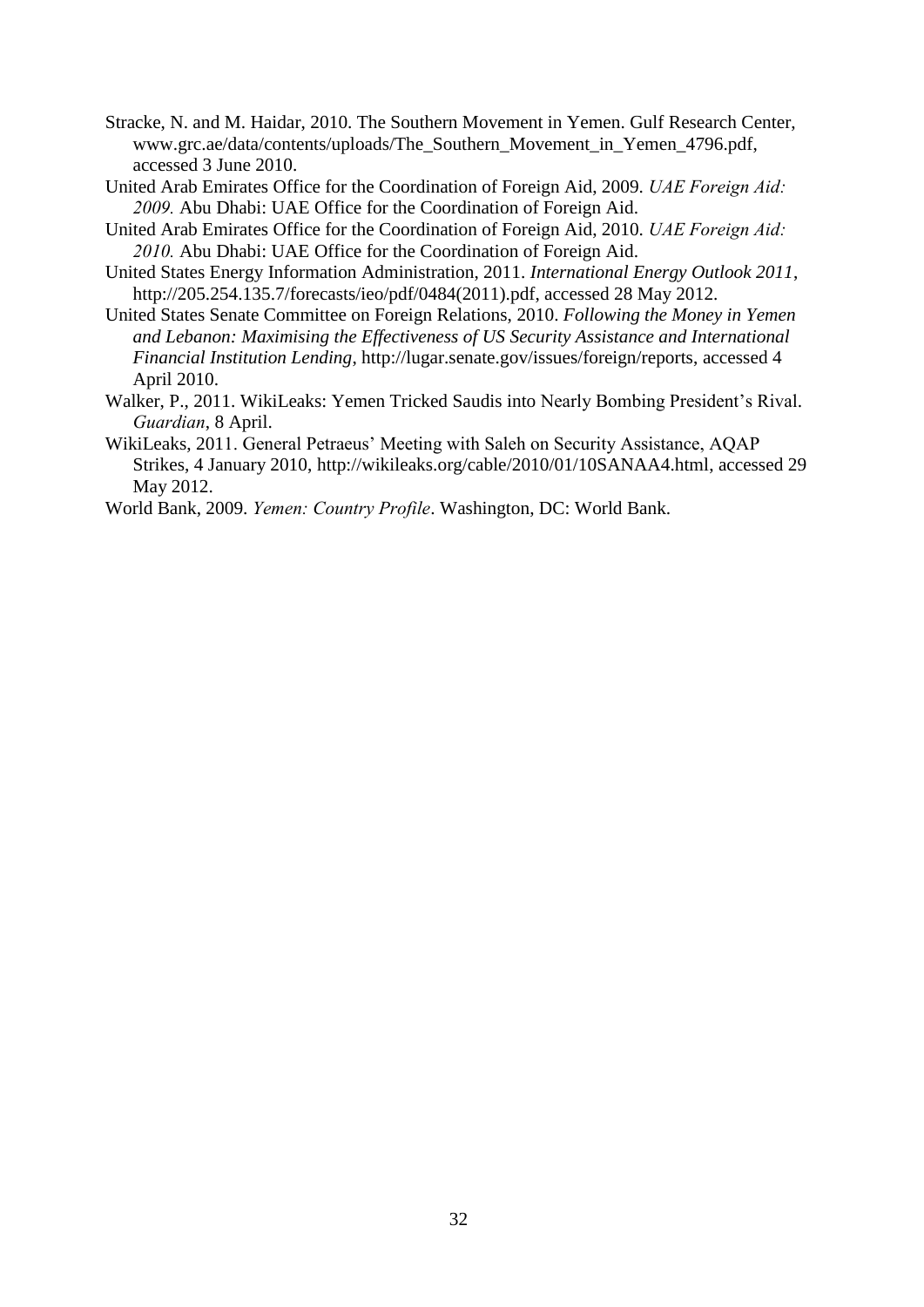#### **Published Kuwait Programme research papers**

**Contemporary socio-political Issues of the Arab Gulf Moment**  Abdulkhaleq Abdulla, Emirates University, UAE

**Sovereign wealth funds in the Gulf – an assessment**  Gawdat Bahgat, National Defense University, USA

#### **Labour immigration and labour markets in the GCC countries: National patterns and trends**

Martin Baldwin-Edwards, Panteion University, Athens

**Gulf state assistance to conflict-affected environments**  Sultan Barakat and Steven A Zyck, University of York

**Kuwait and the Knowledge Economy** 

Ian Brinkley, Will Hutton and Philippe Schneider, Work Foundation and Kristian Coates Ulrichsen, Kuwait Programme, LSE

**Monarchy, migration and hegemony in the Arabian Peninsula**  John Chalcraft, Department of Government, LSE

#### **Gulf security: Changing internal and external dynamics**

Kristian Coates Ulrichsen, Kuwait Programme, LSE

**Basra, souther Iraq and the Gulf: Challenges and connections**  Kristian Coates Ulrichsen, Kuwait Programme, LSE

**Social stratification in the Gulf Cooperation Council states**  Nora Colton, University of East London

**The Islamic Republic of Iran and the GCC states: Revolution to realpolitik?**  Stephanie Cronin, University of Oxford and Nur Masalha, St Mary's University College

**Persian Gulf – Pacific Asia linkages in the 21st century: A marriage of convenience?**  Christopher Davidson, School of Government, Durham Univeristy

**Anatomy of an oil-based welfare state: Rent distribution in Kuwait**  Laura El-Katiri, Bassam Fattouh and Paul Segal, Oxford Institute for Energy Studies

**Energy and sustainability policies in the GCC** 

Steffen Hertog, Durham University and Giacomo Luciani, Gulf Research Center, Geneva

**Volatility, diversification and development in the Gulf Cooperation Council countries**  Miklos Koren, Princeton University and Silvana Tenreyro, LSE

**The state of e-services delivery in Kuwait: Opportunities and challenges**  Hendrik Jan Kraetzschmar and Mustapha Lahlali, University of Leeds

**Gender and participation in the Arab Gulf**  Wanda Krause, Department of Politics & International Studies, SOAS

**Challenges for research on resource-rich economies**  Guy Michaels, Department of Economics, LSE

**Nationalism in the Gulf states**  Neil Partrick, Freelance Middle East consultant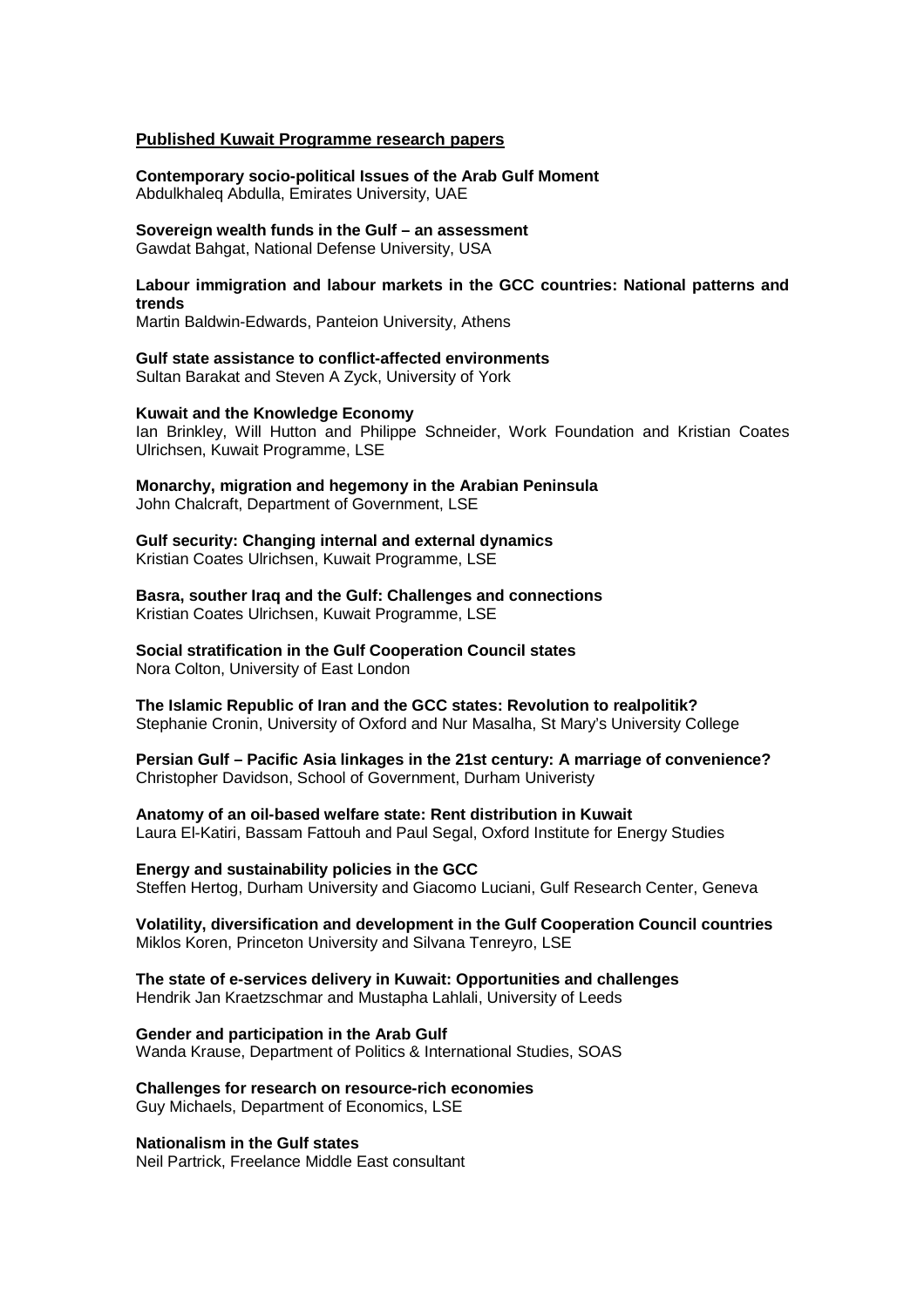#### **The GCC: Gulf state integration or leadership cooperation?**

Neil Partrick, Freelance Middle East consultant

**How to spend it: Resource wealth and the distribution of resource rents**  Paul Segal, Oxford Institute of Energy Studies

**Governing markets in the Gulf states**  Mark Thatcher, Department of Government, LSE

#### **The development of Islamic finance in the GCC**

Rodney Wilson, School of Government, Durham University

#### **Forthcoming Kuwait Programme research papers**

**Unassailable Sultan and stranded King in Arabia: Bahrain and Oman on the edge of the Arab revolutions** 

Khalid Al-Azri, University of Oxford

**Kuwait's political impasse and rent-seeking behavior: A call for institutional reform**  Fahad Al-Zumai, Gulf University for Science & Technology

**Qatar's role in ending conflict and building peace**  Sultan Barakat, University of York

**The private sector and reform in the GCC**  Steffen Hertog, Department of Government, LSE

**Economic diversification in the GCC countries – past record and future trends**  Martin Hvidt, University of Southern Denmark

#### **Constructing a viable EU-GCC partnership**

Christian Koch, Gulf Research Center, UAE

**Secularism in an Islamic state: The case of Saudi Arabia**  Stephane Lacroix, Sciences Po, France

**The dynamics of formal and informal political participation/engagement in the Gulf**  J.E. Peterson, University of Arizona, USA

**Second generation non-nationals in Kuwait: Achievements, aspirations and plans**  Nasra Shah, Kuwait University

**Financial market development in the GCC and the impact of the global financial crisis**  Michael Webb, former Managing Director, Qatar Financial Centre Regulatory Authority